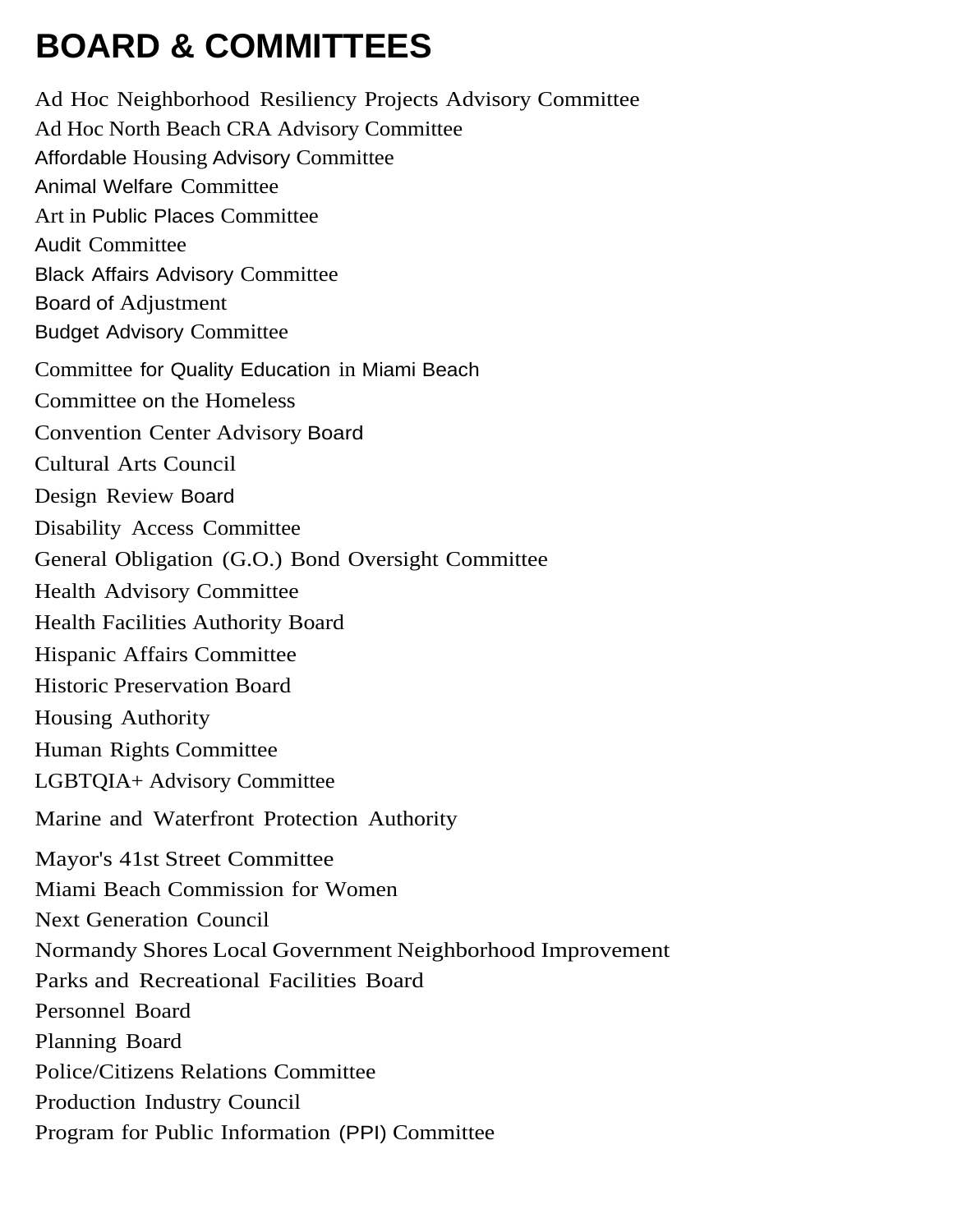Senior Affairs Committee Sustainability Committee Transportation, Parking and Bicycle-Pedestrian Facilities Committee Visitor and Convention Authority Youth Commission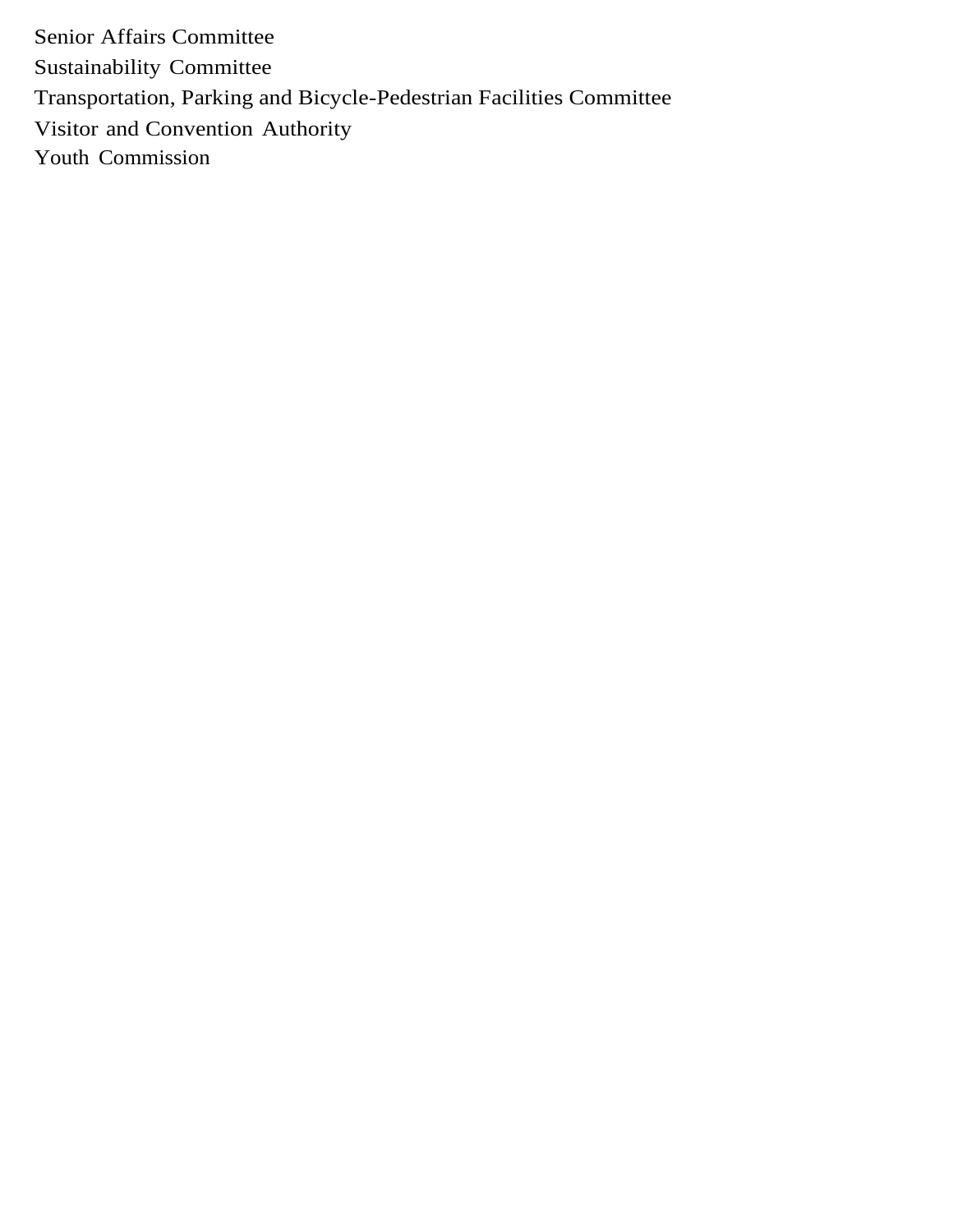### Boards and Committees Current Members

### Ad Hoc Neighborhood Resiliency Projects Advisory Committee 2021-31898 Composition:

A. Purpose:

The Neighborhood Resilience Projects Advisory Committee shall act as an advisory board to City Commission and City Manager on neighborhood infrastructure programs and private property matters related to the City's climate resilience projects to help build awareness within the community and to incorporate resident ideas and feedback. The purpose is not to advise on former projects, but to provide helpful ideas going forward to improve planning and delivery of future projects. The Committee will not advise on specific projects and items that are already reviewed by the City Commission and by existing Committees and Boards, and not result in fiscal impacts or delays.

#### B. Powers and Duties:

The Ad Hoc Neighborhood Resiliency Projects Advisory Committee shall have the following powers and duties:

(1) Provide advisory recommendations and feedback on best approaches to enhance resident education, resident engagement, and the best phases and timeframes to optimize how and when community engagement is most helpful.

(2) Provide advisory recommendations and feedback regarding best practices for flood mitigation and climate change adaptation, and how private property owners can reduce their own flood risk.

(3) Share input and evaluate issues related to the benefits and challenges for the resilience program, including general neighborhood aesthetics and utility and infrastructure improvements, for example pump station location decision criteria and process.

(4) Provide a forum for the Committee to share best practices and lessons learned from previous and ongoing projects to be considered for future projects.

C. Membership Composition:

The Ad Hoc Neighborhood Resilience Projects Advisory Committee shall be composed of seven (7) members, with seven (7) direct appointments made by individual City Commissioners and the Mayor, all of whom shall be appointed to serve for a term of no more than one (1) year at a time.

(1) The seven (7) members shall be affiliated with the City pursuant to the general requirements in section 2-22 of the City Code. In addition, the members must meet the following requirements:

(2) General Requirements. Each of the seven (7) members must have a demonstrated interest in flood mitigation, sea level rise and adaptation, infrastructure, and/or neighborhood leadership issues, including, without limitation, academia, homeowners associations, condominium associations, cooperatives, civic groups, or other similar qualifications. It would beneficial if members have expertise in the following fields:

a) Civil engineering or related background with a focus on infrastructure

- b) Architecture, landscape architecture, or related field with a focus on neighborhood planning
- c) Public engagement or communications for construction or neighborhood planning or similar

d) Emergency management planning, or disaster or flood mitigation.

City Liaison: Amy Knowles

#### Members:

| <b>First Name</b> | <b>Last Name</b>     | <b>Position/Title:</b> | <b>Term Ends:</b> | <b>Appointed by:</b>                          | Term Limit: |
|-------------------|----------------------|------------------------|-------------------|-----------------------------------------------|-------------|
| <b>Barbara</b>    | <b>Herskowitz TL</b> |                        | 10/31/2022        | <b>Commissioner Alex Fernandez</b>            | 10/31/2022  |
| Calvin            | Kohli TL             |                        | 10/31/2022        | <b>Commissioner Kristen Rosen</b><br>Gonzalez | 10/31/2022  |
| Clare             | <b>McCord TL</b>     | <b>Vice-Chair</b>      | 10/31/2022        | <b>Commissioner Mark Samuelian</b>            | 10/31/2022  |
| Elizabeth         | <b>Wheaton TL</b>    | Chair                  | 10/31/2022        | <b>Commissioner Ricky Arriola</b>             | 10/31/2022  |
| Galen             | <b>Treuer TL</b>     |                        | 10/31/2022        | <b>Mayor Dan Gelber</b>                       | 10/31/2022  |
| Jason             | <b>Koslowe TL</b>    |                        | 10/31/2022        | <b>Commissioner Steven Meiner</b>             | 10/31/2022  |
| Spencer           | <b>Hennings TL</b>   |                        | 10/31/2022        | <b>Commissioner David</b><br>Richardson       | 10/31/2022  |
| <b>Applicants</b> |                      | <b>Applicants</b>      |                   | <b>Applicants</b>                             |             |

Rina Bass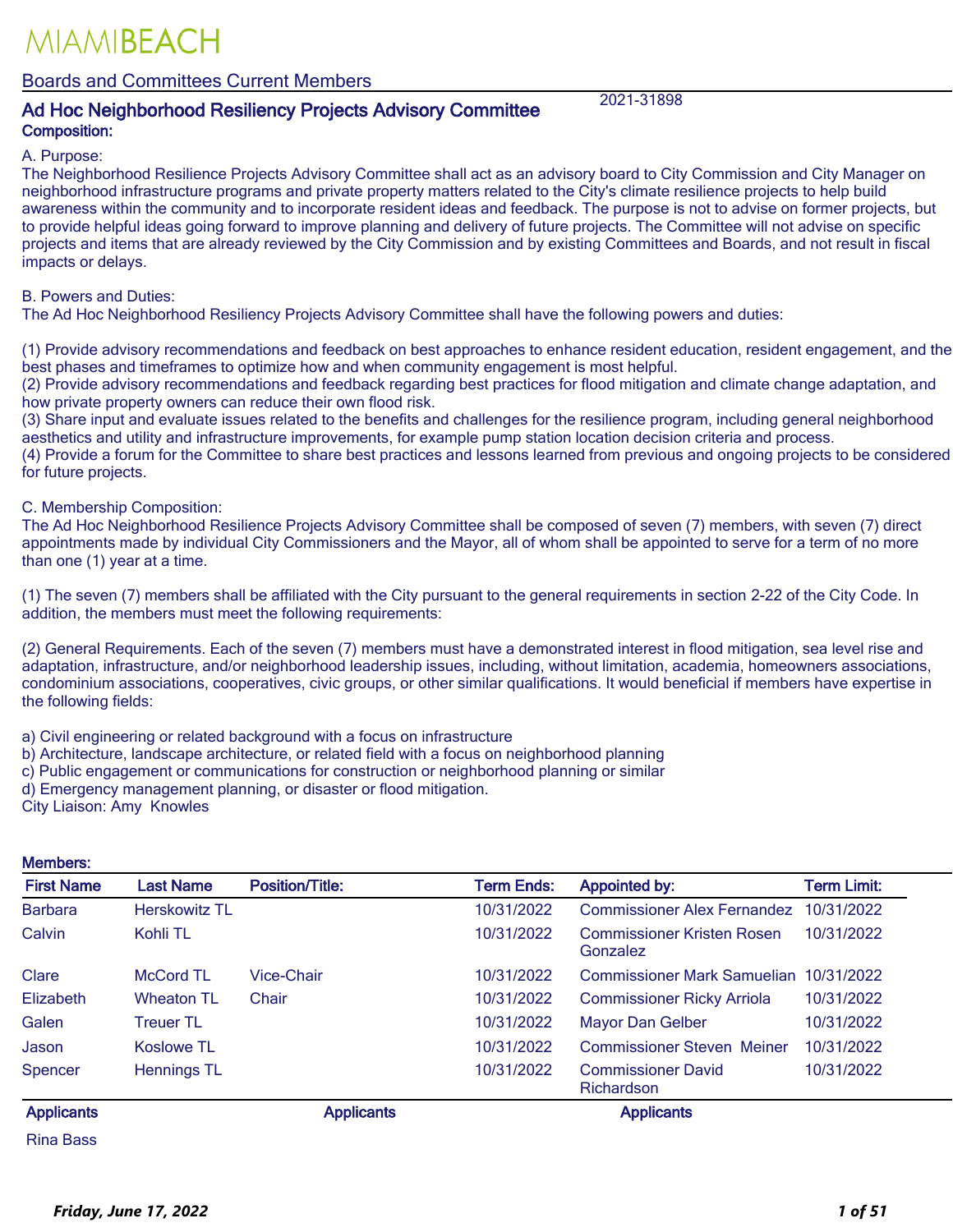Boards and Committees Current Members

## Ad Hoc North Beach CRA Advisory Committee 2021-31560, 2021-31594 & 2022-32005 Composition:

#### A. Purpose

The purpose of the Ad Hoc North Beach CRA Advisory Committee is to make advisory recommendations to the Administration and the City Commission, from a macro perspective, regarding the North Beach CRA.

#### B. Powers and duties

The Ad Hoc North Beach CRA Advisory Committee shall have the following powers and duties:

(1) Provide advisory recommendations regarding the implementation of the Redevelopment Plan for the North Beach CRA, and public projects which would be funded by the North Beach CRA, including recommendations relative to the overall timing, cost efficiencies, and prioritization of proposed public projects in the North Beach CRA;

(2) Provide advisory recommendations regarding the interlocal agreement with Miami-Dade County relating to the North Beach CRA, and all related matters pertaining to the North Beach CRA.

#### C. Membership Composition

The Ad Hoc North Beach CRA Advisory Committee shall be composed of seven (7) at-large appointments, all of whom shall be appointed to serve for a term of no more than one (1) year at a time.

(1) The seven (7) members shall be affiliated with the City; this requirement shall be fulfilled in the following ways:

(A) Resident Members. One (1) of the seven (7) at-large members must currently reside within the North Beach area for a minimum of five years, and three (3) of the seven (7) at-large members must currently reside within the geographic boundaries of the North Beach CRA area, or within a 300-foot radius thereof, for a minimum of five years; or

(B) Business Member. At least one (1) of the seven (7) members shall demonstrate an Ownership Interest, for a minimum of five years, in a Business established within the geographic boundaries of the North Beach CRA area, without regard to that person's residency. A candidate who is both a resident and a business owner may qualify for either the Resident Member category pursuant to Section C (1)(a) above, or the Business Member category pursuant to this subsection.

(C) Real Estate Industry Member. One (1) out of seven (7) members of the Committee must be a real estate industry professional, residing generally within the City of Miami Beach.

(D) Attorney Member. One (1) out of seven (7) members of the Committee must be an attorney with experience in land use, real estate, or other related practice areas, residing generally within the City of Miami Beach or maintaining a full-time law practice and physical office located in North Beach.

(E) General Requirements. Each of the seven (7) members must have a demonstrated interest in neighborhood leadership issues, including, without limitation, neighborhood business groups, homeowners associations, condominium associations, cooperatives, civic groups, or other similar qualifications.

For the purposes of this Section C, the following terms shall have the following meaning:

• "Ownership Interest" shall mean the ownership of ten percent (10%) or more (including the ownership of 10% or more of the outstanding capital stock) in a business.

• "Business" shall mean any sole proprietorship, sponsorship, corporation, limited liability company, but shall exclude a business engaged in real estate development and property management, or a law firm (as individuals practicing in those areas would be covered under the Real Estate Industry Member category in subsection C(1)(c) herein, or the Attorney Member category in subsection C(1)(d)). City Liaison: Rickelle Williams, David Martinez

#### Members:

| <b>First Name</b> | Last Name | <b>Position/Title:</b>                  | <b>Term Ends:</b> | Appointed by:          | Term Limit: |
|-------------------|-----------|-----------------------------------------|-------------------|------------------------|-------------|
| <b>Betsy</b>      | Perez     | CRA Resident/300 feet<br>(A)/Vice-Chair | 01/31/2023        | <b>City Commission</b> | 01/31/2023  |
| David             | Sexton    | CRA Resident/300 feet (A)               | 01/31/2023        | <b>City Commission</b> | 01/31/2023  |

#### *Friday, June 17, 2022 2 of 51*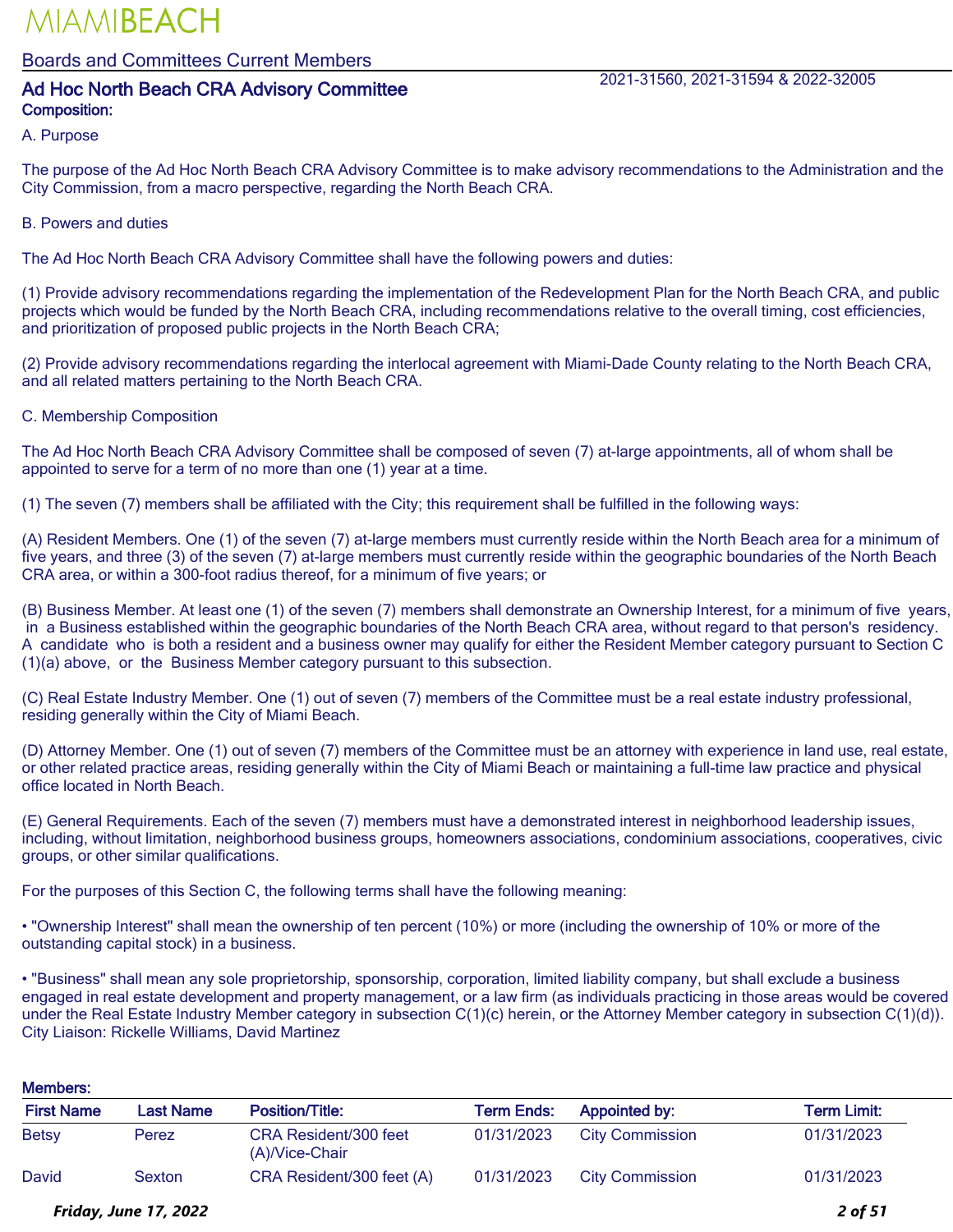| <b>First Name</b>  | <b>Last Name</b> | <b>Position/Title:</b>           | <b>Term Ends:</b> | <b>Appointed by:</b>    | <b>Term Limit:</b> |
|--------------------|------------------|----------------------------------|-------------------|-------------------------|--------------------|
| John               | <b>Bowes</b>     | <b>Resident North Beach (A1)</b> | 01/31/2023        | <b>City Commission</b>  | 01/31/2023         |
| Jose               | Smith            | Attorney (D)/Chair               | 01/31/2023        | <b>City Commission</b>  | 01/31/2023         |
| Manning            | Salazar          | CRA Resident/300 feet (A)        | 01/31/2023        | <b>City Commission</b>  | 01/31/2023         |
| Romina             | Orozco Encio     | Business (B)                     | 01/31/2023        | <b>City Commission</b>  | 01/31/2023         |
| Ronald             | <b>Issenberg</b> | Real Estate Industry (C)         | 01/31/2023        | <b>City Commission</b>  | 01/31/2023         |
| <b>Applicants</b>  |                  | <b>Applicants</b>                |                   | <b>Applicants</b>       |                    |
| <b>Alan Levine</b> |                  | <b>Christopher Blecha</b>        |                   | <b>Daniel Nobel</b>     |                    |
| Daniel Veitia      |                  | <b>Deborah Quinones</b>          |                   | <b>Gina Chase</b>       |                    |
| Joel Piotrkowski   |                  | <b>Milton Raijman</b>            |                   | Peangchai Magner Koch   |                    |
| <b>Rick Kendle</b> |                  | Rolando Behar                    |                   | <b>Thomas Richerson</b> |                    |
| Tim Johnson        |                  | <b>William Vitale</b>            |                   |                         |                    |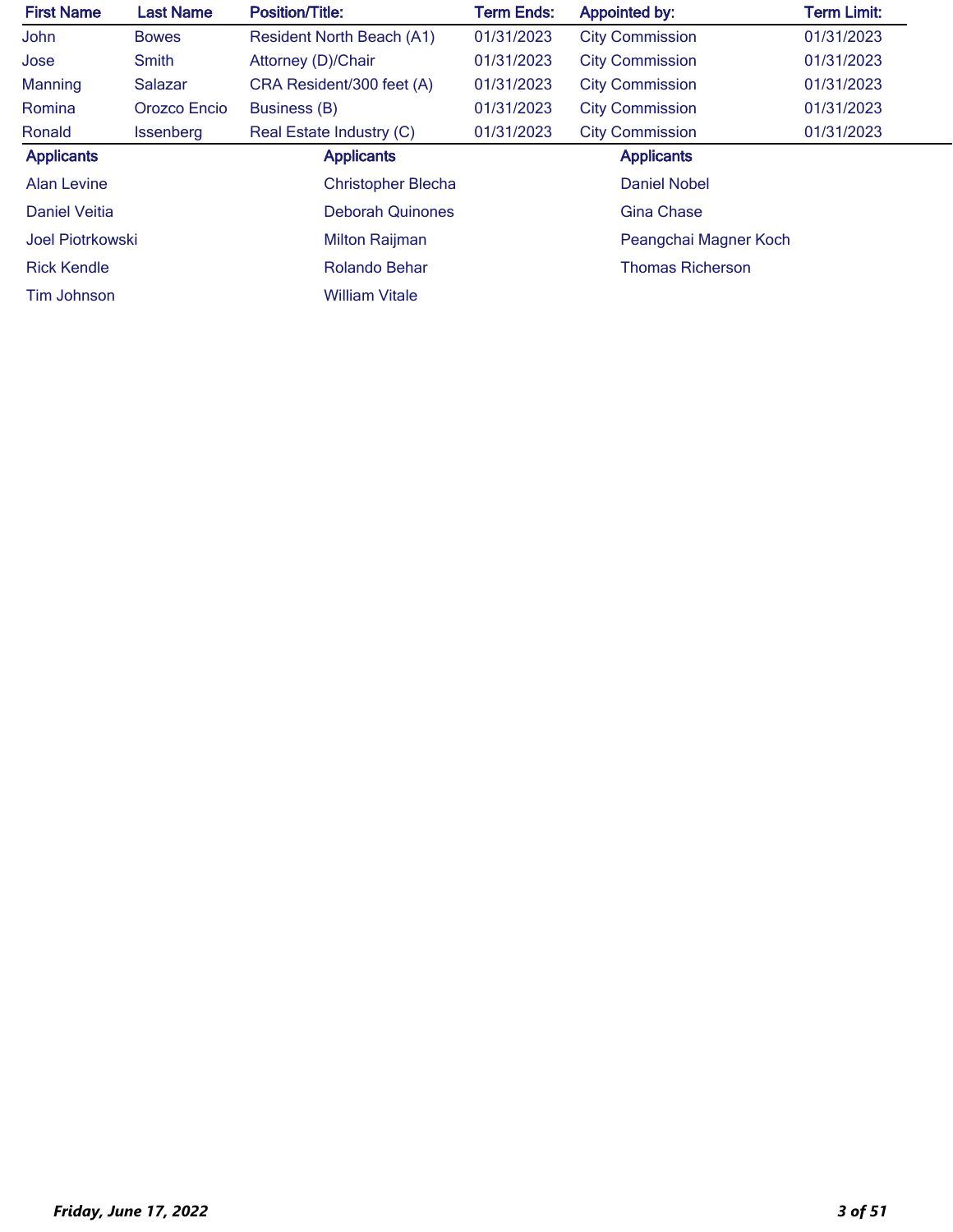Boards and Committees Current Members

### Affordable Housing Advisory Committee 2020-4355, Sec. 2-167 Composition:

The Affordable Housing Advisory Committee shall consist of 11 voting members, each of whom shall have a two-year term. One member of the committee shall be the mayor or a member of the city commission, appointed at-large by a majority vote of the mayor and city commission. The remaining 10 members shall be appointed at-large by a majority vote of the mayor and city commission and must include members from at least six (6) of the following categories:

1. One citizen actively engaged in the residential home building industry in connection with affordable housing;

- 2. One citizen actively engaged in the banking or mortgage banking industry in connection with affordable housing;
- 3. One citizen who is a representative of those areas of labor actively engaged in home building in connection with affordable housing;
- 4. One citizen actively engaged as an advocate for low-income persons in connection with affordable housing;
- 5. One citizen actively engaged as a for-profit provider of affordable housing;
- 6. One citizen actively engaged as a not-for-profit provider of affordable housing;
- 7. One citizen actively engaged as a real estate professional in connection with affordable housing;
- 8. One citizen who actively serves on the local planning agency pursuant to Florida Statute §163.3174 (Planning Board member);
- 9. One citizen who resides within the jurisdiction of the local governing body making the appointments;
- 10. One citizen who represents employers within the jurisdiction;
- 11. One citizen who represents essential services personnel, as defined in the local housing assistance plan.

If the City, due to the presence of a conflict of interest by prospective appointees, or other reasonable factor, is unable to appoint a citizen actively engaged in these activities in connection with affordable housing, a citizen engaged in the activity without regard to affordable housing may be appointed.

City Liaison: Marcela Rubio

#### Vacancy:

| Vacant                   |                   | (2) Actively Engaged in<br><b>Banking/Mortgage Industry</b>               | 12/31/2022        | <b>City Commission</b>  |                    |
|--------------------------|-------------------|---------------------------------------------------------------------------|-------------------|-------------------------|--------------------|
| Vacant                   |                   | (3) Represents Areas of Labor<br>In Connection with Affordable<br>Housing | 12/31/2023        | <b>City Commission</b>  |                    |
| Vacant                   |                   | (6) Not for Profit                                                        | 12/31/2022        | <b>City Commission</b>  |                    |
| Vacant                   |                   | (8) Actively Serves on Local<br><b>Planning Agency</b>                    | 12/31/2022        | <b>City Commission</b>  |                    |
| <b>Members:</b>          |                   |                                                                           |                   |                         |                    |
| <b>First Name</b>        | <b>Last Name</b>  | <b>Position/Title:</b>                                                    | <b>Term Ends:</b> | <b>Appointed by:</b>    | <b>Term Limit:</b> |
| <b>Barbara</b>           | <b>Montero</b>    | (9) Resides with Jurisdiction of<br><b>Local Governing Body</b>           | 12/31/2022        | <b>City Commission</b>  | 12/31/2023         |
| Darin                    | Feldman           | (7) Real Estate Professional                                              | 12/31/2023        | <b>City Commission</b>  | 12/31/2023         |
| Jean Marie               | Echemendia        | (1) Residential Home Building                                             | 12/31/2022        | <b>City Commission</b>  | 12/31/2027         |
| <b>Jeffrey</b>           | Feldman           | (11) Represents Essential<br><b>Services Personnel</b>                    | 12/31/2022        | <b>City Commission</b>  | 12/31/2026         |
| <b>Kristen</b>           | Rosen<br>Gonzalez | <b>City Commission</b><br>Member/Chair                                    | 12/31/2023        | <b>City Commission</b>  |                    |
| <b>Matthew</b>           | Land              | (4) Low-Income Advocate/Vice- 12/31/2023<br>Chair                         |                   | <b>City Commission</b>  | 12/31/2023         |
| Mohammed                 | <b>Islam</b>      | (10) Represents Employers<br><b>With Jurisdiction</b>                     | 12/31/2023        | <b>City Commission</b>  | 12/31/2026         |
| <b>Applicants</b>        |                   | <b>Applicants</b>                                                         |                   | <b>Applicants</b>       |                    |
| <b>Barry Klein</b>       |                   | <b>Charles Smith</b>                                                      |                   | Dean Campbell           |                    |
| <b>ELIZABETH CAMARGO</b> |                   | <b>Frances Martinez</b>                                                   |                   | <b>Gina Chase</b>       |                    |
| Jeffrey Feldman          |                   | <b>John Wilson</b>                                                        |                   | <b>Kathryn Bond</b>     |                    |
| <b>Liliana Martinez</b>  |                   | <b>Marcelo Steinmander</b>                                                |                   | <b>Matthew Land</b>     |                    |
| <b>Mitchell Korus</b>    |                   | Nikolai O'Connor                                                          |                   | <b>Rafael Velasquez</b> |                    |

*Friday, June 17, 2022 4 of 51*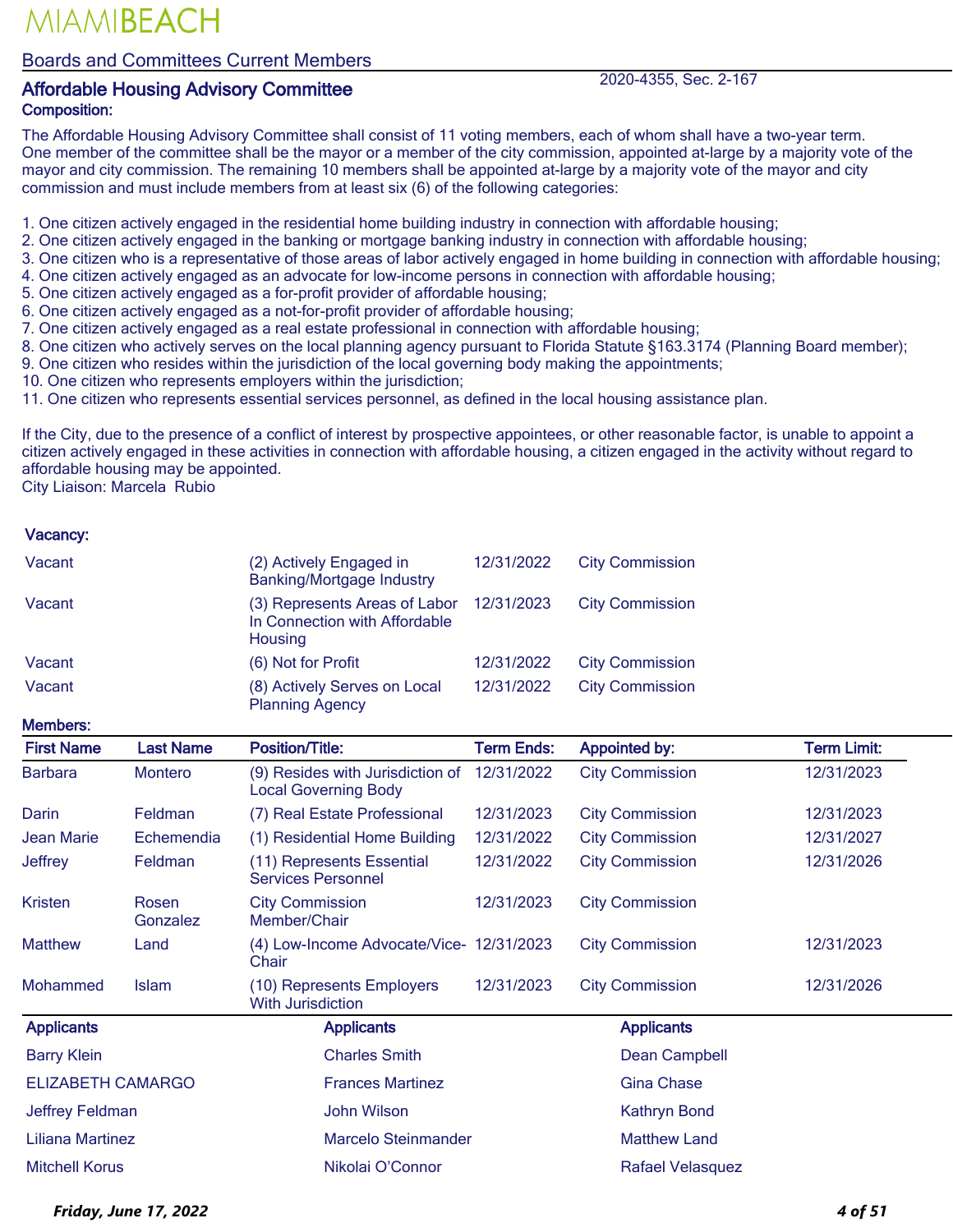Sarah Leddick

Ricardo Barboza **Romina Orozco Encio** Rosary Falero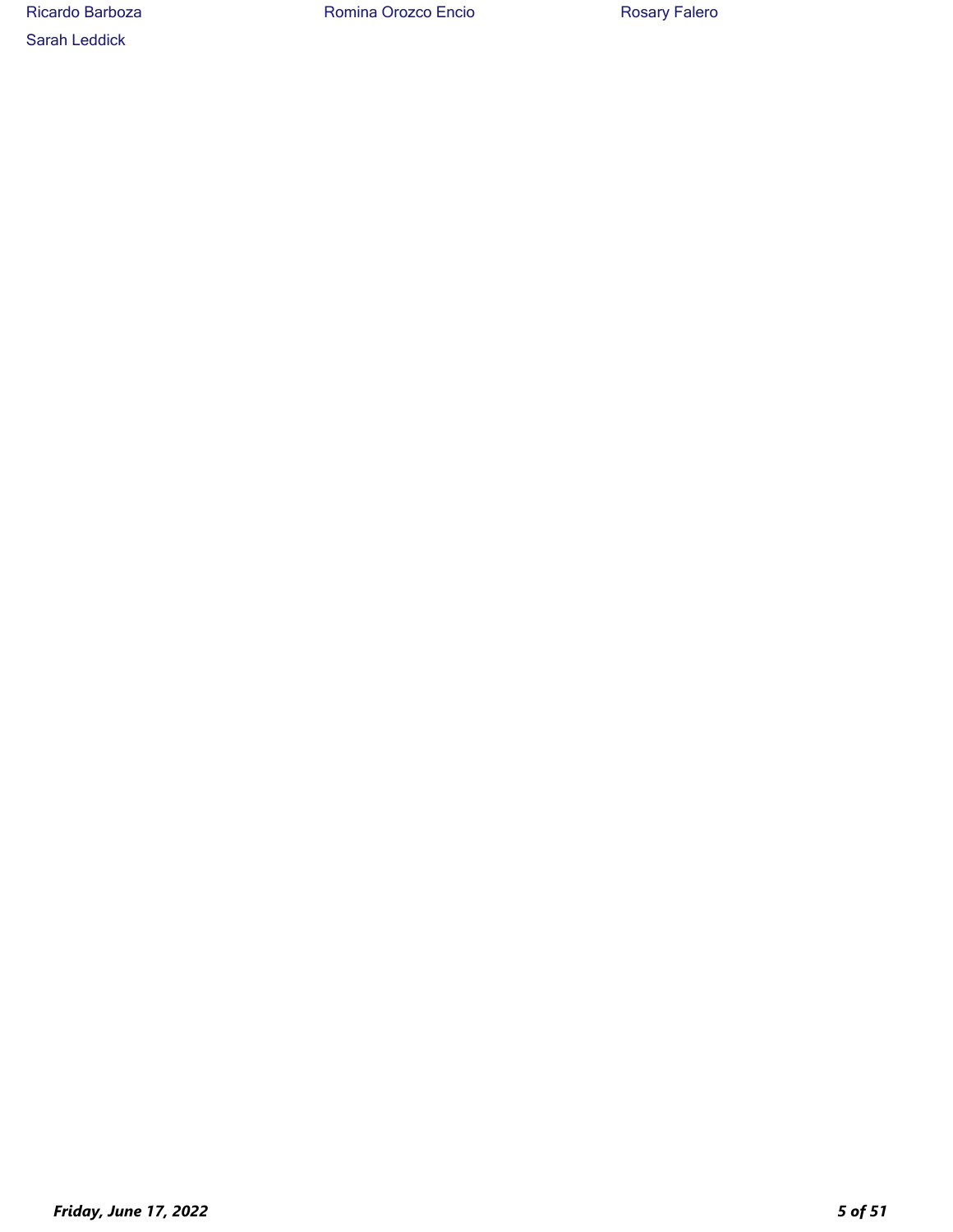### Boards and Committees Current Members

## **Animal Welfare Committee Sec 2-190.56, et seq.** Composition:

The Miami Beach Animal Welfare Committee shall be composed of nine (9) voting members as follows:

- (a) Seven (7) direct appointments with the Mayor and City Commissioners each making one appointment.
- (b) Two (2) members shall be appointed as follows:

1) An individual who shall be recommended by the Miami Beach Animal Advocates Inc., and ratified by the City Commission. 2) An individual who shall be recommended by Sobe Cats Spay & Neuter Inc., and ratified by the City Commission.

The supporting department for the Miami Beach Animal Welfare Committee shall be the Public Works Department. City Liaison: Julio Rodriguez

| Vacant                               |                            |                                               | 12/31/2022        | <b>Commissioner Steven Meiner</b>             |                    |
|--------------------------------------|----------------------------|-----------------------------------------------|-------------------|-----------------------------------------------|--------------------|
| <b>Members:</b><br><b>First Name</b> | <b>Last Name</b>           | <b>Position/Title:</b>                        | <b>Term Ends:</b> | <b>Appointed by:</b>                          | <b>Term Limit:</b> |
| Dana                                 | <b>Turken</b>              |                                               | 12/31/2023        | <b>Commissioner Kristen Rosen</b><br>Gonzalez | 12/31/2027         |
| Jaedra                               | Wedel                      |                                               | 12/31/2023        | <b>Commissioner Ricky Arriola</b>             | 12/31/2025         |
| James                                | Rodgers                    |                                               | 12/31/2022        | <b>Commissioner David</b><br>Richardson       | 12/31/2029         |
| Jessica                              | Londono                    |                                               | 12/31/2023        | <b>Commissioner Alex Fernandez</b>            | 12/31/2028         |
| Linda                                | Diamond                    | Sobe Cats Spay & Neuter. Inc.<br>Member/Chair | 12/31/2022        | <b>City Commission</b>                        | 12/31/2023         |
| Liza                                 | Samuel                     |                                               | 12/31/2023        | <b>Mayor Dan Gelber</b>                       | 12/31/2028         |
| <b>Sara</b>                          | de los Reyes               | <b>Vice-Chair</b>                             | 12/31/2023        | Commissioner Mark Samuelian 12/31/2025        |                    |
| Shari                                | <b>Schwartz</b>            | Miami Beach Animal<br>Advocates Inc. Member   | 12/31/2023        | <b>City Commission</b>                        | 12/31/2027         |
| <b>Applicants</b>                    |                            | <b>Applicants</b>                             |                   | <b>Applicants</b>                             |                    |
| <b>ARCE DAVID</b>                    |                            | <b>Ashley Salom</b>                           |                   | Ayssa Di Pietro                               |                    |
| <b>Beatriz Marsenison</b>            |                            | <b>Brian Keane</b>                            |                   | <b>Brooke Owens</b>                           |                    |
| <b>Cameron McLain</b>                |                            | <b>David Alschuler</b>                        |                   | <b>Gina Chase</b>                             |                    |
| <b>Jane Castro</b>                   |                            | Mariana Garcia                                |                   | Michele Lucisano                              |                    |
| Raquel Pacheco                       |                            | <b>Ron Gerard</b>                             |                   | <b>Sandra Otero</b>                           |                    |
|                                      | Santiago Rodriguez Tarditi | Sarah Leddick                                 |                   | <b>Yosef Bernstein</b>                        |                    |
| Zaymar Vargas                        |                            |                                               |                   |                                               |                    |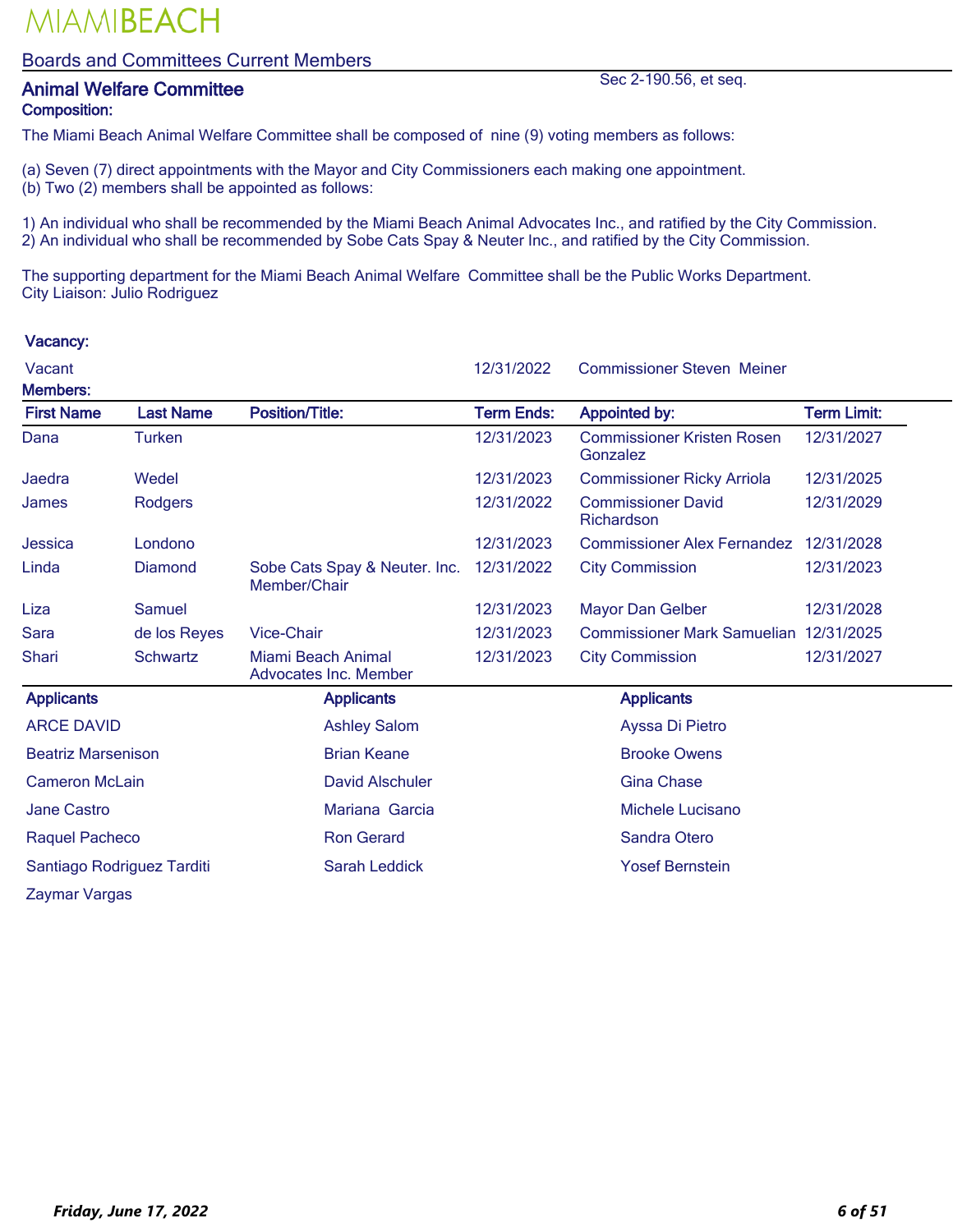Boards and Committees Current Members

## Art in Public Places Committee Sec. 82-561 Composition:

Two (2) year term.

Appointed by a minimum of 4 votes.

Seven (7) members to be appointed by a majority of the entire City Commission, and who shall possess a high degree of competence in evaluation of art history and architectural history, art, architecture, sculpture, painting, artistic structure design and other appropriate art media for display or integration in public places.

City Liaison: Brandi Reddick

| Vacant                  |                            |                                | 12/31/2022                | <b>City Commission</b>     |                    |  |
|-------------------------|----------------------------|--------------------------------|---------------------------|----------------------------|--------------------|--|
| Members:                |                            |                                |                           |                            |                    |  |
| <b>First Name</b>       | <b>Last Name</b>           | <b>Position/Title:</b>         | <b>Term Ends:</b>         | <b>Appointed by:</b>       | <b>Term Limit:</b> |  |
| Aaron                   | <b>Resnick</b>             |                                | 12/31/2022                | <b>City Commission</b>     | 12/31/2024         |  |
| Leilani                 | Lynch                      |                                | 12/31/2023                | <b>City Commission</b>     | 12/31/2027         |  |
| <b>Marcella</b>         | <b>Novela</b>              | Chair                          | 12/31/2023                | <b>City Commission</b>     | 12/31/2023         |  |
| Michael                 | <b>McManus TL</b>          | <b>Vice Chair</b>              | 12/31/2022                | <b>City Commission</b>     | 12/31/2022         |  |
| Nick                    | D'Annunzio                 |                                | 12/31/2023                | <b>City Commission</b>     | 12/31/2025         |  |
| Yolanda                 | Sanchez                    |                                | 12/31/2023                | <b>City Commission</b>     | 12/31/2023         |  |
| <b>Applicants</b>       |                            | <b>Applicants</b>              |                           | <b>Applicants</b>          |                    |  |
| Ann-Kathrin Seif        |                            | <b>Brigitte "Bibi" Andrade</b> |                           | <b>Christine Klingspor</b> |                    |  |
| <b>David Sexton</b>     |                            | <b>Dorrie Foster</b>           |                           | Eda Valero-Figueira        |                    |  |
| <b>Gail Harris</b>      |                            |                                | Gladys-Katherina Hernando | <b>Jen Roberts</b>         |                    |  |
| <b>Joe Saunders</b>     |                            | Laura Weinstein-Berman         |                           | Leslie Ann Reams           |                    |  |
| <b>Lisa Cole</b>        |                            | <b>Marcelo Steinmander</b>     |                           | Maria Ortiz                |                    |  |
| <b>Megan Riley</b>      |                            | Melissa Rosko                  |                           | <b>Michael Cabrera</b>     |                    |  |
| <b>Michael Tulloch</b>  |                            | Michael Duchon                 |                           | Natacha Fernandez          |                    |  |
| <b>Reginald Horace</b>  |                            | <b>Richard Hall</b>            |                           | <b>Rosary Falero</b>       |                    |  |
|                         | Santiago Rodriguez Tarditi | Sara de los Reyes              |                           | <b>Sarah Leddick</b>       |                    |  |
| <b>Scherazade King</b>  |                            | Sean Smith                     |                           | Sofia Paz                  |                    |  |
| <b>Steve Berke</b>      |                            | <b>Teresa Cesario</b>          |                           | <b>Tom Donall</b>          |                    |  |
| <b>Victoria Elliott</b> |                            | Zoe Sepsenwol                  |                           |                            |                    |  |
|                         |                            |                                |                           |                            |                    |  |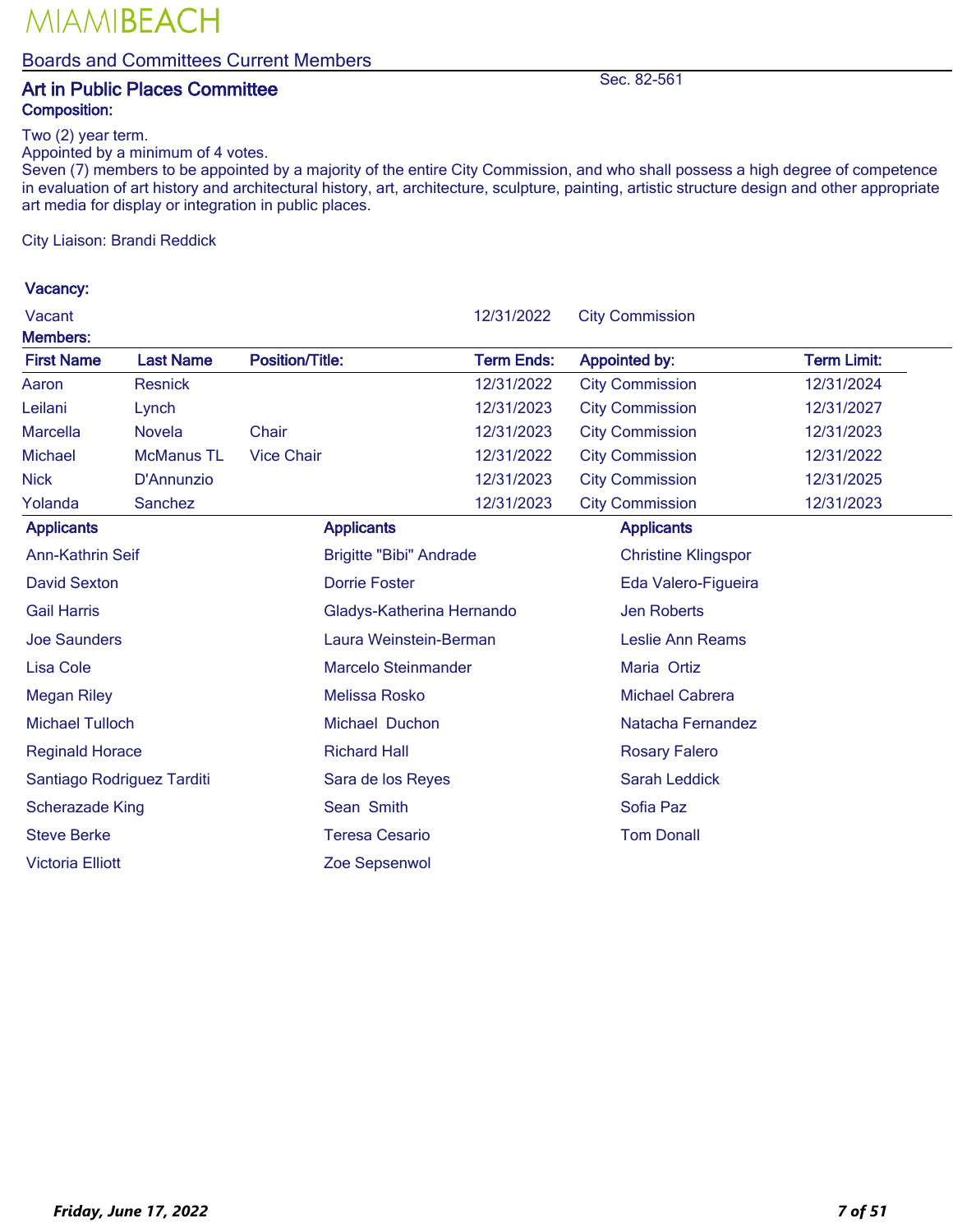### Boards and Committees Current Members

## Audit Committee FS 218.391 & 218.39

## Composition:

The members of this Committee shall consist of seven (7) voting members, one each to be directly appointed by the Mayor and each City Commissioner. The primary purpose of the Committee is to assist the governing body in selecting an auditor to conduct the annual financial audit required in FS 218.39; however, the Audit Committee may serve other audit oversight purposes as determined by the entity's governing body.

Under FS 218.391 the committee shall:

1. Establish factors to use for the evaluation of audit services to be provided by a certified public accounting firm;

2. Evaluate proposals provided by qualified firms; and

3. Rank and recommend in order of preference no fewer than three firms deemed to be the most highly qualified to perform the required services.

City Liaison: Mark Coolidge

| Vacant<br><b>Members:</b> |                  |                          | 12/31/2022        | <b>Mayor Dan Gelber</b>                       |                    |
|---------------------------|------------------|--------------------------|-------------------|-----------------------------------------------|--------------------|
| <b>First Name</b>         | <b>Last Name</b> | <b>Position/Title:</b>   | <b>Term Ends:</b> | <b>Appointed by:</b>                          | <b>Term Limit:</b> |
| Adam                      | Kravitz          |                          | 12/31/2023        | Commissioner Alex Fernandez FS.218.391        |                    |
| <b>Deede</b>              | Weithorn         | Chair                    | 12/31/2023        | <b>Commissioner Steven Meiner</b>             | FS.218.391         |
| <b>Marc</b>               | Gidney           | CPA/Vice-Chair           | 12/31/2023        | <b>Commissioner Kristen Rosen</b><br>Gonzalez | FS.218.391         |
| <b>Nikolai</b>            | O'Connor         |                          | 12/31/2022        | <b>Commissioner David</b><br>Richardson       | FS.218.391         |
| Roger                     | <b>Shields</b>   |                          | 12/31/2022        | <b>Commissioner Ricky Arriola</b>             | FS.218.391         |
| Ronald                    | <b>Starkman</b>  |                          | 12/31/2022        | <b>Commissioner Mark Samuelian FS.218.391</b> |                    |
| <b>Applicants</b>         |                  | <b>Applicants</b>        |                   | <b>Applicants</b>                             |                    |
| <b>Brian Keane</b>        |                  | <b>Daniel Balk</b>       |                   | <b>David Grieser</b>                          |                    |
| <b>David Grieser</b>      |                  | <b>Jason Salvatore</b>   |                   | <b>Marc Gidney</b>                            |                    |
| Michael Cabrera           |                  | <b>Stephen McCloskey</b> |                   |                                               |                    |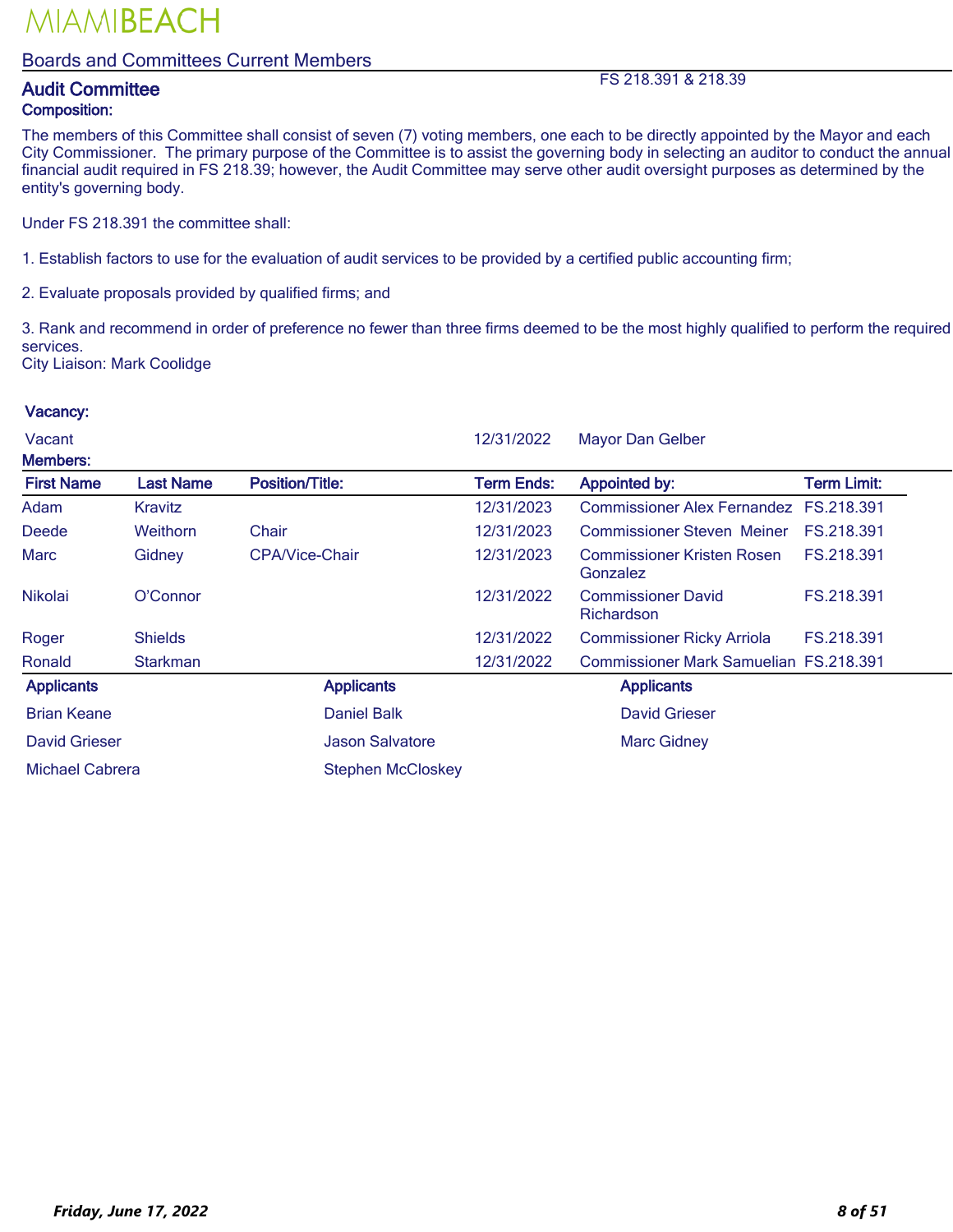Boards and Committees Current Members

## Black Affairs Advisory Committee 2020-4357, Sec. 2-190.128-132

## Composition:

The Black Affairs Advisory Committee shall have the following powers and duties:

(a) Serve in an advisory capacity to the City Manager and the Mayor and City Commission concerning issues and programs affecting the City's Black residents, businesses and visitors;

(b) Foster increased involvement by the City's Black community in the affairs of City government;

(c) Research, discuss, and formulate recommendations on issues, activities, and concerns of the Black community and diaspora in the City;

(d) Comment upon existing or proposed legislation, ordinances, resolutions, and policies that impact the Black community in the City.

The Black Affairs Advisory Committee shall be composed of nine (9) voting members as follows:

The Mayor and each City Commissioner shall appoint one member as a direct appointment, with the remaining two (2) members to be at-large appointments of the City Commission.

Vacancies on the committee shall be filled by the Mayor and City Commission. In filling any vacancy, the Mayor and City Commission may select a replacement committee member from a list of three candidates which shall be submitted by the remaining members of the committee. The individual members of the City Commission may supplement the committee's suggested list with additional names of candidates or, if neither the candidates on the committee's suggested list nor the additional names submitted by the individual members of the City Commission are approved, the committee shall submit an entirely different list for the Mayor and City Commission's Consideration. This process shall continue until a suitable replacement has been found to fill the existing or anticipated vacancy. The suggested list submitted by the committee for the Mayor and City Commission's consideration shall be submitted without specific recommendations or endorsements by the committee as to any particular name submitted therein, but may, in the event the name of a current committee member is submitted for reappointment, indicate, as a point of information to the Mayor and City Commission, that said name is that of an existing committee member.

Knowledge and Experience:

a) One member must be a business owner in the City;

b) One member must be a licensed and actively practicing in the field of real estate, hospitality/tourism, or banking;

c) One member must be licensed and actively practicing in the field of human relations/people development, communications / entertainment, art / culture, or education;

d) The remaining six (6) members must have a personal or professional knowledge or expertise in at least one of the following areas: 1. Education

- 2. Economic Development/Business Development
- 3. Culture/Entertainment/Events
- 4. Hospitality/Tourism
- 5. Healthcare/Technology
- 6. People Development/Human Relations
- 7. Finance/Banking
- 8. Media/Communications/Public Relations
- 9. Community Service/Social Justice.

The supporting department for the Black Affairs Advisory Committee shall be the Tourism and Culture Department. City Liaison: Lissette Arrogante

| <b>Members:</b>        |                    |                                                           |                   |                                    |                    |  |
|------------------------|--------------------|-----------------------------------------------------------|-------------------|------------------------------------|--------------------|--|
| <b>First Name</b>      | <b>Last Name</b>   | <b>Position/Title:</b>                                    | <b>Term Ends:</b> | <b>Appointed by:</b>               | <b>Term Limit:</b> |  |
| <b>Brian</b>           | Keane              | Finance/Banking                                           | 12/31/2023        | <b>Commissioner Mark Samuelian</b> | 12/31/2029         |  |
| <b>Brigitte "Bibi"</b> | Andrade            | Human<br>Relations/Communications (C)                     | 12/31/2022        | <b>City Commission</b>             | 12/31/2026         |  |
| <b>DeAnne</b>          | Connolly<br>Graham | Media/Communications/Public<br>Relations/Vice-Chair (8)   | 12/31/2023        | <b>Mayor Dan Gelber</b>            | 12/31/2027         |  |
| Glendon                | Hall               | Economic<br>Development/Business<br>Development/Chair (2) | 12/31/2023        | <b>City Commission</b>             | 12/31/2026         |  |
| Henry                  | <b>Williams</b>    | Culture/Entertainment/Events<br>(3)                       | 12/31/2022        | <b>Commissioner Ricky Arriola</b>  | 12/31/2028         |  |

#### *Friday, June 17, 2022 9 of 51*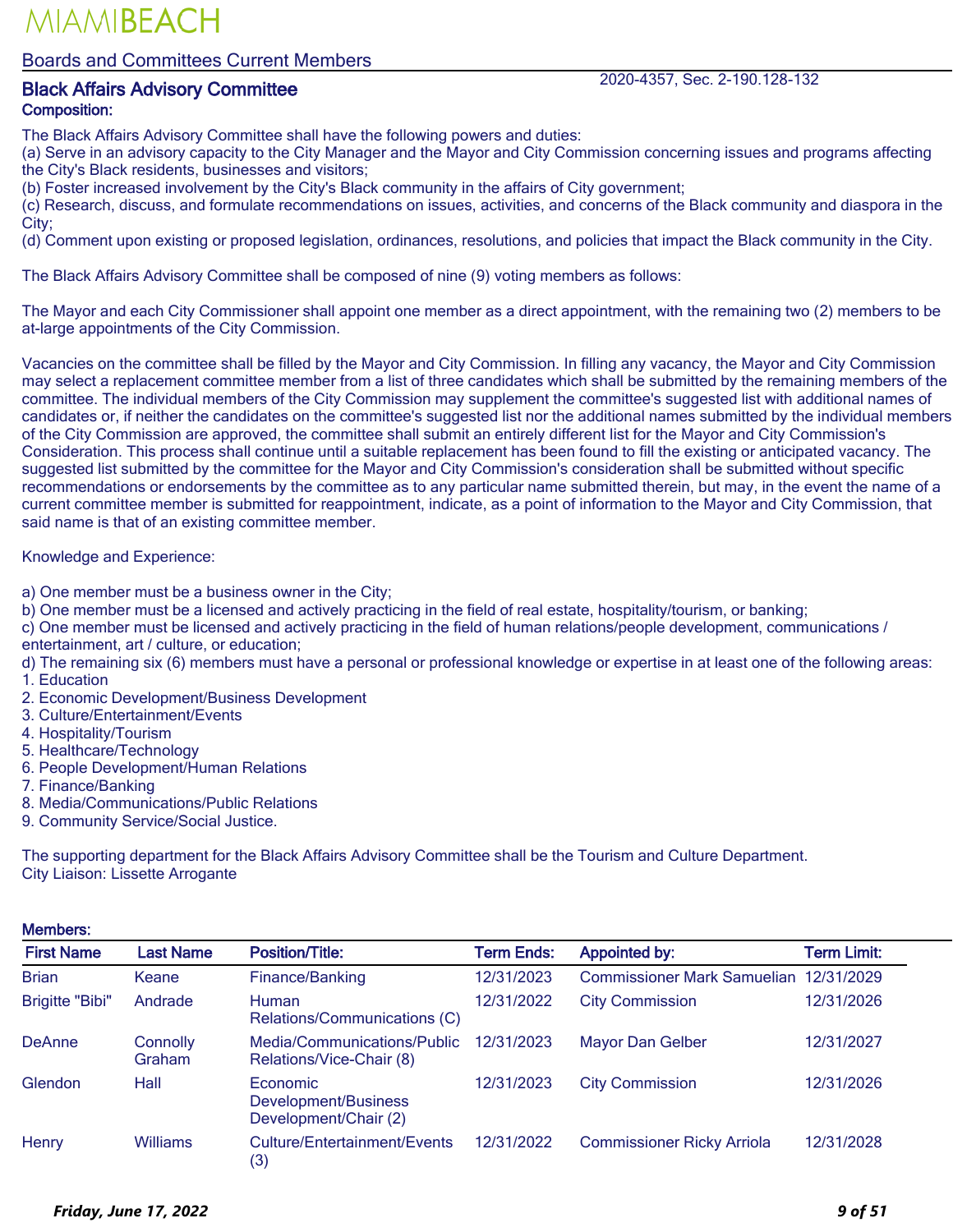| <b>First Name</b> | <b>Last Name</b> | <b>Position/Title:</b>                                        | <b>Term Ends:</b> | <b>Appointed by:</b>                          | <b>Term Limit:</b> |
|-------------------|------------------|---------------------------------------------------------------|-------------------|-----------------------------------------------|--------------------|
| Imani             | Warren           | <b>Business Owner (A)</b>                                     | 12/31/2023        | <b>Commissioner Alex Fernandez</b>            | 12/31/2029         |
| Melba             | Pearson          | Real<br>Estate/Hospitality/Tourism/Ban<br>$\mathsf{king}$ (B) | 12/31/2022        | <b>Commissioner Kristen Rosen</b><br>Gonzalez | 12/31/2029         |
| Scherazade        | <b>King</b>      | People Development/Human<br>Relations (6)                     | 12/31/2022        | <b>Commissioner Steven Meiner</b>             | 12/31/2028         |
| <b>Troy</b>       | Wright           | Economic<br>Development/Business<br>Development/Chair (2)     | 12/31/2022        | <b>Commissioner David</b><br>Richardson       | 12/31/2028         |
| <b>Applicants</b> |                  | <b>Applicants</b>                                             |                   | <b>Applicants</b>                             |                    |
| Davron Banks      |                  | <b>Dorrie Foster</b>                                          |                   | <b>Gregory Branch</b>                         |                    |
| Nicole Henry      |                  |                                                               |                   |                                               |                    |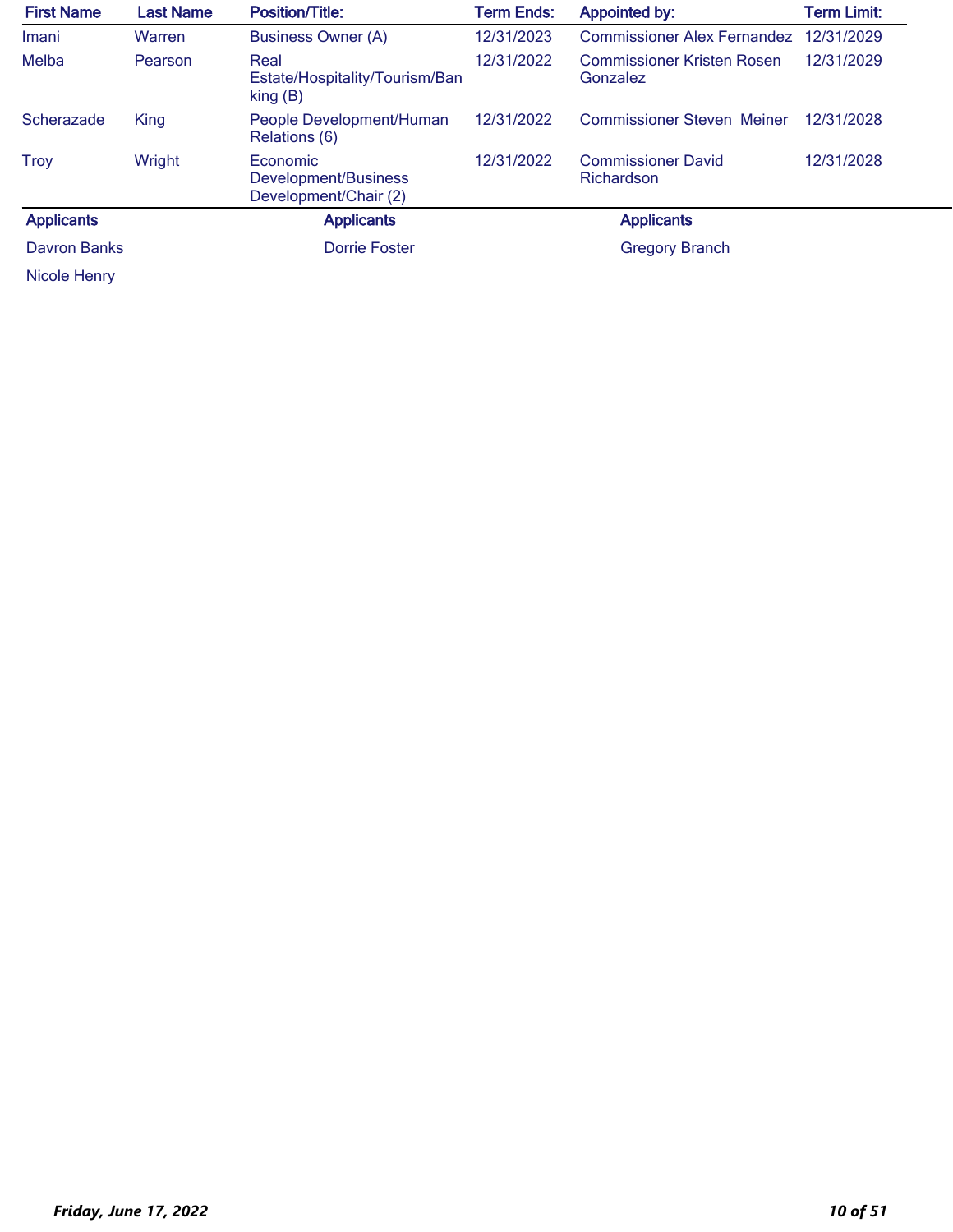#### Boards and Committees Current Members

# Composition:

**Board of Adjustment** RSA Art. I Sec. 2 118-131 Reso 2018-30352

The Board of Adjustment shall consist of seven voting members. Members shall be appointed for a two-year term, by a five-sevenths vote of the City Commission.

Two members shall be appointed as citizens at-large, and five members shall each be appointed from one of the following professions (no more than one member per profession), namely: 1) law, 2) architecture, 3) engineering, 4) real estate development, 5) certified public accounting, 6) financial consultation, and 7) general business.

The members representing the professions of law, architecture, engineering and public accounting shall be duly licensed by the State of Florida; the member representing general business shall be of responsible standing in the community.

Members of the board of adjustment must either be residents or have their principal place of business in Miami Beach.

City Liaison: Michael Belush

| Vacant                     |                  | Certified Public Accountant (5)             | 12/31/2023        | <b>City Commission</b> |             |
|----------------------------|------------------|---------------------------------------------|-------------------|------------------------|-------------|
| <b>Members:</b>            |                  |                                             |                   |                        |             |
| <b>First Name</b>          | <b>Last Name</b> | <b>Position/Title:</b>                      | <b>Term Ends:</b> | <b>Appointed by:</b>   | Term Limit: |
| <b>Andres</b>              | Asion            | Real Estate Developer (4)                   | 12/31/2022        | <b>City Commission</b> | 12/31/2024  |
| Daniel                     | Nagler           | At-Large                                    | 12/31/2022        | <b>City Commission</b> | 12/31/2026  |
| Geoffrey                   | Aaronson         | Law $(1)$                                   | 12/31/2023        | <b>City Commission</b> | 12/31/2027  |
| James                      | <b>Silvers</b>   | At-Large                                    | 12/31/2023        | <b>City Commission</b> | 12/31/2027  |
| Joy                        | <b>Malakoff</b>  | Financial Consultation (6)/Chair 12/31/2023 |                   | <b>City Commission</b> | 12/31/2025  |
| <b>Michael</b>             | Goldberg         | <b>General Business (7)</b>                 | 12/31/2023        | <b>City Commission</b> | 12/31/2025  |
| <b>Applicants</b>          |                  | <b>Applicants</b>                           |                   | <b>Applicants</b>      |             |
| <b>Alex David</b>          |                  | <b>Brian Ehrlich</b>                        |                   | <b>Gayle Durham</b>    |             |
| <b>Gregory Branch</b>      |                  | <b>Jack Glottmann</b>                       |                   | <b>Malakoff Joy</b>    |             |
| <b>Rafael Suarez-Rivas</b> |                  | <b>Ray Breslin</b>                          |                   | <b>Seth Heller</b>     |             |
| <b>Yechiel Ciment</b>      |                  |                                             |                   |                        |             |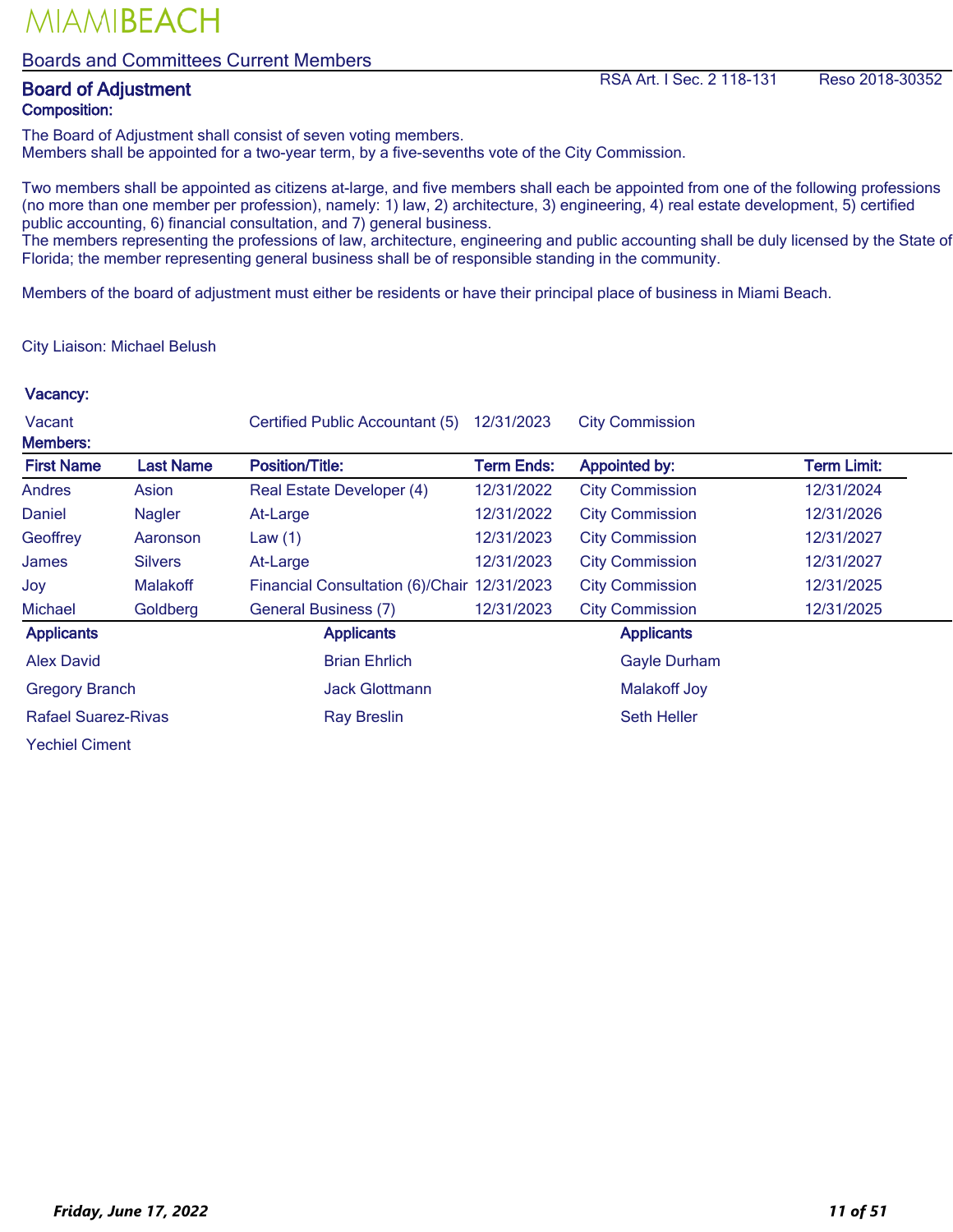#### Boards and Committees Current Members

## **Budget Advisory Committee Sec. 2-44** Sec. 2-44 Composition:

Nine (9) members. Seven (7) direct appointments with Mayor and each Commissioner making one (1) appointment. Two (2) at-large appointments:

 one (1) certified public accountant and one (1) for a financial advisor.

City Liaison: Tameka Otto Stewart

| Vacant                 |                  | <b>CPA</b>                     | 12/31/2022        | <b>City Commission</b>                        |                    |
|------------------------|------------------|--------------------------------|-------------------|-----------------------------------------------|--------------------|
| <b>Members:</b>        |                  |                                |                   |                                               |                    |
| <b>First Name</b>      | <b>Last Name</b> | <b>Position/Title:</b>         | <b>Term Ends:</b> | <b>Appointed by:</b>                          | <b>Term Limit:</b> |
| Carl                   | Linder           | <b>Vice-Chair</b>              | 12/31/2023        | <b>Commissioner Kristen Rosen</b><br>Gonzalez | 12/31/2023         |
| David                  | Grieser          |                                | 12/31/2023        | Commissioner Mark Samuelian 12/31/2029        |                    |
| Gregory                | <b>Branch</b>    |                                | 12/31/2022        | <b>Commissioner Alex Fernandez</b>            | 12/31/2029         |
| Hagai                  | Gringarten       |                                | 12/31/2022        | <b>Commissioner Steven Meiner</b>             | 12/31/2028         |
| Honey                  | <b>Bernstein</b> |                                | 12/31/2023        | <b>Commissioner David</b><br>Richardson       | 12/31/2029         |
| Mojdeh                 | Khaghan          | <b>Financial Advisor/Chair</b> | 12/31/2023        | <b>City Commission</b>                        | 12/31/2025         |
| <b>Steve</b>           | <b>Zuckerman</b> |                                | 12/31/2022        | <b>Commissioner Ricky Arriola</b>             | 12/31/2023         |
| Terri                  | Echarte          |                                | 12/31/2023        | <b>Mayor Dan Gelber</b>                       | 12/31/2027         |
| <b>Applicants</b>      |                  | <b>Applicants</b>              |                   | <b>Applicants</b>                             |                    |
| Alexander Fryd         |                  | <b>Daniel Balk</b>             |                   | <b>Gregory Branch</b>                         |                    |
| <b>Jack Benveniste</b> |                  | James Orlowsky                 |                   | <b>Janet Silverman</b>                        |                    |
| <b>Marc Gidney</b>     |                  | <b>Reginald Horace</b>         |                   | <b>Robert Schwartz</b>                        |                    |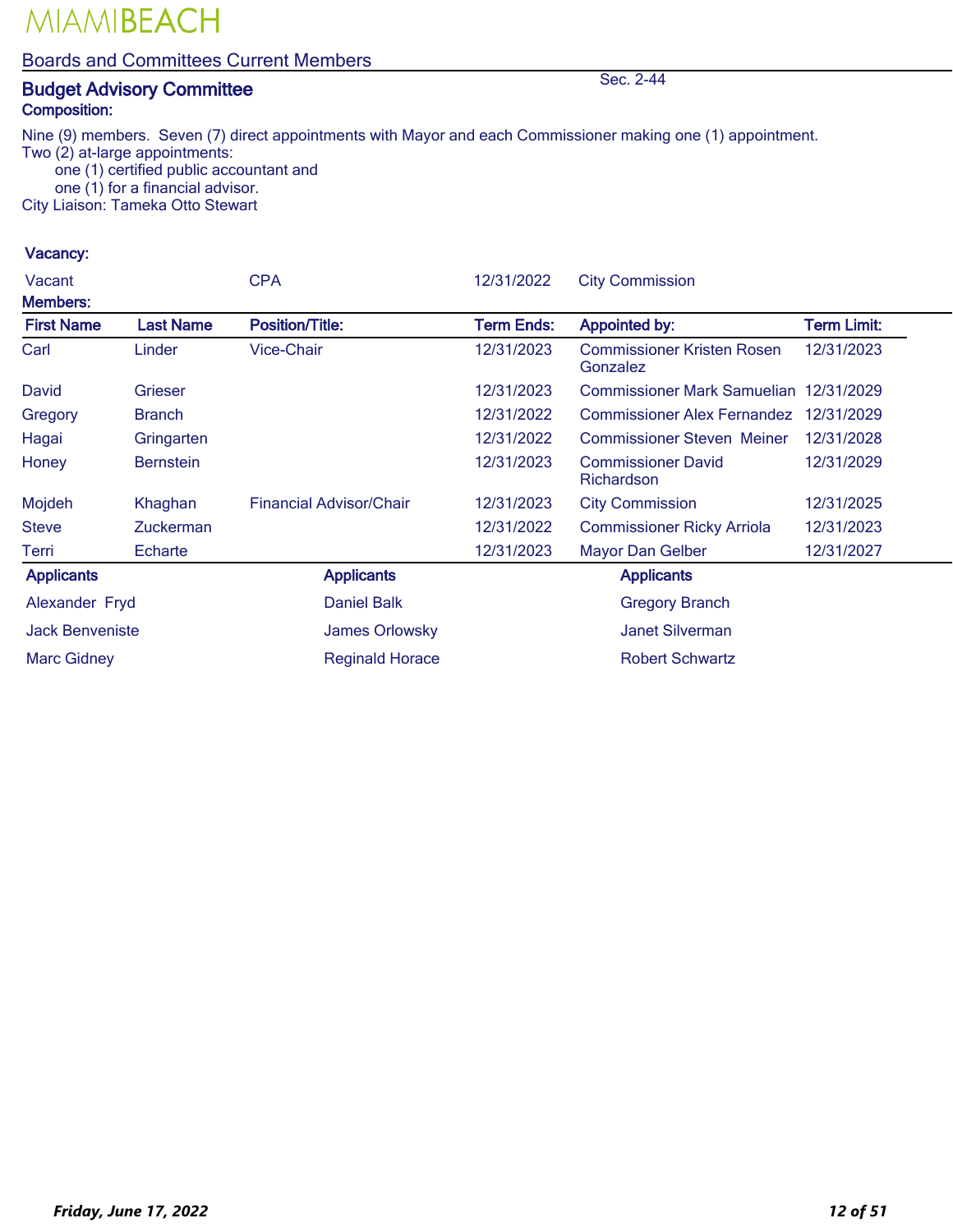Boards and Committees Current Members

### Committee for Quality Education in Miami Beach Sec. 2-190.134 / 2020-4370 Composition:

The Committee shall consist of fifteen (15) voting members and three non-voting ex-officio members to be comprised as follows.

A representative from each of the following eight schools, selected by the Parent Teacher Association:

North Beach Elementary, Biscayne Beach Elementary, Miami Beach Feinberg-Fisher K-8 Center, Miami Beach South Pointe Elementary, Miami Beach Nautilus Middle School, Miami Beach High School, Ruth K. Broad K-8, Treasure Island Elementary School, Seven (7) members of the public with knowledge or expertise with regard to education issues who shall be direct appointments by the Mayor and City Commissioners with no more than three who can be employed or contracted by Miami-Dade County public schools.

The City Commission shall designate two (2) of its members to serve as City Commission liaisons, who shall report to the City Commission actions of the Committee for Quality Education. The City Manager shall further designate a member of City staff to serve as a liaison who shall report the Committee's actions to the City Manager. City Liaison: Dr. Leslie Rosenfeld

#### Vacancy:

| Vacant                         | PTA Rep. - Biscayne Beach<br><b>Elementary School</b> | 06/30/2022 |                        |
|--------------------------------|-------------------------------------------------------|------------|------------------------|
| Vacant                         | PTA Rep. - Ruth K. Broad K-8                          | 06/30/2022 |                        |
| Vacant                         | PTA Rep. - Treasure Island<br>Elementary              | 06/30/2022 |                        |
| Vacant<br>Mamhare <sup>.</sup> | <b>City Commission Designee</b>                       | 11/30/2023 | <b>City Commission</b> |

| <b>First Name</b>    | <b>Last Name</b>   | <b>Position/Title:</b>                                        | <b>Term Ends:</b> | <b>Appointed by:</b>                          | <b>Term Limit:</b> |
|----------------------|--------------------|---------------------------------------------------------------|-------------------|-----------------------------------------------|--------------------|
| <b>Beth</b>          | <b>Edwards TL</b>  | PTA Rep.- MB Feinberg Fisher 06/30/2022<br>$K-8$              |                   |                                               | 06/30/2022         |
| <b>Beverly</b>       | <b>Heller</b>      |                                                               | 12/31/2023        | <b>Commissioner Steven Meiner</b>             | 12/31/2027         |
| Courtney             | Reeve              | PTA Rep. - North Beach<br><b>Elementary School</b>            | 06/30/2023        |                                               | 06/30/2023         |
| David                | Richardson         | <b>City Commission Designee</b>                               | 11/30/2023        | <b>City Commission</b>                        | 11/30/2027         |
| James                | Orlowsky           |                                                               | 12/31/2023        | <b>Commissioner Alex Fernandez</b>            | 12/31/2029         |
| Joshua               | Levy               |                                                               | 12/31/2022        | <b>Commissioner Ricky Arriola</b>             | 12/31/2023         |
| Julie                | <b>Basner</b>      | PTA Rep - Miami Beach Senior 06/30/2023<br><b>High School</b> |                   |                                               | 06/30/2023         |
| Laurie Kaye          | <b>Davis</b>       |                                                               | 12/31/2023        | <b>Commissioner David</b><br>Richardson       | 12/31/2029         |
| Mary                 | Keinath            | Chair                                                         | 12/31/2022        | Commissioner Mark Samuelian 12/31/2025        |                    |
| Rachel               | <b>Weissman TL</b> | <b>MB Nautilus Middle School</b>                              | 06/30/2022        |                                               | 06/30/2022         |
| Rina                 | <b>Bass</b>        |                                                               | 12/31/2023        | <b>Commissioner Kristen Rosen</b><br>Gonzalez | 12/31/2029         |
| Yvette               | Tache              |                                                               | 12/31/2022        | <b>Mayor Dan Gelber</b>                       | 12/31/2023         |
| <b>Marvena</b>       | <b>Mitchell TL</b> | PTA Rep. MB South Pointe<br><b>Elementary School</b>          | 06/30/2022        |                                               | 06/30/2022         |
| <b>Applicants</b>    |                    | <b>Applicants</b>                                             |                   | <b>Applicants</b>                             |                    |
| <b>Allyson Fonte</b> |                    | <b>Chris Duggan</b>                                           |                   | Dan Royles                                    |                    |
| Eda Valero-Figueira  |                    | Elisheva Rogoff                                               |                   | <b>Fabian Basabe</b>                          |                    |

*Friday, June 17, 2022 13 of 51*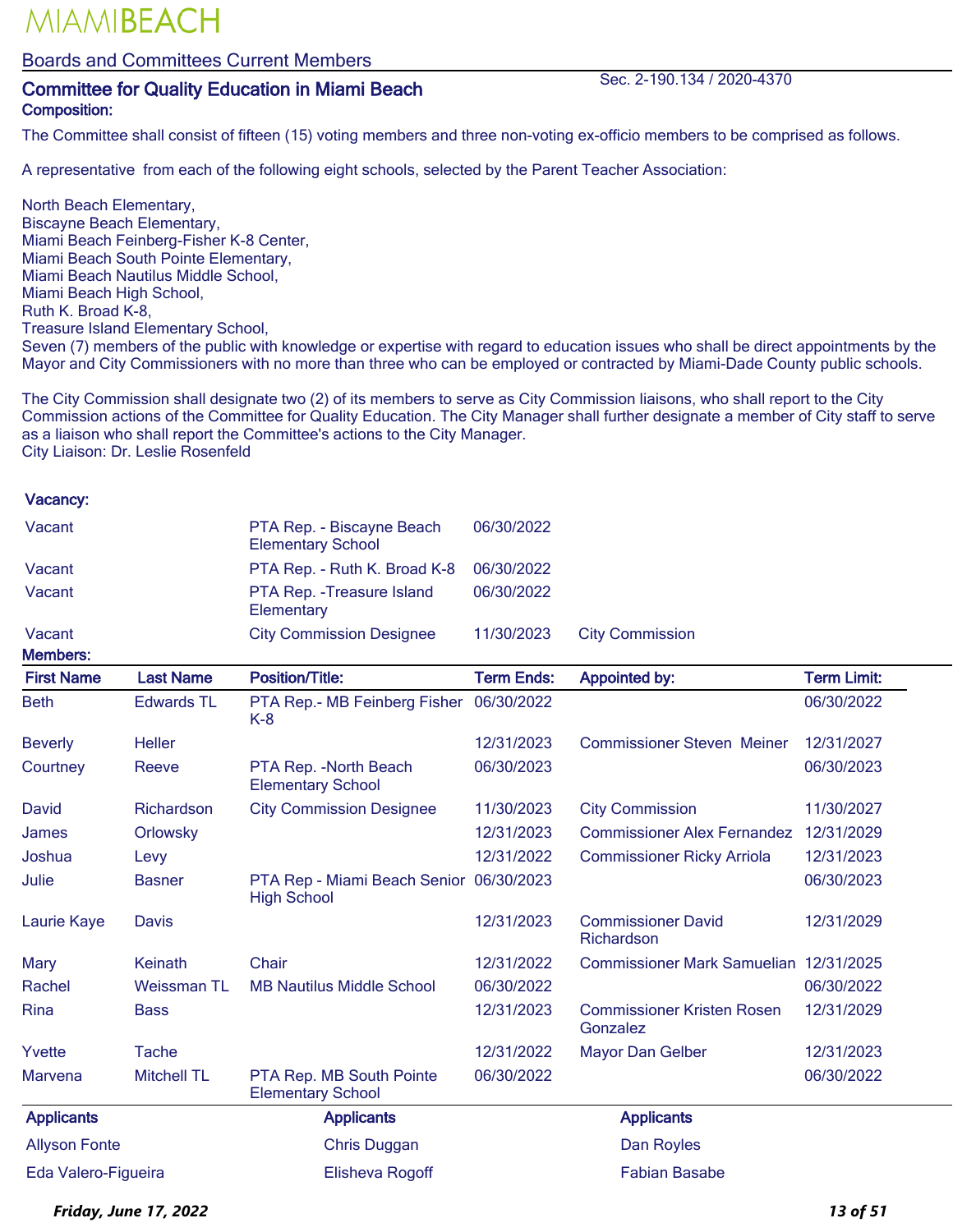| <b>Fran Gordon</b>   | <b>Francisco Diez-R</b> |
|----------------------|-------------------------|
| Hagai Gringarten     | Jamie Adams             |
| <b>Lauren Cantor</b> | Liliam Lopez            |
| Romina Orozco Encio  | Shannon Koonin          |

Francisco Diez-Rivas Gail Harris Jamie Adams **Karen Latham** Liliam Lopez **Lauren Cantor Lourdes Oroza**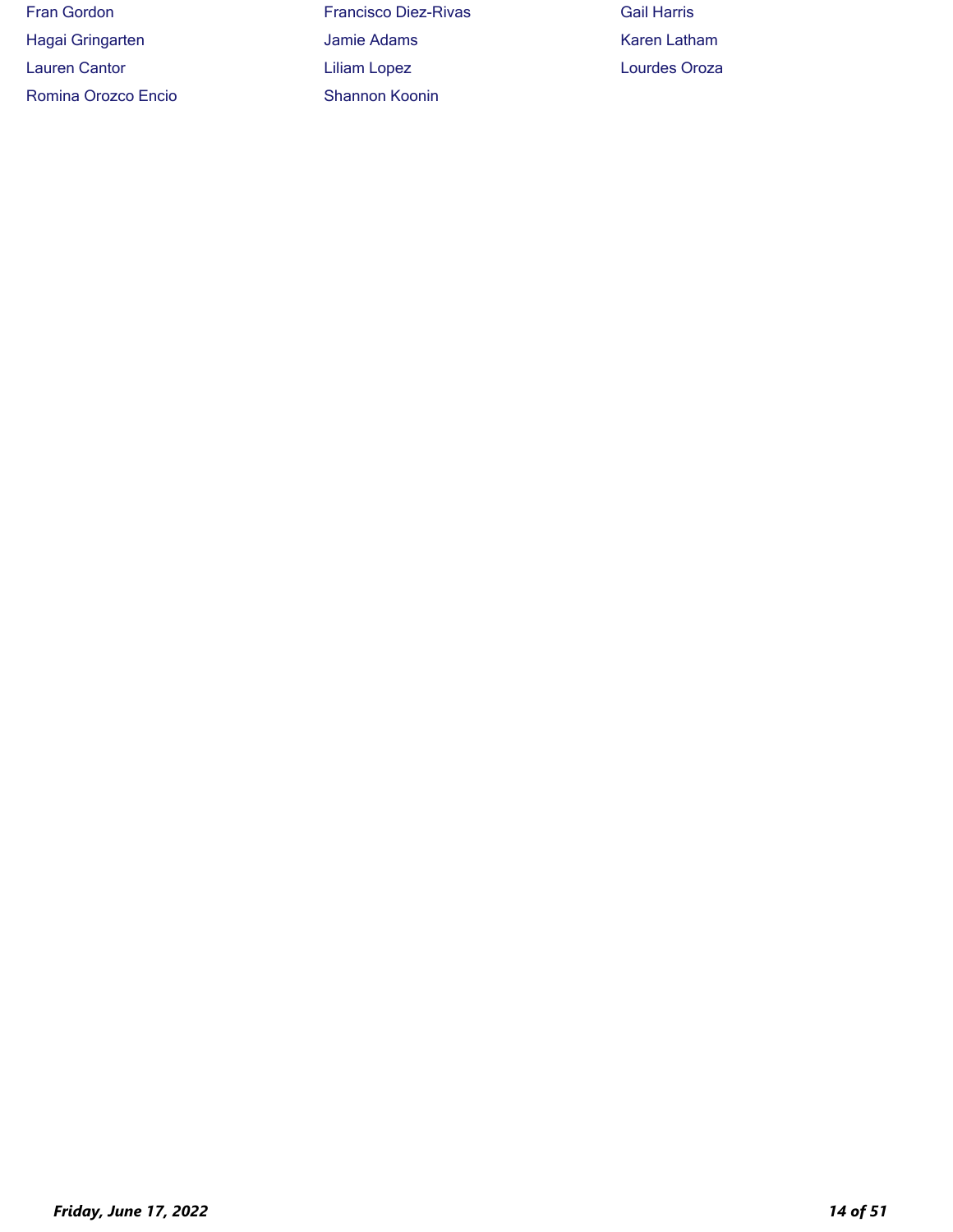#### Boards and Committees Current Members

### **Committee on the Homeless** Sec. 2-161 Composition:

The Committee shall consist of nine (9) members, three (3) to be appointed by the Mayor and each Commissioner to appoint one (1) member.

Each member of the committee shall be selected from membership in an organization such as, but not limited to the following:

- (1) Service Providers:
	- a. Douglas Gardens Community Mental Health
	- b. The Salvation Army
	- c. Better Way of Miami
	- d. Miami-Dade County Homeless Trust

(2) Civic Representation:

- a. Neighborhood, business, or homeowner association in an area of the City impacted by homeless issues
- b. A not-for-profit 501(c)(3) organization that promotes the health and welfare of homeless individuals
- c. Member of the general public with personal or professional experience with homeless issues

The supporting department of the committee is the office of Housing and Community Services with the Police Department as a coliaison to the committee.

City Liaison: Janay Guerrero

| Vacant<br><b>Members:</b> |                  |                          | 12/31/2022        | <b>Commissioner Steven Meiner</b>             |                    |
|---------------------------|------------------|--------------------------|-------------------|-----------------------------------------------|--------------------|
| <b>First Name</b>         | <b>Last Name</b> | <b>Position/Title:</b>   | <b>Term Ends:</b> | <b>Appointed by:</b>                          | <b>Term Limit:</b> |
| <b>Beatriz</b>            | Herrmann         |                          | 12/31/2022        | <b>Commissioner Kristen Rosen</b><br>Gonzalez | 12/31/2029         |
| Charlotte                 | Tomic            | <b>Vice-Chair</b>        | 12/31/2022        | <b>Commissioner Ricky Arriola</b>             | 12/31/2025         |
| Corey                     | <b>Narson</b>    |                          | 12/31/2023        | <b>Commissioner Alex Fernandez</b>            | 12/31/2029         |
| Darren                    | Cefalu           | Chair                    | 12/31/2023        | Mayor Dan Gelber                              | 12/31/2025         |
| <b>Karen</b>              | <b>Edelstein</b> |                          | 12/31/2022        | <b>Mayor Dan Gelber</b>                       | 12/31/2029         |
| Lori                      | <b>Bakkum</b>    |                          | 12/31/2023        | <b>Commissioner Mark Samuelian</b>            | 12/31/2023         |
| <b>Mitchell</b>           | Korus            |                          | 12/31/2022        | Mayor Dan Gelber                              | 12/31/2025         |
| <b>Tiffany</b>            | <b>Heckler</b>   |                          | 12/31/2023        | <b>Commissioner David</b><br>Richardson       | 12/31/2029         |
| <b>Applicants</b>         |                  | <b>Applicants</b>        |                   | <b>Applicants</b>                             |                    |
| <b>Alan Nieder</b>        |                  | <b>Clifford Friedman</b> |                   | <b>Helen Swartz</b>                           |                    |
| <b>Janet Silverman</b>    |                  | <b>Johann Moore</b>      |                   | Marcella Paz Cohen                            |                    |
| <b>Matilde Bower</b>      |                  | <b>Oliver William</b>    |                   | <b>Reginald Horace</b>                        |                    |
| Ricardo Barboza           |                  | <b>Seth Cassel</b>       |                   | Vanessa Ressler                               |                    |
| <b>Victor Pulido</b>      |                  | <b>Victor Pulido</b>     |                   | Zavmar Vargas                                 |                    |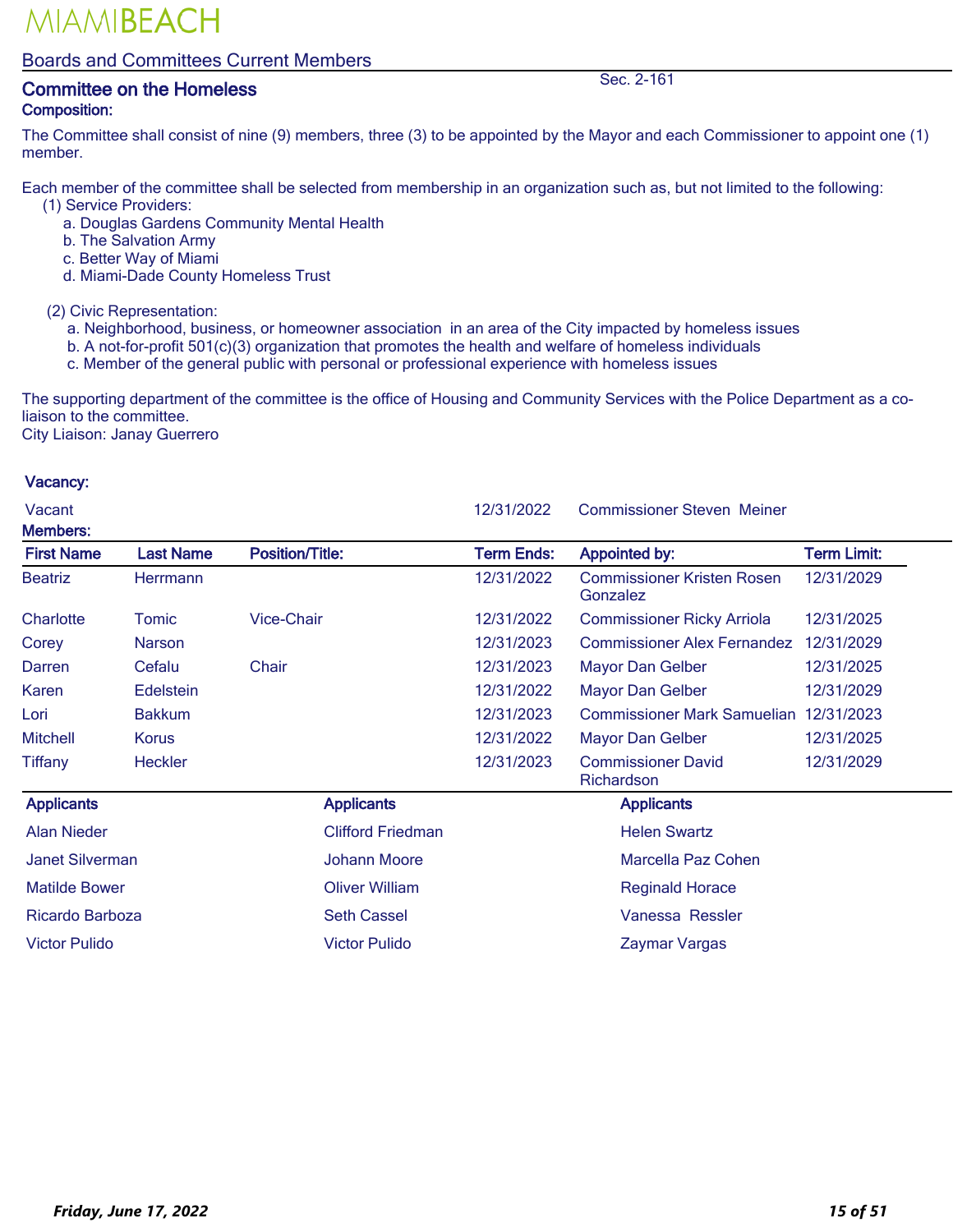#### Boards and Committees Current Members

### **Convention Center Advisory Board 2022-4487, Sec. 2-46** Composition:

The Board shall consist of seven (7) voting members.

The Mayor and each Commissioner shall make one (1) direct appointment.

The Chairperson of the Board of Directors of the Miami Beach Chamber of Commerce or his/her designee, and the Chairperson of the Board of Directors of the Greater Miami Convention and Visitors Bureau or his designee shall each serve as a non-voting ex-officio member.

An administrative representative from the management company for the Convention Center, Greater Miami Convention and Visitors Bureau, and the City Manager's office shall also serve as non-voting ex-officio members. A resident of the Palm View Neighborhood Association shall serve as a nonvoting member.

City Liaison: Luis Wong

#### Vacancy:

| Vacant | Palm View Neighborhood<br>Association/Non-Voting<br>Member | 12/31/2023 |
|--------|------------------------------------------------------------|------------|
| Vacant | Ex-officio member of the City<br>Manager's Office          | 12/31/2023 |

Members:

| .כ וסיטו וסיא             |                  |                                            |                   |                                               |                    |
|---------------------------|------------------|--------------------------------------------|-------------------|-----------------------------------------------|--------------------|
| <b>First Name</b>         | <b>Last Name</b> | <b>Position/Title:</b>                     | <b>Term Ends:</b> | <b>Appointed by:</b>                          | <b>Term Limit:</b> |
| Antonio                   | Hernandez Jr     |                                            | 12/31/2023        | <b>Commissioner Kristen Rosen</b><br>Gonzalez | 12/31/2026         |
| Joe                       | <b>Saunders</b>  |                                            | 12/31/2022        | Commissioner Mark Samuelian 12/31/2028        |                    |
| Laurence                  | Herrup           | Chair                                      | 12/31/2023        | <b>Commissioner Alex Fernandez</b>            | 12/31/2023         |
| Lee                       | <b>Zimmerman</b> |                                            | 12/31/2022        | <b>Mayor Dan Gelber</b>                       | 12/31/2025         |
| Peter                     | <b>Matos</b>     | <b>Vice-Chair</b>                          | 12/31/2022        | <b>Commissioner Ricky Arriola</b>             | 12/31/2023         |
| Prakash                   | <b>Kumar</b>     |                                            | 12/31/2022        | <b>Commissioner Steven Meiner</b>             | 12/31/2028         |
| Seth                      | Cassel           |                                            | 12/31/2023        | <b>Commissioner David</b><br>Richardson       | 12/31/2027         |
| Freddie                   | Peterson         | Ex-officio, Global Spectrum<br>Admin. Rep. |                   |                                               |                    |
| Ita                       | <b>Moriarty</b>  | Ex-officio, GMCVB Admin.<br>Rep.           |                   |                                               |                    |
| Margaret<br>(Peggy)       | <b>Benua</b>     | Ex-officio, Chair Bd. Dir. MBCC 12/31/2022 |                   |                                               | 12/31/2025         |
| <b>Applicants</b>         |                  | <b>Applicants</b>                          |                   | <b>Applicants</b>                             |                    |
| <b>Alexander Bistritz</b> |                  | Amy Johnson                                |                   | <b>Arnel San Pedro</b>                        |                    |
| <b>Christopher Gloede</b> |                  | <b>Davron Banks</b>                        |                   | <b>DeAnne Connolly Graham</b>                 |                    |
| <b>Giorgio Savron</b>     |                  | Jefferson Brackin                          |                   | <b>John Wilson</b>                            |                    |
| <b>Jonathan Spindel</b>   |                  | Jose (Joseph) Hernandez                    |                   | Laurence Herrup                               |                    |
| Lee Zimmerman             |                  | <b>Marc Gidney</b>                         |                   | <b>Ron Gerard</b>                             |                    |
|                           |                  |                                            |                   |                                               |                    |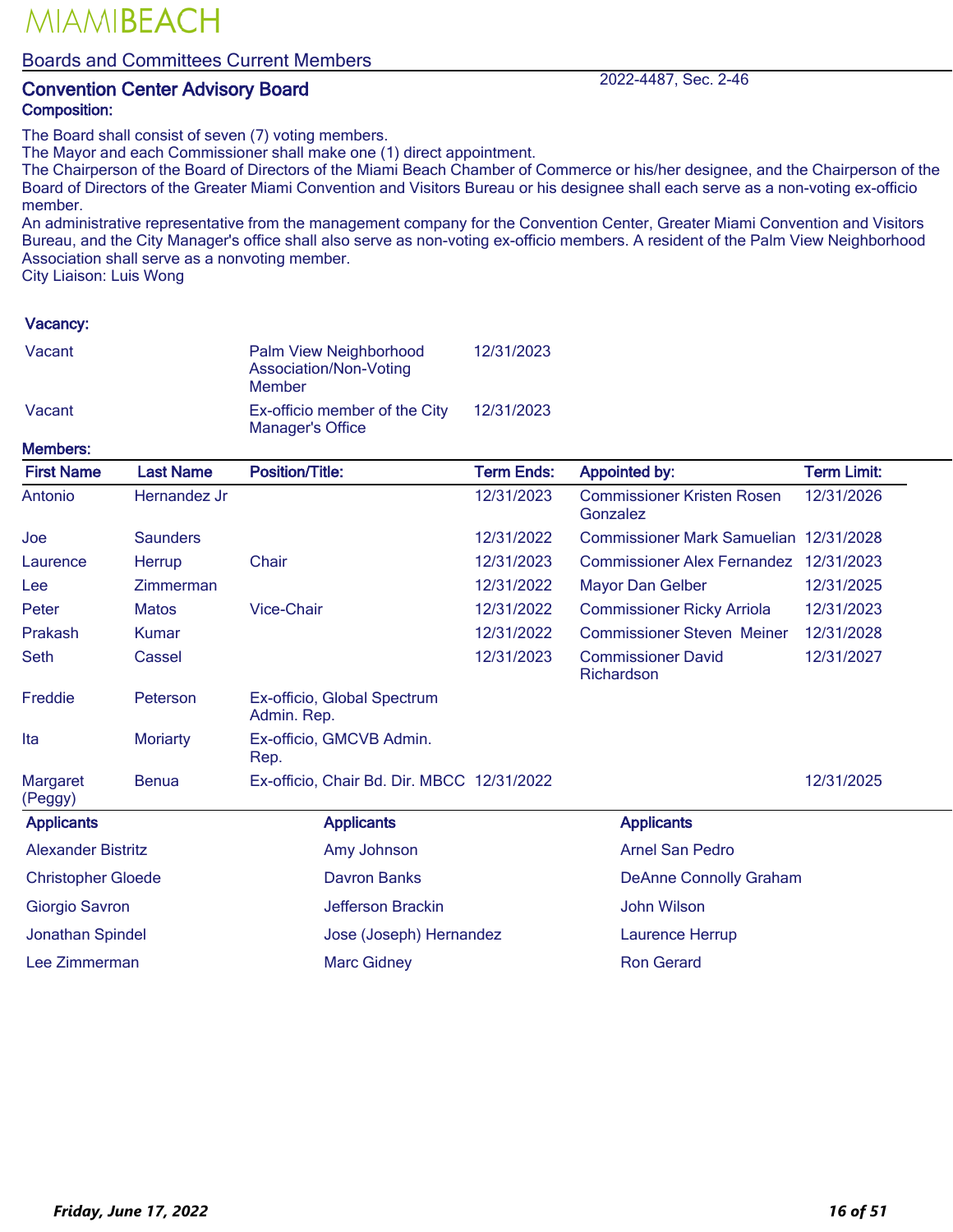### Boards and Committees Current Members

## **Cultural Arts Council** Sec. 2-55 Composition:

The cultural arts council shall consist of eleven (11) members to be appointed at-large by a majority vote of the mayor and city commission. The term of office for each member shall be three (3) years. No Council member may serve more than six consecutive years; this provision shall be measured retroactively from the date of the initial appointments to the Council. No Council member who serves the maximum proscribed term limitations shall be appointed to the Council during the two year period following the expiration of his/her term.

Term of Office: Three (3) Years City Liaison: Brandi Reddick

| Vacant                               |                  |                           | 12/31/2025        | <b>City Commission</b>    |                    |  |
|--------------------------------------|------------------|---------------------------|-------------------|---------------------------|--------------------|--|
| <b>Members:</b><br><b>First Name</b> | <b>Last Name</b> | <b>Position/Title:</b>    | <b>Term Ends:</b> | <b>Appointed by:</b>      | <b>Term Limit:</b> |  |
| <b>Alberto</b>                       | Ravelo           |                           | 12/31/2024        | <b>City Commission</b>    | 12/31/2027         |  |
| <b>Brian</b>                         | <b>Ehrlich</b>   |                           | 12/31/2023        | <b>City Commission</b>    | 12/31/2026         |  |
| <b>Bruce</b>                         | Carter           | Chair                     | 12/31/2023        | <b>City Commission</b>    | 12/31/2023         |  |
| Cheryl                               | <b>Jacobs</b>    |                           | 12/31/2023        | <b>City Commission</b>    | 12/31/2023         |  |
| <b>David</b>                         | <b>Sexton</b>    | <b>Vice-Chair</b>         | 12/31/2023        | <b>City Commission</b>    | 12/31/2026         |  |
| Jen                                  | <b>Roberts</b>   |                           | 12/31/2024        | <b>City Commission</b>    | 12/31/2027         |  |
| <b>Nicole</b>                        | Comotti          |                           | 12/31/2024        | <b>City Commission</b>    | 12/31/2027         |  |
| Rachel                               | Unger            |                           | 12/31/2023        | <b>City Commission</b>    | 12/31/2026         |  |
| <b>Sarah</b>                         | Leddick          |                           | 12/31/2024        | <b>City Commission</b>    | 12/31/2027         |  |
| <b>Tiffany</b>                       | Lapciuc          |                           | 12/31/2024        | <b>City Commission</b>    | 12/31/2025         |  |
| <b>Applicants</b>                    |                  | <b>Applicants</b>         |                   | <b>Applicants</b>         |                    |  |
| <b>Aaron Resnick</b>                 |                  | <b>Beatriz Marsenison</b> |                   | <b>Betty Behar</b>        |                    |  |
| <b>Chana Sheldon</b>                 |                  | <b>Charles Smith</b>      |                   | Darin Feldman             |                    |  |
| <b>DeAnne Connolly Graham</b>        |                  | <b>ELIZABETH CAMARGO</b>  |                   | <b>Fabian Basabe</b>      |                    |  |
| Fran Gordon                          |                  | <b>Gary Ressler</b>       |                   | Gladys-Katherina Hernando |                    |  |
| Jessica Shraybman                    |                  | <b>Jessica Benitez</b>    |                   | <b>Johann Moore</b>       |                    |  |
| Laura Weinstein-Berman               |                  | Leslie Ann Reams          |                   | <b>Lindsay McAllister</b> |                    |  |
| <b>Malakoff Joy</b>                  |                  | <b>Michael McManus</b>    |                   | Natacha Fernandez         |                    |  |
| <b>Nick D'Annunzio</b>               |                  | <b>Nickeisha Roberts</b>  |                   | <b>Nicole Bostick</b>     |                    |  |
| <b>Ray Breslin</b>                   |                  | <b>Ray Breslin</b>        |                   | Samuel Rabin              |                    |  |
| Sandra Martin                        |                  | <b>Sandy Rojas</b>        |                   | Sara de los Reyes         |                    |  |
| <b>Scherazade King</b>               |                  | <b>Steve Berke</b>        |                   | <b>Teresa Cesario</b>     |                    |  |
| <b>Troy Wright</b>                   |                  | Vanessa Ressler           |                   | <b>Vanessa Menkes</b>     |                    |  |
| <b>Victoria Elliott</b>              |                  | Zoe Sepsenwol             |                   |                           |                    |  |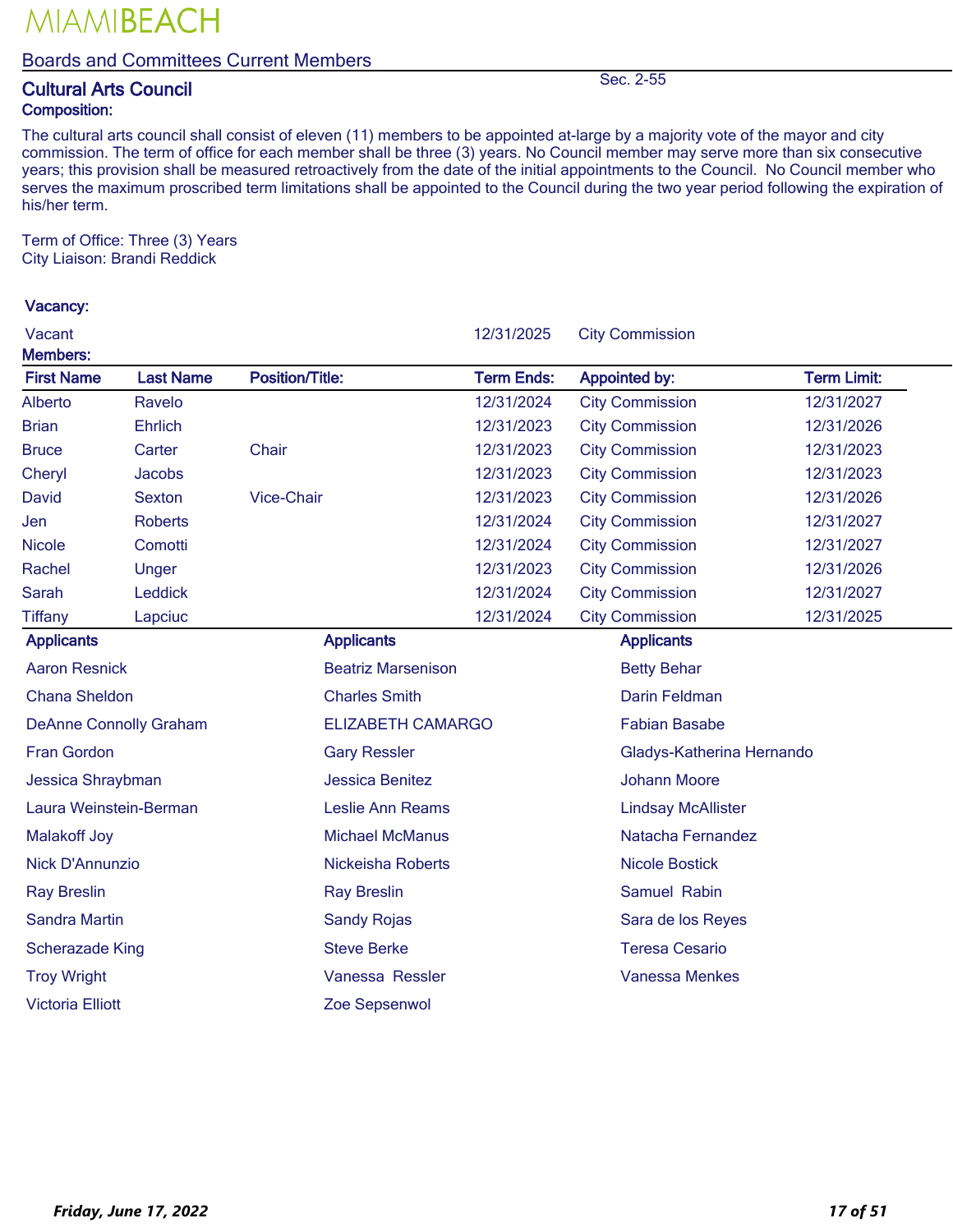Boards and Committees Current Members

### **Design Review Board 2021-4408, Sec. 118-72** Composition:

MIAMIBEACH

(a) The Design Review Board shall be composed of seven regular members. Seven (7) regular members shall consist of:

1. One architect registered in the United States;

2. An architect registered in the State of Florida or a member of the faculty of the school of architecture, urban planning, or urban design in the State, with practical or academic expertise in the field of design, planning, historic preservation or the history of architecture, or a professional practicing in the fields of architectural design, or urban planning;

3. One landscape architect registered in the State of Florida;

4. One architect registered in the United States, or a professional practicing in the fields of architectural or urban design, or urban planning, or a resident with demonstrated interest or background in design issues; or an attorney in good standing licensed to practice law within the United States;

5. Two persons who are residents at-large and who currently reside in the city and have resided in the city for at least (3) three consecutive years at the time of appointment or reappointment. Additionally, strong preference shall be given to individuals who have previously served on a Miami Beach board or committee and/or completed the Miami Beach Leadership Academy course, and to individuals not currently working in the fields of real estate development, real estate brokerage/sales, real estate law, or architecture; and

6. (i) A licensed professional engineer, licensed professional architect, or licensed professional landscape architect with expertise in water resources; (ii) a person licensed by the State of Florida in hydrology, water or wastewater treatment; (iii) a person with a degree from an accredited college or university in a field of study related to water resources; or (iv) a floodplain manager or a principal community administrator responsible for the daily implementation of flood loss reduction activities including enforcing a community's flood damage prevention ordinance, updating flood maps, plans, and policies of the community, and any of the activities related to administration of the National Flood Insurance Program (NFIP) (a "water management expert").

One person appointed by the City Manager from an eligibility list provided by the Disability Access Committee shall serve in an advisory capacity with no voting authority. The Planning Director or designee, and the City Attorney or designee, shall serve in an advisory capacity.

(b) Design Review Board members shall be appointed with the occurrence of at least four members of the city commission. An eligibility list for these professional membership categories may include, but shall not be limited to, suggestions from the following professional and civic associations as listed below:

(1) American Institute of Architects, local chapter.

- (2) American Society of Landscape Architects, local chapter.
- (3) The Miami Design Alliance.
- (4) American Planning Association, local chapter.
- (5) The Miami Design Preservation League and Dade Heritage Trust.
- (6) Other city civic, neighborhood and property owner associations.

(c) Residency and or place of business. All regular members shall reside in or have their primary place of business in the county, except for the water management expert appointed pursuant to subsection (a)(6), who need not reside in or have a principal place of business in the county, and except as otherwise provided in subsection (a)(5). The two resident at-large members and one of the registered landscape architects, registered architects, or professionals practicing in the fields of architectural or urban design or urban planning shall be residents of the city.

City Liaison: Michael Belush

| <b>First Name</b> | <b>Last Name</b>    | <b>Position/Title:</b>                           | <b>Term Ends:</b> | <b>Appointed by:</b>        | <b>Term Limit:</b> |
|-------------------|---------------------|--------------------------------------------------|-------------------|-----------------------------|--------------------|
| <b>Alexander</b>  | Gorlin              | <b>Registered Architect (1)</b>                  | 12/31/2022        | <b>City Commission</b>      | 12/31/2027         |
| James             | Bodnar TL           | At-Large (5)/Chair                               | 12/31/2022        | <b>City Commission</b>      | 12/31/2022         |
| Jason             | Hagopian            | Water Management Expert (6)                      | 12/31/2023        | <b>City Commission</b>      | 12/31/2025         |
| Orlando           | Comas               | Landscape Architect (3)                          | 12/31/2022        | <b>City Commission</b>      | 12/31/2027         |
| <b>Sabrina</b>    | Cohen               | <b>Ex-Officio/Disability Access</b><br>Committee | 12/31/2023        | City Manager Alina T. Hudak | 12/31/2023         |
| <b>Samuel</b>     | Sheldon             | Attorney (4)                                     | 12/31/2022        | <b>City Commission</b>      | 12/31/2024         |
| <b>Sarah</b>      | <b>Nelson</b>       | Category (2) Vice-Chair                          | 12/31/2023        | <b>City Commission</b>      | 12/31/2025         |
| <b>Scott</b>      | <b>Diffenderfer</b> | At-Large (5)                                     | 12/31/2023        | <b>City Commission</b>      | 12/31/2025         |
| <b>Nick</b>       | Kallergis           | <b>Advisory/City Attorney</b><br><b>Designee</b> |                   |                             |                    |

#### Mamhare<sup>.</sup>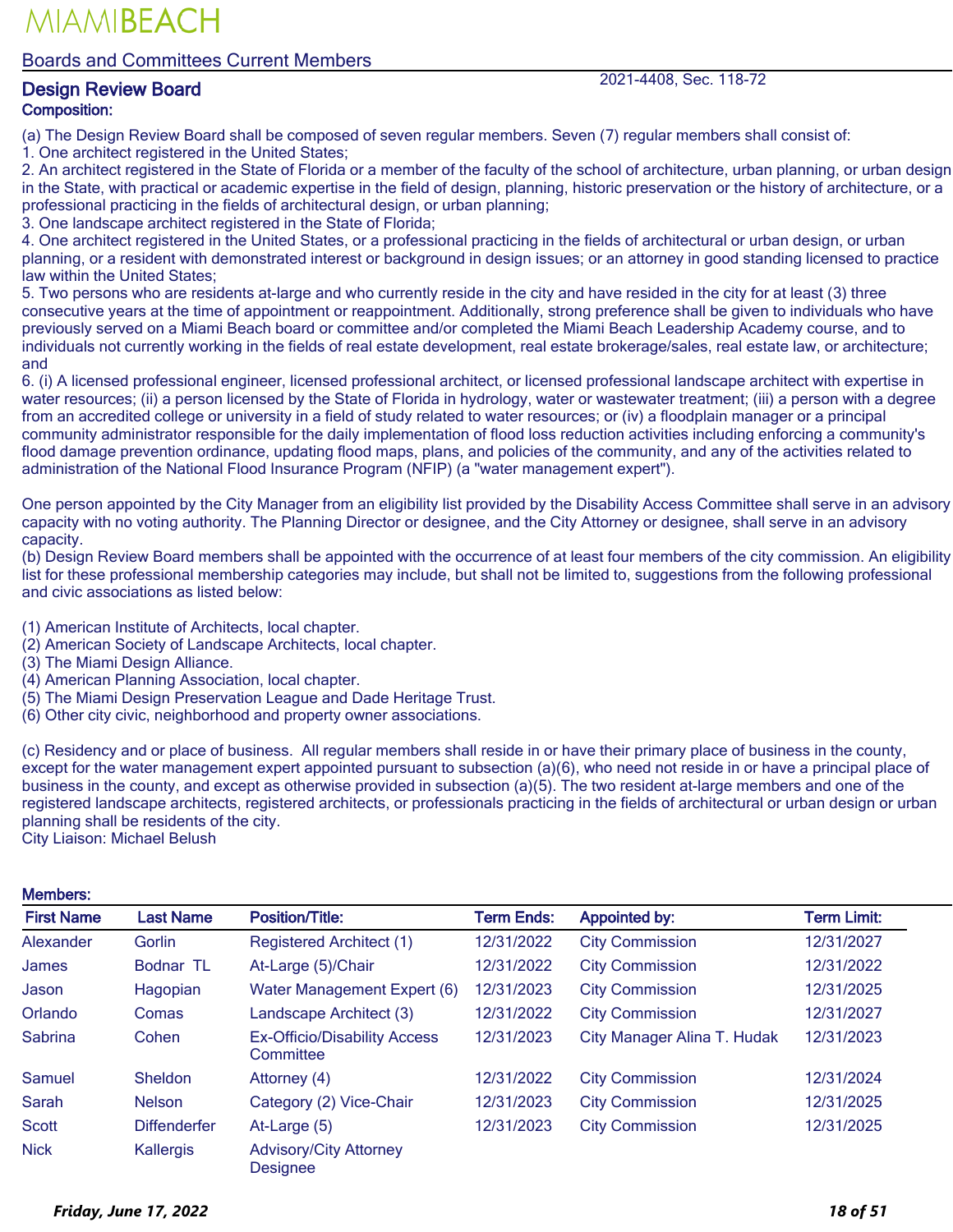| <b>First Name</b>    | <b>Last Name</b>          | <b>Position/Title:</b>                     | <b>Term Ends:</b> | <b>Appointed by:</b>  | <b>Term Limit:</b> |
|----------------------|---------------------------|--------------------------------------------|-------------------|-----------------------|--------------------|
| <b>Thomas</b>        | Mooney                    | Advisory/Planning Dept.<br><b>Director</b> |                   |                       |                    |
| <b>Applicants</b>    |                           | <b>Applicants</b>                          |                   | <b>Applicants</b>     |                    |
| <b>Andres Asion</b>  |                           | <b>Barry Klein</b>                         |                   | <b>Betty Behar</b>    |                    |
| <b>Brian Ehrlich</b> |                           | <b>Christina Miller</b>                    |                   | <b>Gayle Durham</b>   |                    |
|                      | Gladys-Katherina Hernando | <b>Glenn Diffenderfer</b>                  |                   | <b>James Silvers</b>  |                    |
| James Bodnar         |                           | Jayantha Obeysekera                        |                   | <b>Jen Roberts</b>    |                    |
| <b>Joseph Furst</b>  |                           | <b>Michael Sukop</b>                       |                   | Michael Duchon        |                    |
| Michael DeFilippi    |                           | Nick D'Annunzio                            |                   | Nickeisha Roberts     |                    |
| pierre elmaleh       |                           | <b>Robert Fetell</b>                       |                   | <b>Samuel Sheldon</b> |                    |
| Sandra Scidmore      |                           | Shanique Juliana Touma Saba                |                   | <b>Sharon Samuels</b> |                    |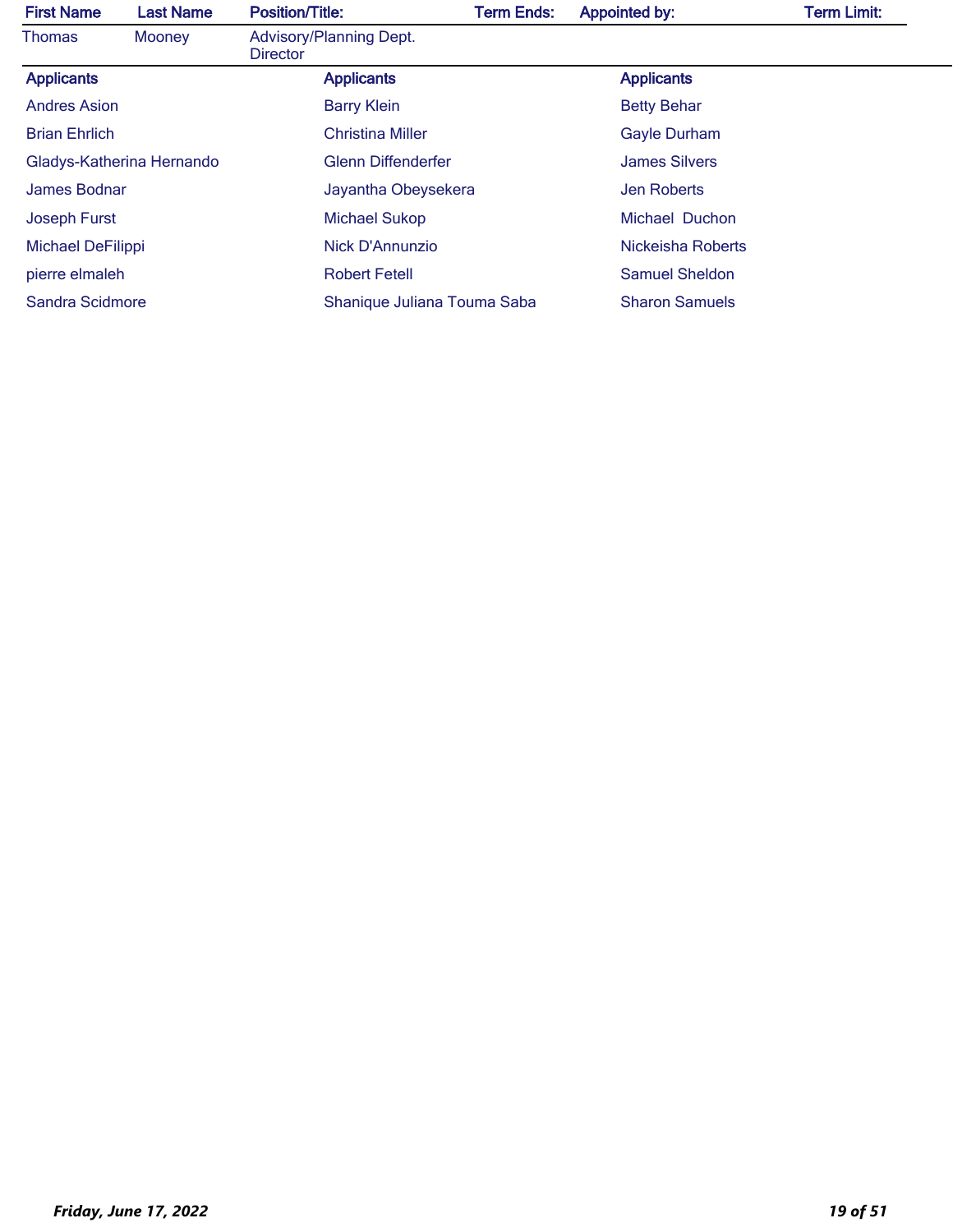#### Boards and Committees Current Members

### **Disability Access Committee Sec. 2-31** Composition:

The disability access committee shall be composed of 14 voting members; the mayor and each city commissioner shall make two direct appointments. A quorum shall consist of eight members. Formal action of the board shall require at least eight votes. Consideration shall be given, but not be limited to, the following categories:

Persons having mobility impairment; Deaf and/or hard-of-hearing persons in the community; Blind and/or vision-impaired persons in the community; Mental, cognitive or developmental disabilities; and The industries of tourism and convention, retail, hospitality (restaurant or hotel), and health care (or rehabilitation). The city attorney's office shall provide legal counsel. City Liaison: Valeria Mejia

#### Members:

| <b>First Name</b>      | <b>Last Name</b> | <b>Position/Title:</b>   | <b>Term Ends:</b> | <b>Appointed by:</b>                          | <b>Term Limit:</b> |
|------------------------|------------------|--------------------------|-------------------|-----------------------------------------------|--------------------|
| Alan                   | <b>Nieder</b>    |                          | 12/31/2022        | <b>Commissioner David</b><br>Richardson       | 12/31/2029         |
| Allison                | <b>Stone</b>     |                          | 12/31/2022        | Commissioner Mark Samuelian 12/31/2028        |                    |
| <b>Danielle</b>        | Klahr            |                          | 12/31/2023        | <b>Commissioner Ricky Arriola</b>             | 12/31/2024         |
| David                  | <b>New</b>       |                          | 12/31/2023        | <b>Mayor Dan Gelber</b>                       | 12/31/2024         |
| Eddie                  | <b>Sierra</b>    | Chair                    | 12/31/2023        | <b>Commissioner Mark Samuelian</b>            | 12/31/2023         |
| Gerald                 | <b>Schwartz</b>  |                          | 12/31/2022        | <b>Mayor Dan Gelber</b>                       | 12/31/2028         |
| Harvey                 | <b>Burstein</b>  |                          | 12/31/2023        | <b>Commissioner Alex Fernandez</b>            | 12/31/2026         |
| Helen                  | <b>Swartz</b>    |                          | 12/31/2023        | <b>Commissioner Kristen Rosen</b><br>Gonzalez | 12/31/2028         |
| Menachem               | <b>Dechter</b>   |                          | 12/31/2022        | <b>Commissioner Steven Meiner</b>             | 12/31/2028         |
| <b>Michel</b>          | Tessier          |                          | 12/31/2022        | <b>Commissioner Ricky Arriola</b>             | 12/31/2029         |
| <b>Michelle</b>        | <b>Saka</b>      |                          | 12/31/2022        | <b>Commissioner Steven Meiner</b>             | 12/31/2028         |
| <b>Patrick</b>         | Feeney           |                          | 12/31/2023        | <b>Commissioner Alex Fernandez</b>            | 12/31/2028         |
| Sabrina                | Cohen            | <b>Vice-Chair</b>        | 12/31/2023        | <b>Commissioner David</b><br>Richardson       | 12/31/2027         |
| Sandy                  | Rojas            |                          | 12/31/2023        | <b>Commissioner Kristen Rosen</b><br>Gonzalez | 12/31/2023         |
| <b>Applicants</b>      |                  | <b>Applicants</b>        |                   | <b>Applicants</b>                             |                    |
| <b>Carmen Datorre</b>  |                  | Diana Teran              |                   | <b>Elizabeth Pellici</b>                      |                    |
| <b>Esther Encinosa</b> |                  | Jessica Fernanda Rechani |                   | <b>Oliver William</b>                         |                    |
| <b>Oscar Llorente</b>  |                  | <b>Raquel Pacheco</b>    |                   | <b>Ron Gerard</b>                             |                    |
| <b>Sandra Martin</b>   |                  |                          |                   |                                               |                    |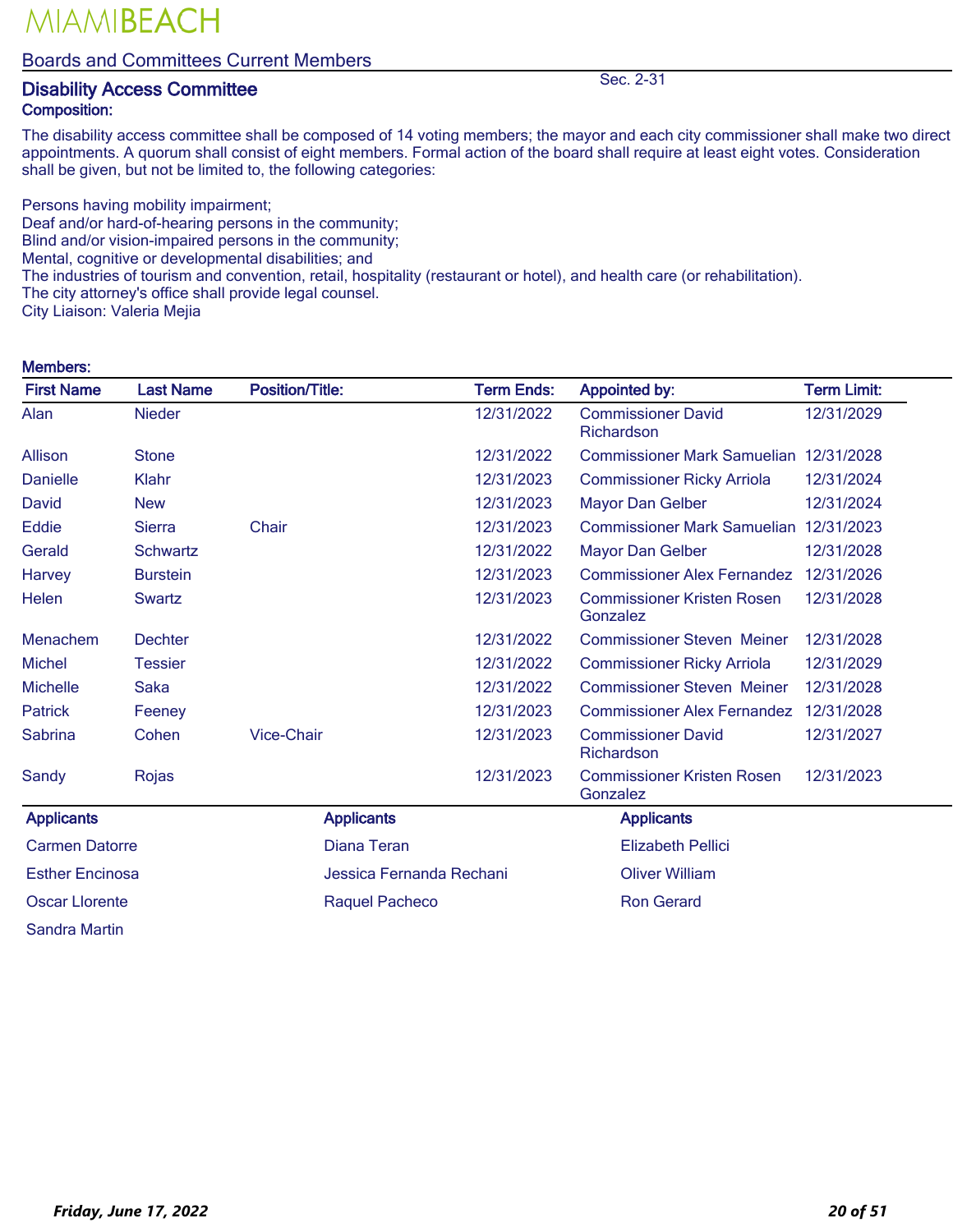### Boards and Committees Current Members

## General Obligation (G.O.) Bond Oversight Committee 2019-4233 Sec 2-190.106 - Sec 2-190.111 Composition:

The purpose of the General Obligation Bond Oversight Committee is to make advisory recommendations to the City Manager and the City Commission from a macro perspective regarding the timely progress, overall goals, costs, including financial efficiencies, and the timely completion of General Obligation Bond Program ("G.O. Bond Program") projects approved by the voters in the City of Miami Beach Special Election held on November 6, 2018.

The General Obligation Bond Oversight Committee shall be composed of eleven (11) members as follows:

Six (6) at-large, voting members, with staggered terms within each geographic area, to be appointed by the City Commission as follows:

- (1) two City residents from the North Beach area;
- (2) two City residents from the Mid-Beach area; and
- (3) two City residents from the South Beach area.

However, for the initial one-year and two-year terms, the above six voting members shall be direct appointments of the Mayor, subject to ratification or modification by majority vote of the City Commission.

One direct appointment by the Mayor who shall be a voting member and a resident of any area of the City, and who shall serve as chair of the Committee.

Four ex-officio. non-voting members as follows:

- (1) a designee of the City's Audit Committee;
- (2) a designee of the City's Parks and Recreational Facilities Board;
- (3) a designee of the City's Budget Advisory Committee; and
- (4) a designee of the City's Sustainability Committee.

The voting members shall serve two-year terms.

(1) The term limits for the voting members set forth in subsection (a)(1)-(3) shall be governed by the term limits set forth in Section 2- 22(5)(b) of the City Code for at-large appointees.

(2) The term limits for the chair of the Committee shall be governed by the term limits set forth in Section 2-22 (5)(a) of the City Code for direct appointees.

Each of the seven (7) voting members must demonstrate a high degree of knowledge or expertise in one or more of the following areas or disciplines:

- (1) Banking/Finance;
- (2) Construction;
- (3) Real Estate Development:
- (4) Construction Management;
- (5) Recreational Facilities Management/Design;
- (6) Architecture;
- (7) Landscape Design/Landscape Architecture;
- (8) Public Safety/Security Systems;
- (9) Public Works;
- (10) Public Facilities;
- (11) Engineering;
- (12) Urban Planning/Design;
- (12) Resiliency/Environmental Management;
- (14) Communications; or
- (15) Neighborhood Leadership.

The supporting departments for the General Obligation Bond Oversight Committee shall be the City Manager's Office, the Finance Department, the Capital Improvements and Projects Department. The City Attorney's Office shall provide counsel to the Committee and the City's Office of the Inspector General shall provide oversight. City Liaison: Maria Hernandez

#### Members:

| <b>First Name</b> | Last Name | <b>Position/Title:</b>            | Term Ends: | <b>Appointed by:</b> | Term Limit: |
|-------------------|-----------|-----------------------------------|------------|----------------------|-------------|
| Adam              | Kravitz   | <b>Ex-Officio Audit Committee</b> | 12/31/2023 |                      |             |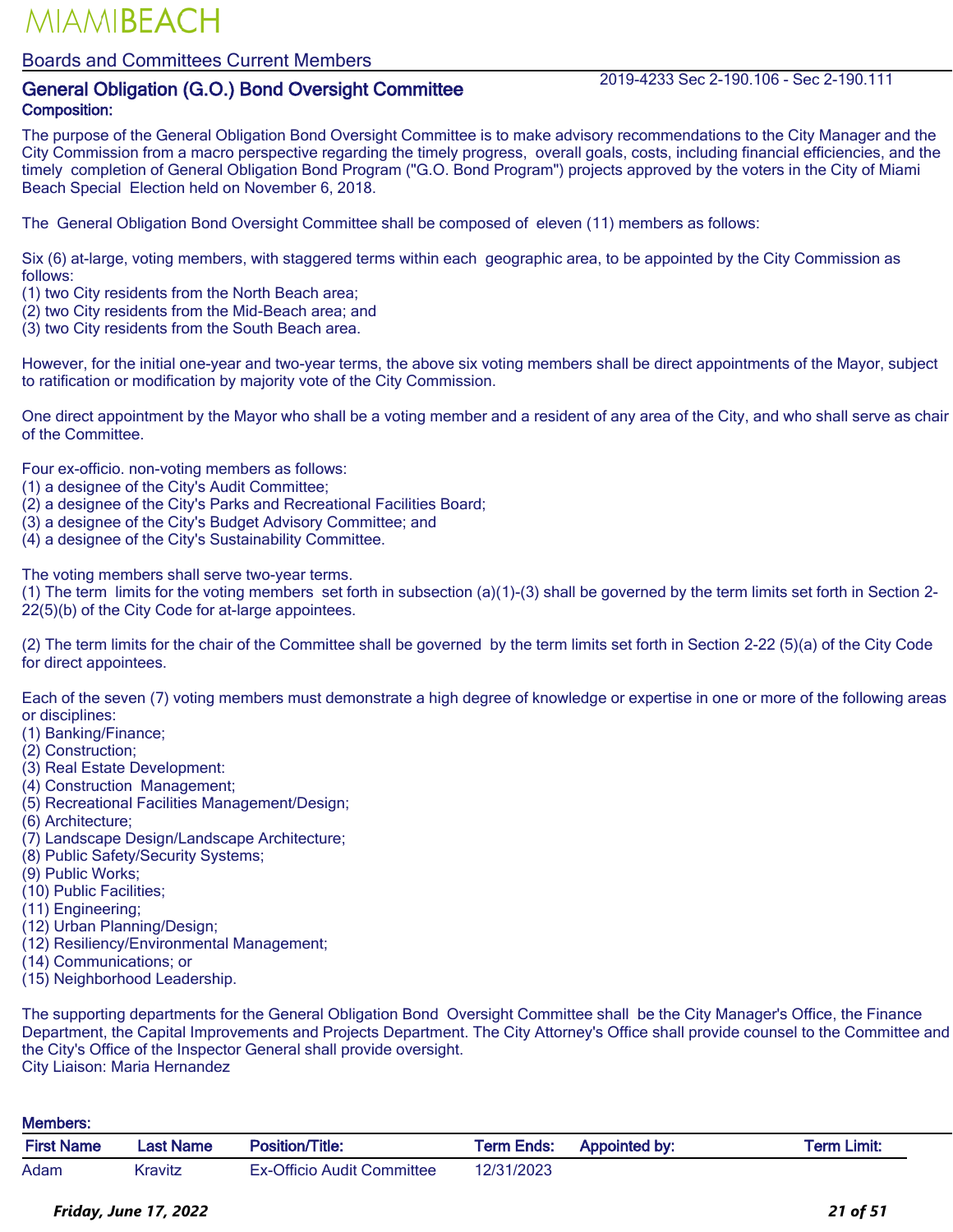| <b>First Name</b>      | <b>Last Name</b> | <b>Position/Title:</b>                                                | <b>Term Ends:</b> | <b>Appointed by:</b>    | <b>Term Limit:</b> |
|------------------------|------------------|-----------------------------------------------------------------------|-------------------|-------------------------|--------------------|
| Carmen                 | <b>Browne</b>    | <b>City Resident North Beach</b><br>Area                              | 12/31/2022        | <b>City Commission</b>  | 12/31/2026         |
| Carolina               | Jones            | Ex-Officio Parks & Recreational 12/31/2022<br><b>Facilities Board</b> |                   |                         | 12/31/2025         |
| David                  | Grieser          | <b>Ex-Officio Budget Advisory</b><br>Committee                        | 12/31/2023        |                         | 12/31/2023         |
| Francisco              | Diez-Rivas       | <b>City Resident Mid-Beach Area</b>                                   | 12/31/2022        | <b>City Commission</b>  | 12/31/2025         |
| Jack                   | Glottmann        | <b>City Resident Mid-Beach Area</b>                                   | 12/31/2023        | <b>City Commission</b>  | 12/31/2025         |
| Jason                  | Greene           | <b>City Resident South Beach</b><br>Area/Vice-Chair                   | 12/31/2022        | <b>City Commission</b>  | 12/31/2025         |
| Jason                  | <b>Koslowe</b>   | <b>Ex-Officio Sustainability</b><br>Committee                         | 12/31/2023        |                         | 12/31/2027         |
| Karen                  | <b>Rivo</b>      | Chair                                                                 | 12/31/2022        | <b>Mayor Dan Gelber</b> | 12/31/2026         |
| Laura                  | Veitia           | <b>City Resident North Beach</b><br>Area                              | 12/31/2022        | <b>City Commission</b>  | 12/31/2025         |
| <b>Scott</b>           | Needelman        | <b>City Resident South Beach</b><br>Area                              | 12/31/2022        | <b>City Commission</b>  | 12/31/2026         |
| <b>Applicants</b>      |                  | <b>Applicants</b>                                                     |                   | <b>Applicants</b>       |                    |
| <b>Carl Linder</b>     |                  | <b>Curtis Slipman</b>                                                 |                   | <b>Jack Benveniste</b>  |                    |
| <b>Janet Silverman</b> |                  | Laura Veitia                                                          |                   | <b>Leslie Ann Reams</b> |                    |
| Mojdeh Khaghan         |                  | <b>Thomas Richerson</b>                                               |                   | <b>Wendy Squire</b>     |                    |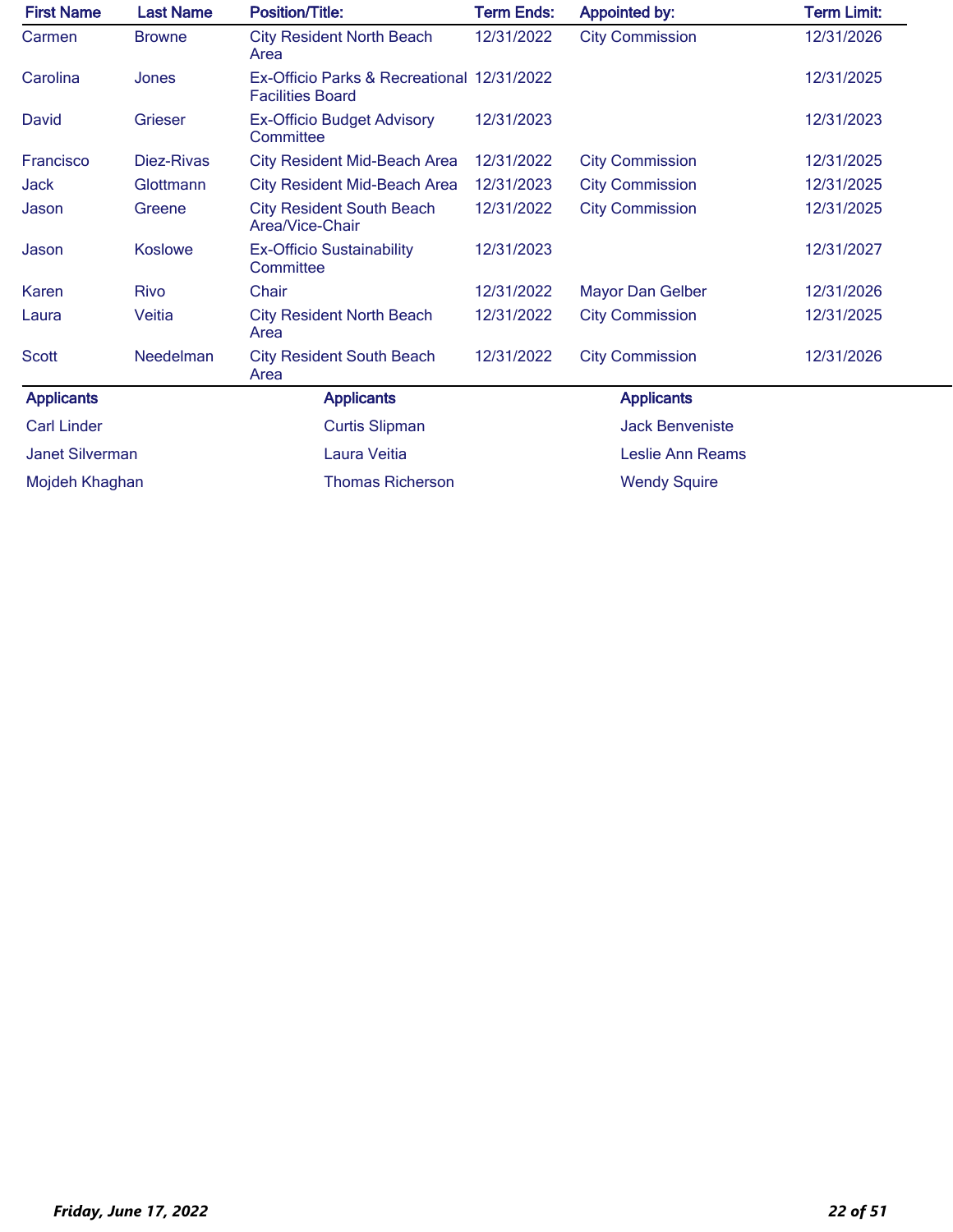#### Boards and Committees Current Members

### Health Advisory Committee Sec. 2-81 Composition:

Eleven (11) voting members appointed by the City Commission at-large upon recommendations of the City Manager:

(1) One (1) member shall be the Chief Executive Officer (CEO) or its designated administrator from Mount Sinai Medical Center;

(2) One (1) member shall be the Chief Executive Officer (CEO) from Miami Beach Community Health Center or his/her designated administrator;

- (3) Two (2) members shall be administrators from an Adult Congregate Living Facility (ACLF), and/or an Assisted Living Facility (ALF);
- (4) One (1) member shall be a representative from the nursing profession;
- $(5)$  One  $(1)$  member shall be a health benefits provider;
- (6) Two (2) members shall be physicians;
- (7) Two (2) members shall be consumers consisting of:
- a) One (1) individual from the corporate level and;
- b) One (1) private individual;
- (8) One member shall be a physician or an individual with medical training or experience.

There shall be one (1) non-voting ex-officio representative from each of the following: The Miami-Dade County Health Department, the Health Council of South Florida, and the Fire Rescue Department. The director of the Office of the Children's Affairs shall be added as a non-voting ex-officio member of the board.

City Liaison: Marc Chevalier

#### Vacancy:

| Vacant                 |                    | Ex-Officio, Miami-Dade County 12/31/2022<br><b>Health Department</b> |                   | <b>City Commission</b>  |                    |
|------------------------|--------------------|----------------------------------------------------------------------|-------------------|-------------------------|--------------------|
| Vacant                 |                    | Physician (6)                                                        | 12/31/2023        | <b>City Commission</b>  |                    |
| <b>Members:</b>        |                    |                                                                      |                   |                         |                    |
| <b>First Name</b>      | <b>Last Name</b>   | <b>Position/Title:</b>                                               | <b>Term Ends:</b> | <b>Appointed by:</b>    | <b>Term Limit:</b> |
| Jorge                  | <b>Linares</b>     | <b>Ex-Officio Fire Rescue</b><br>Department                          |                   |                         |                    |
| <b>Baruch</b>          | Jacobs M.D.        | Physician (6)                                                        | 12/31/2023        | <b>City Commission</b>  | 12/31/2027         |
| Daniel                 | <b>Nobel TL</b>    | Corporate Individual (7a)                                            | 12/31/2022        | <b>City Commission</b>  | 12/31/2022         |
| Frank                  | Mena               | ACLF(3)                                                              | 12/31/2022        | <b>City Commission</b>  | 12/31/2025         |
| Gino                   | Santorio           | CEO, Mt. Sinai Medical Center<br>$(NTL)$ $(1)$                       | 12/31/2022        | <b>City Commission</b>  | 12/31/2026         |
| <b>Marc</b>            | <b>Umlas TL</b>    | Health Provider (5)/Chair                                            | 12/31/2022        | <b>City Commission</b>  | 12/31/2022         |
| <b>Mark</b>            | Sinnreich          | ACLF(3)                                                              | 12/31/2022        | <b>City Commission</b>  | 12/31/2026         |
| <b>Mark</b>            | Rabinowitz         | CEO, Miami Beach Community<br>Health $(2)$                           | 12/31/2022        | <b>City Commission</b>  | 12/31/2023         |
| Martha                 | <b>Baker</b>       | Nursing Profession (4)/Vice-<br>Chair                                | 12/31/2023        | <b>City Commission</b>  | 12/31/2025         |
| <b>Michael</b>         | Duchon             | Private Individual (7b)                                              | 12/31/2023        | <b>City Commission</b>  | 12/31/2027         |
| Sorangely              | <b>Menjivar TL</b> | Physician/Medical Training (8)                                       | 12/31/2022        | <b>City Commission</b>  | 12/31/2022         |
| Alba                   | <b>Tarre</b>       | Ex-Officio, Director of<br><b>Children's Affairs</b>                 |                   |                         |                    |
| <b>Applicants</b>      |                    | <b>Applicants</b>                                                    |                   | <b>Applicants</b>       |                    |
| <b>Charlotte Tomic</b> |                    | <b>Cody Patrick</b>                                                  |                   | Dan Royles              |                    |
| <b>Daniel Nobel</b>    |                    | Diana Castillo                                                       |                   | Diego Machado           |                    |
| Evan Rubensteen        |                    | <b>Frances Martinez</b>                                              |                   | <b>John Wilson</b>      |                    |
| <b>Liliam Lopez</b>    |                    | Linda Arama                                                          |                   | <b>Mario Reyes</b>      |                    |
| <b>Martin Zaiac</b>    |                    | <b>Mohammed Islam</b>                                                |                   | Nikolai O'Connor        |                    |
| <b>Paul Thomas</b>     |                    | <b>Paul Thomas</b>                                                   |                   | <b>Susanne Demmerle</b> |                    |

*Friday, June 17, 2022 23 of 51*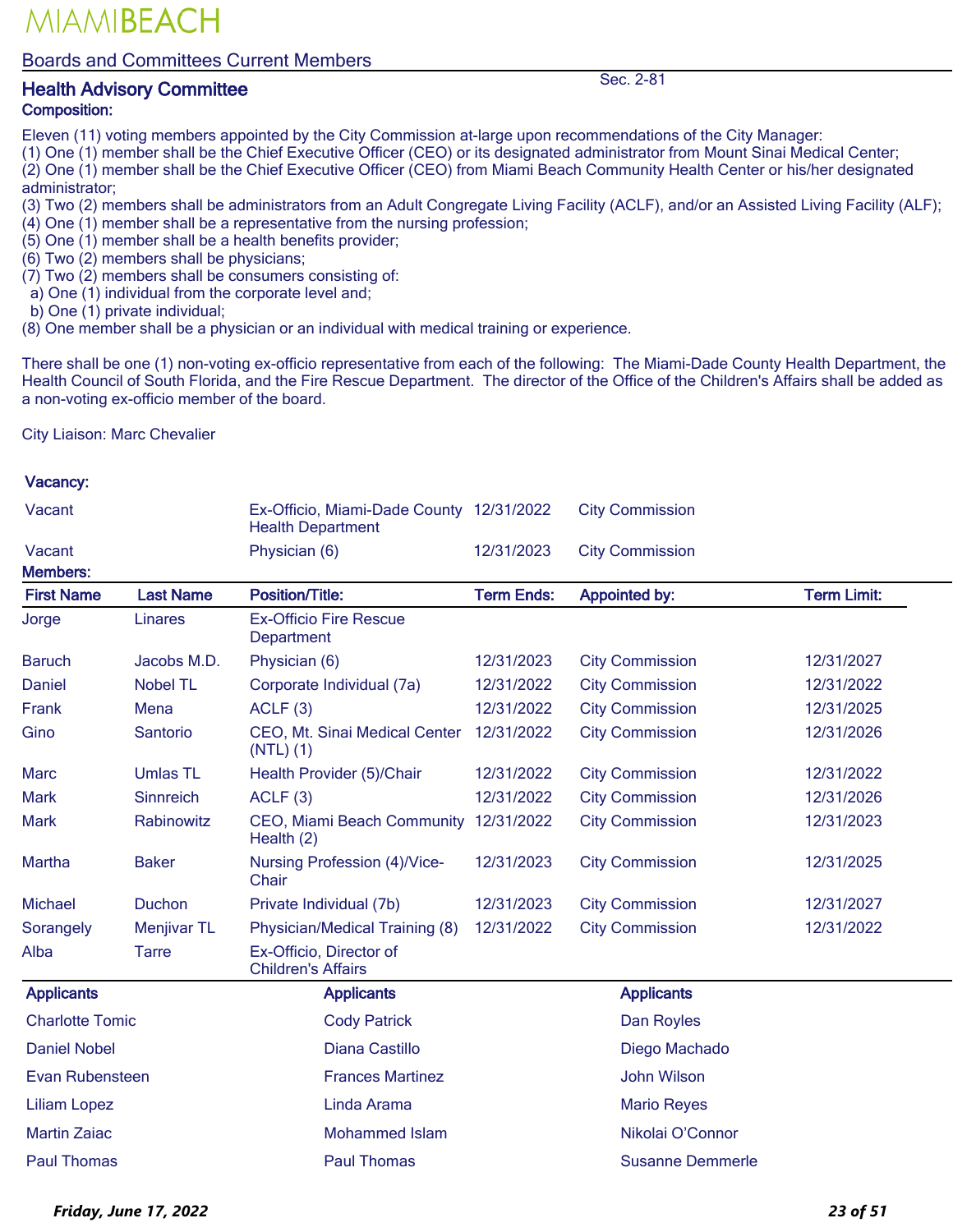### Boards and Committees Current Members

## **Health Facilities Authority Board Sec. 2-111** Composition:

Four (4) year terms. Five (5) members shall consist of: Two (2) health providers; One (1) individual in the field of general business who possesses good standing in the community; One (1) accountant; and One (1) attorney;

The Chairperson of the Health Advisory Board shall serve as a non-voting advisor to the Authority.

Members shall be residents of the City.

Florida Statute 154.207 No term Limits. City Liaison: John Woodruff

| Vacant              |                  | <b>Attorney</b>                              | 12/31/2025        | <b>City Commission</b>    |                    |
|---------------------|------------------|----------------------------------------------|-------------------|---------------------------|--------------------|
| <b>Members:</b>     |                  |                                              |                   |                           |                    |
| <b>First Name</b>   | <b>Last Name</b> | <b>Position/Title:</b>                       | <b>Term Ends:</b> | <b>Appointed by:</b>      | <b>Term Limit:</b> |
| Arthur              | Unger            | Accountant/Chair                             | 12/31/2024        | <b>City Commission</b>    | FS.154.207         |
| <b>Derrick</b>      | <b>Attard</b>    | <b>Health Provider</b>                       | 12/31/2022        | <b>City Commission</b>    | FS.154.207         |
| <b>Marc</b>         | Umlas            | Chairperson, Health Advisory<br><b>Board</b> | 12/31/2022        | <b>City Commission</b>    | FS.154.207         |
| <b>Martin</b>       | Zaiac            | <b>Health Provider</b>                       | 12/31/2024        | <b>City Commission</b>    | FS.154.207         |
| <b>Sidney</b>       | Goldin           | <b>General Business/Vice-Chair</b>           | 12/31/2022        | <b>City Commission</b>    | FS.154.207         |
| <b>Applicants</b>   |                  | <b>Applicants</b>                            |                   | <b>Applicants</b>         |                    |
| <b>Arthur Unger</b> |                  | <b>Cody Patrick</b>                          |                   | Diego Machado             |                    |
| Evan Rubensteen     |                  | <b>Jonathan Spindel</b>                      |                   | <b>Sorangely Menjivar</b> |                    |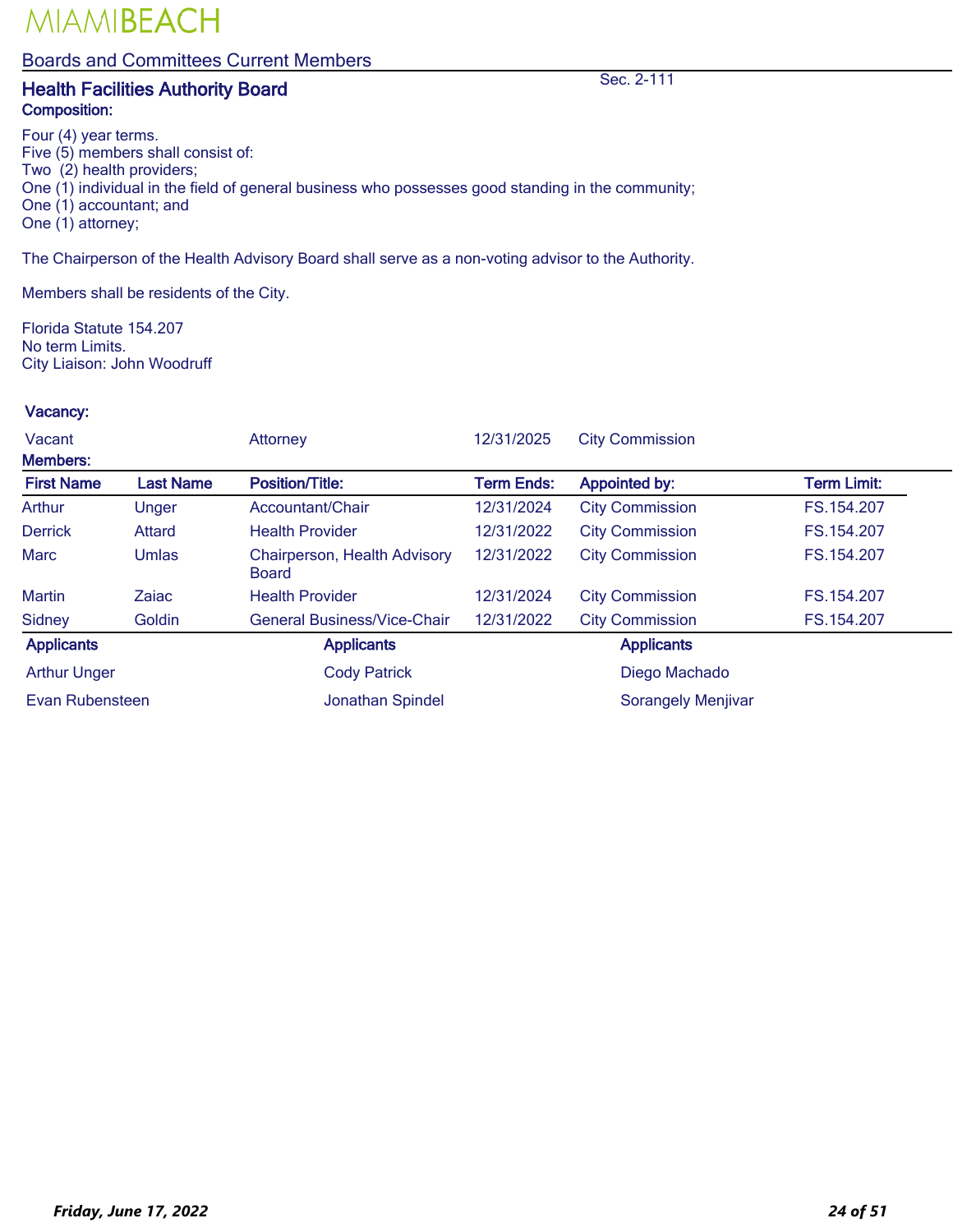### Boards and Committees Current Members

## **Hispanic Affairs Committee Sec. 2-190.21** Sec. 2-190.21 Composition:

The Committee shall consist of seven (7) members, with the Mayor and each Commissioner making one (1) appointment. City Liaison: Leonor Hernandez

#### Members:

| <b>First Name</b>    | <b>Last Name</b> | <b>Position/Title:</b>    | <b>Term Ends:</b> | <b>Appointed by:</b>                          | <b>Term Limit:</b> |
|----------------------|------------------|---------------------------|-------------------|-----------------------------------------------|--------------------|
| Angel                | Triana           |                           | 12/31/2023        | <b>Commissioner David</b><br>Richardson       | 12/31/2027         |
| Carmen               | Datorre          |                           | 12/31/2023        | <b>Commissioner Steven Meiner</b>             | 12/31/2028         |
| Gabriel              | Paez             | Chair                     | 12/31/2023        | Commissioner Mark Samuelian 12/31/2025        |                    |
| Grace                | Calvani          | <b>Vice Chair</b>         | 12/31/2023        | <b>Commissioner Alex Fernandez</b>            | 12/31/2025         |
| Gustavo              | <b>Briand</b>    |                           | 12/31/2022        | <b>Commissioner Kristen Rosen</b><br>Gonzalez | 12/31/2029         |
| Liliana              | <b>Martinez</b>  |                           | 12/31/2023        | <b>Commissioner Ricky Arriola</b>             | 12/31/2027         |
| Rosary               | Falero           |                           | 12/31/2022        | Mayor Dan Gelber                              | 12/31/2025         |
| <b>Applicants</b>    |                  | <b>Applicants</b>         |                   | <b>Applicants</b>                             |                    |
| <b>Allyson Fonte</b> |                  | Angie Chirino             |                   | Antonio Hernandez Jr                          |                    |
| <b>ARCE DAVID</b>    |                  | <b>Beatriz Marsenison</b> |                   | <b>Mercedes Carlson</b>                       |                    |
| Rolando Behar        |                  | <b>Rosary Falero</b>      |                   | Susanita Ferro                                |                    |
| <b>Victor Pulido</b> |                  | <b>Victor Pulido</b>      |                   | Yoshuan Pastrana                              |                    |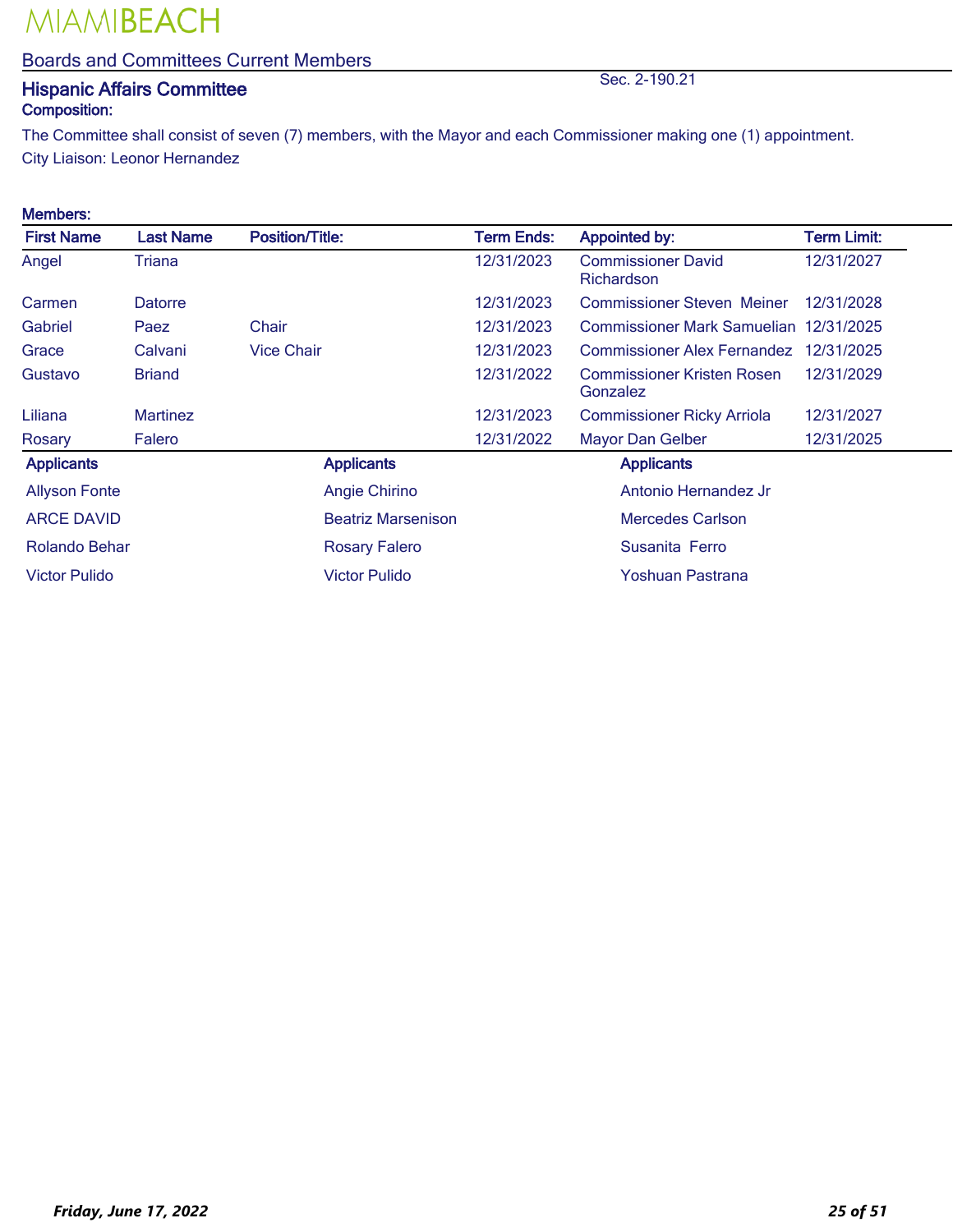Boards and Committees Current Members

## <u>Austoric Preservation Board</u> New York 118-103<br>
Historic Preservation Board Composition:

The Historic Preservation Board shall be composed of seven members. There shall be a member from each of the following categories:

1. A representative from the Miami Design Preservation League (MDPL) selected from three names nominated by such organization.

2. A representative from Dade Heritage Trust (DHT) selected from three names nominated by such organization.

3. Two at-large members who have resided in one of the City's historic districts for at least one year, and have demonstrated interest and knowledge in architectural or urban design and the preservation of historic buildings;

4. An architect registered in the State of Florida with practical experience in the rehabilitation of historic structures.

5. (i) A licensed professional engineer, licensed professional architect, or licensed professional landscape architect with expertise in water resources; (ii) a person licensed by the State of Florida in hydrology, water or wastewater treatment; (iii) a person with a degree from an accredited college or university in a field of study related to water resources; or (iv) a floodplain manager or a principal community administrator responsible for the daily implementation of flood loss reduction activities including enforcing a community's flood damage prevention ordinance, updating flood maps, plans, and policies of the community, and any of the activities related to administration of the National Flood Insurance Program (NFIP) (a "water management expert"), each of the foregoing with professional experience and demonstrated interest in historic preservation.

6. A member of the faculty of a school of architecture in the State of Florida, with academic expertise in the field of design and historic preservation or the history of architecture, with a preference for an individual with practical experience in architecture and the preservation of historic structures.

All members of the Board except the architect, university faculty member, and water management expert shall be residents of the City; provided, however, that the City Commission may waive the residency requirement (if applicable) by a 5/7th vote, in the event a person not meeting the residency requirement is available to serve on the Board and is exceptionally qualified by training and/or experience in historic preservation matters. All appointments shall be made on the basis of civic pride, integrity, experience and interest in the field of historic preservation.

City Liaison: Deborah Tackett

Members:

| <b>Mempers:</b>       |                             |                                                            |                   |                            |                    |  |
|-----------------------|-----------------------------|------------------------------------------------------------|-------------------|----------------------------|--------------------|--|
| <b>First Name</b>     | <b>Last Name</b>            | <b>Position/Title:</b>                                     | <b>Term Ends:</b> | <b>Appointed by:</b>       | <b>Term Limit:</b> |  |
| <b>Barry</b>          | <b>Klein</b>                | <b>Registered Architect (4)</b>                            | 12/31/2023        | <b>City Commission</b>     | 12/31/2025         |  |
| Kirk                  | Paskal TL                   | Dade Heritage Trust (2)/Vice-<br>Chair                     | 12/31/2022        | <b>City Commission</b>     | 12/31/2022         |  |
| Laura                 | Weinstein-<br><b>Berman</b> | MDPL(1)                                                    | 12/31/2022        | <b>City Commission</b>     | 12/31/2026         |  |
| <b>Nancy</b>          | Liebman TL                  | At Large/Resides in Historic<br>District at Least 1 Yr (3) | 12/31/2022        | <b>City Commission</b>     | 12/31/2022         |  |
| Ray                   | <b>Breslin</b>              | At Large/Resides in Historic<br>District at Least 1 Yr (3) | 12/31/2023        | <b>City Commission</b>     | 12/31/2027         |  |
| Ricardo               | Lopez                       | Faculty Member (6)/Chair                                   | 12/31/2023        | <b>City Commission</b>     | 12/31/2023         |  |
| <b>Stuart</b>         | Reed                        | Water Management Expert (5)                                | 12/31/2023        | <b>City Commission</b>     | 12/31/2027         |  |
| <b>Applicants</b>     |                             | <b>Applicants</b>                                          |                   | <b>Applicants</b>          |                    |  |
| <b>Blake Hotz</b>     |                             | <b>Barry Klein</b>                                         |                   | <b>Charles Madison</b>     |                    |  |
| <b>David McKinney</b> |                             | <b>Elizabeth Resnick</b>                                   |                   | <b>Elizabeth Latone</b>    |                    |  |
| Jayantha Obeysekera   |                             | Jean Marie Echemendia                                      |                   | Jeffrey Feldman            |                    |  |
| <b>Katie Phang</b>    |                             | <b>Linda Chamorro</b>                                      |                   | <b>Marcelo Steinmander</b> |                    |  |
| <b>Michael Sukop</b>  |                             | Mojdeh Khaghan                                             |                   | <b>Muayad Abbas</b>        |                    |  |
| Paul Freeman          |                             | pierre elmaleh                                             |                   | Rafael Suarez-Rivas        |                    |  |
| <b>Richard Hall</b>   |                             | Sandra Scidmore                                            |                   | Sarah Nelson               |                    |  |
| <b>Seth Heller</b>    |                             | Shanique Juliana Touma Saba                                |                   | Wende "SUNNY" Weber        |                    |  |

#### *Friday, June 17, 2022 26 of 51*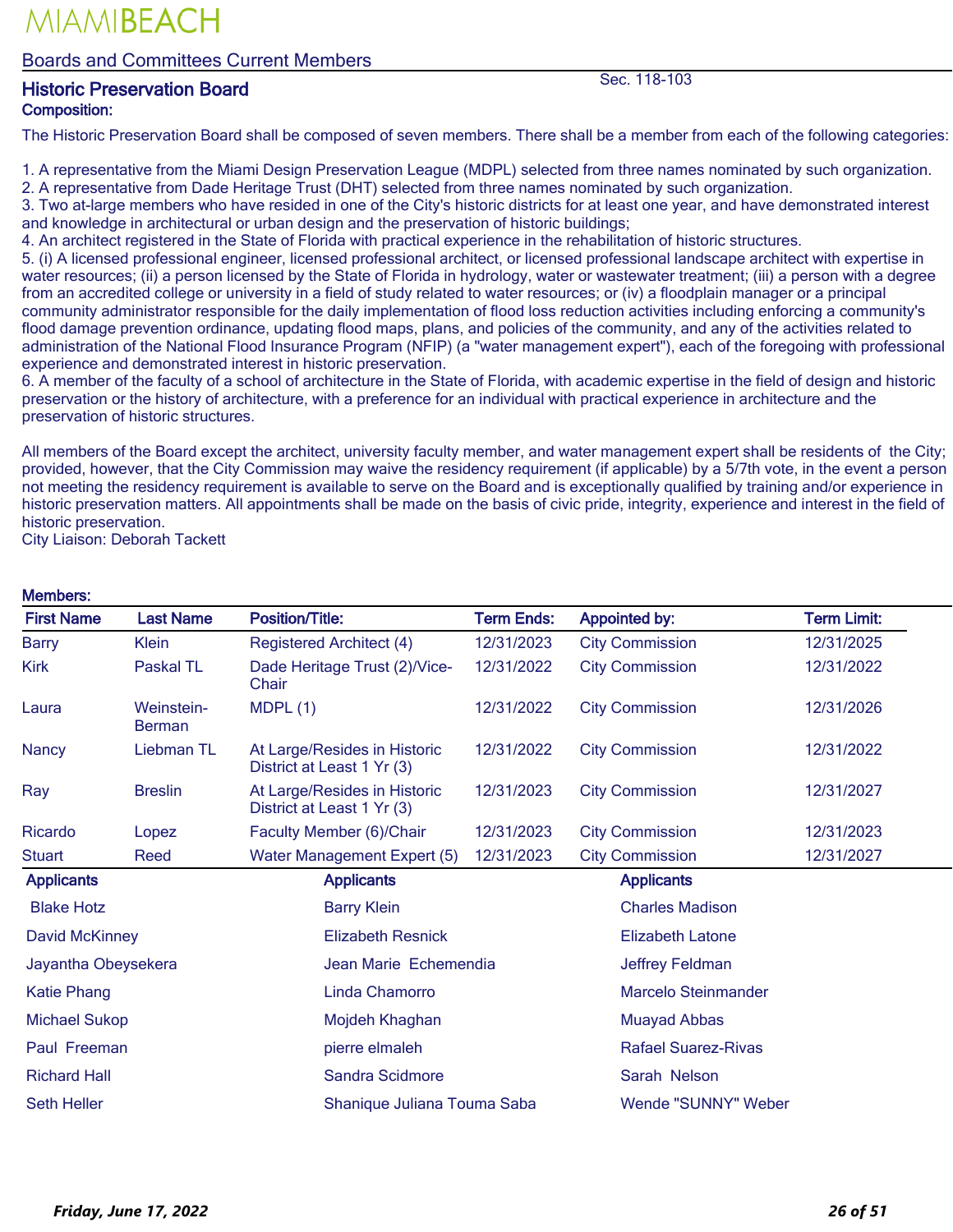### Boards and Committees Current Members

### **Housing Authority** Reso 7031 421.05 FS Composition:

Four year appointment.

Five (5) members appointed by the Mayor.

Appointments must be confirmed by the City Commission.

At least one (1) member shall be a resident who is current in rent in a housing project, or a person of low or very low income who resides within the Housing Authority's jurisdiction and is receiving rent subsidy through a program administered by the authority or public housing agency that has jurisdiction for the same locality served by the Housing Authority, which member shall be appointed at the time a vacancy exists.

City Liaison: Alba Tarre

| Vacant             |                  | <b>Tenant Commissioner</b>                          | 12/31/2023        | <b>Mayor Dan Gelber</b>   |                    |
|--------------------|------------------|-----------------------------------------------------|-------------------|---------------------------|--------------------|
| <b>Members:</b>    |                  |                                                     |                   |                           |                    |
| <b>First Name</b>  | <b>Last Name</b> | <b>Position/Title:</b>                              | <b>Term Ends:</b> | <b>Appointed by:</b>      | <b>Term Limit:</b> |
| David              | Greeff           | <b>Housing Authority</b><br>Commissioner/Chair      | 12/31/2023        | <b>Mayor Dan Gelber</b>   |                    |
| Leonor             | <b>Fernandez</b> | <b>Housing Authority</b><br>Commissioner            | 12/31/2023        | <b>Mayor Dan Gelber</b>   |                    |
| <b>Matilde</b>     | <b>Bower</b>     | <b>Housing Authority</b><br>Commissioner            | 12/31/2023        | <b>Mayor Dan Gelber</b>   |                    |
| Mojdeh             | Khaghan          | <b>Housing Authority</b><br>Commissioner/Vice Chair | 12/31/2023        | <b>Mayor Dan Gelber</b>   |                    |
| <b>Applicants</b>  |                  | <b>Applicants</b>                                   |                   | <b>Applicants</b>         |                    |
| <b>Barry Klein</b> |                  | Eugenio Cabreja                                     |                   | <b>Manuel Perez-Leiva</b> |                    |
| Prakash Kumar      |                  | <b>Yliana Gonzalez</b>                              |                   |                           |                    |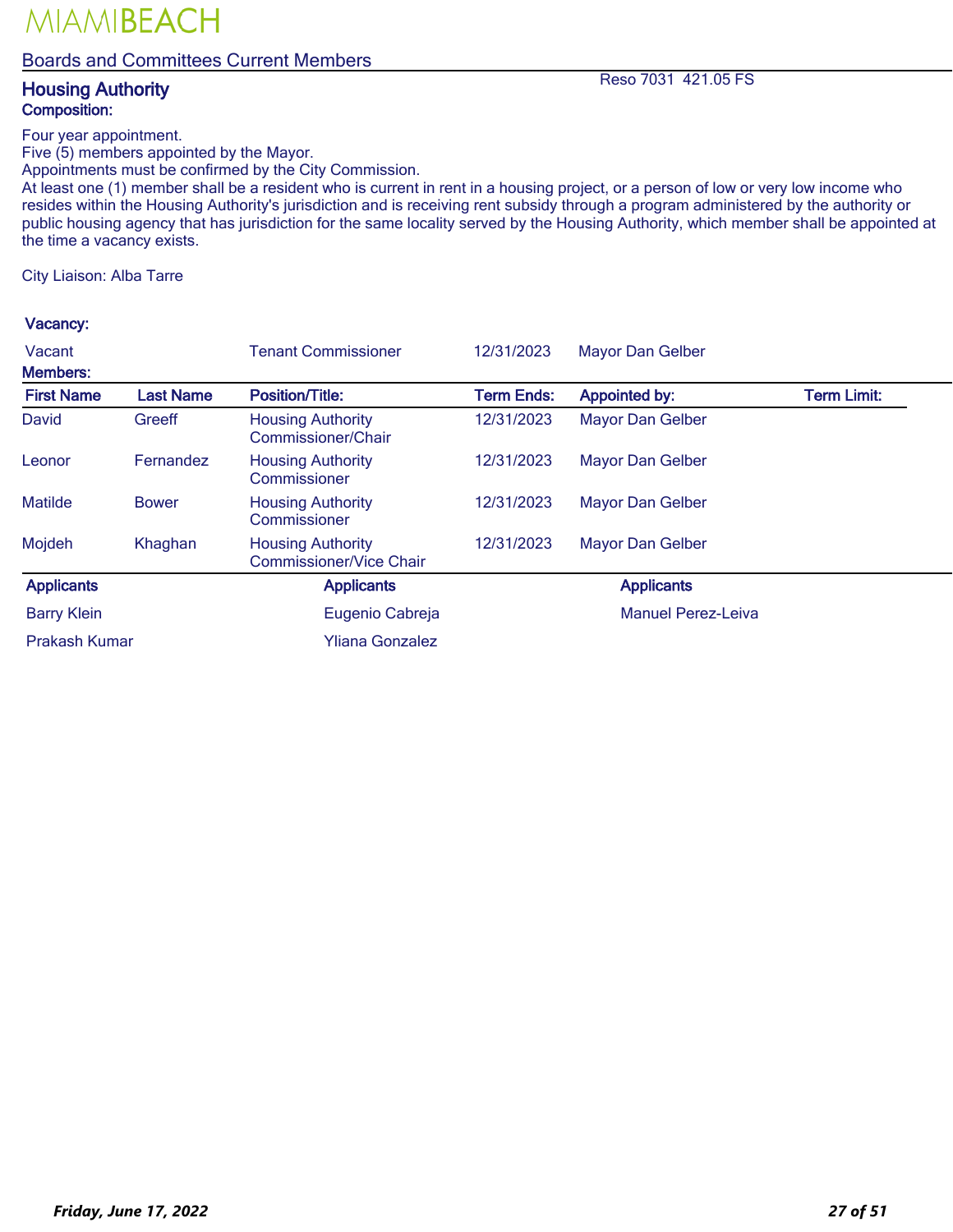#### Boards and Committees Current Members

## **Human Rights Committee Sec. 62-35**<br> **Human Rights Committee** Composition:

The committee shall consist of a minimum of five and a maximum of 11 members, with one out of every five members to be a direct appointment by the mayor, and with the remaining members to be at large appointments of the city commission.

The members of the committee shall reflect, as nearly as possible, the diversity of individuals protected under the city's human rights ordinance. In keeping with this policy, not less than two months prior to making appointments or re-appointments to the committee, the city manager shall solicit nominations from as many public service groups and other sources, which he/she deems appropriate, as possible.

At least one of the committee members shall possess, in addition to the general qualifications set forth herein for members, a license to practice law in the State of Florida; be active member of and in good standing with the Florida Bar; and have experience in civil rights law.

City Liaison: Lana Hernandez

| Vacant<br><b>Members:</b> |                       |                           | 12/31/2022        | <b>City Commission</b>  |                    |
|---------------------------|-----------------------|---------------------------|-------------------|-------------------------|--------------------|
| <b>First Name</b>         | <b>Last Name</b>      | <b>Position/Title:</b>    | <b>Term Ends:</b> | <b>Appointed by:</b>    | <b>Term Limit:</b> |
| Alan                      | Fishman               | Law/Chair                 | 12/31/2022        | <b>City Commission</b>  | 12/31/2024         |
| Amanda                    | Knapp                 |                           | 12/31/2022        | <b>City Commission</b>  | 12/31/2027         |
| Ariana                    | Hernandez-<br>Reguant |                           | 12/31/2023        | <b>City Commission</b>  | 12/31/2027         |
| <b>Bradley</b>            | Ugent                 |                           | 12/31/2023        | <b>City Commission</b>  | 12/31/2025         |
| Dale                      | <b>Stine</b>          | <b>Vice-Chair</b>         | 12/31/2022        | <b>City Commission</b>  | 12/31/2024         |
| Donald                    | Goldberg              |                           | 12/31/2023        | <b>Mayor Dan Gelber</b> | 12/31/2025         |
| Heidi                     | Tandy                 |                           | 12/31/2023        | <b>City Commission</b>  | 12/31/2023         |
| Jonathan                  | Welsh                 |                           | 12/31/2022        | <b>City Commission</b>  | 12/31/2024         |
| <b>Michael</b>            | Sherman               |                           | 12/31/2022        | <b>City Commission</b>  | 12/31/2024         |
| Wende<br>"SUNNY"          | Weber                 |                           | 12/31/2023        | <b>City Commission</b>  | 12/31/2027         |
| <b>Applicants</b>         |                       | <b>Applicants</b>         |                   | <b>Applicants</b>       |                    |
| <b>Alberto Ravelo</b>     |                       | <b>Alexander Bistritz</b> |                   | David Nguah             |                    |
| <b>George Neary</b>       |                       | Natanya Rogoff            |                   | Nikolas Montolio        |                    |
| Norys Figuera             |                       | <b>Patrick Feeney</b>     |                   | <b>ROBIN SCHWARTZ</b>   |                    |
| <b>Steven Adkins</b>      |                       | <b>Talia Andris</b>       |                   |                         |                    |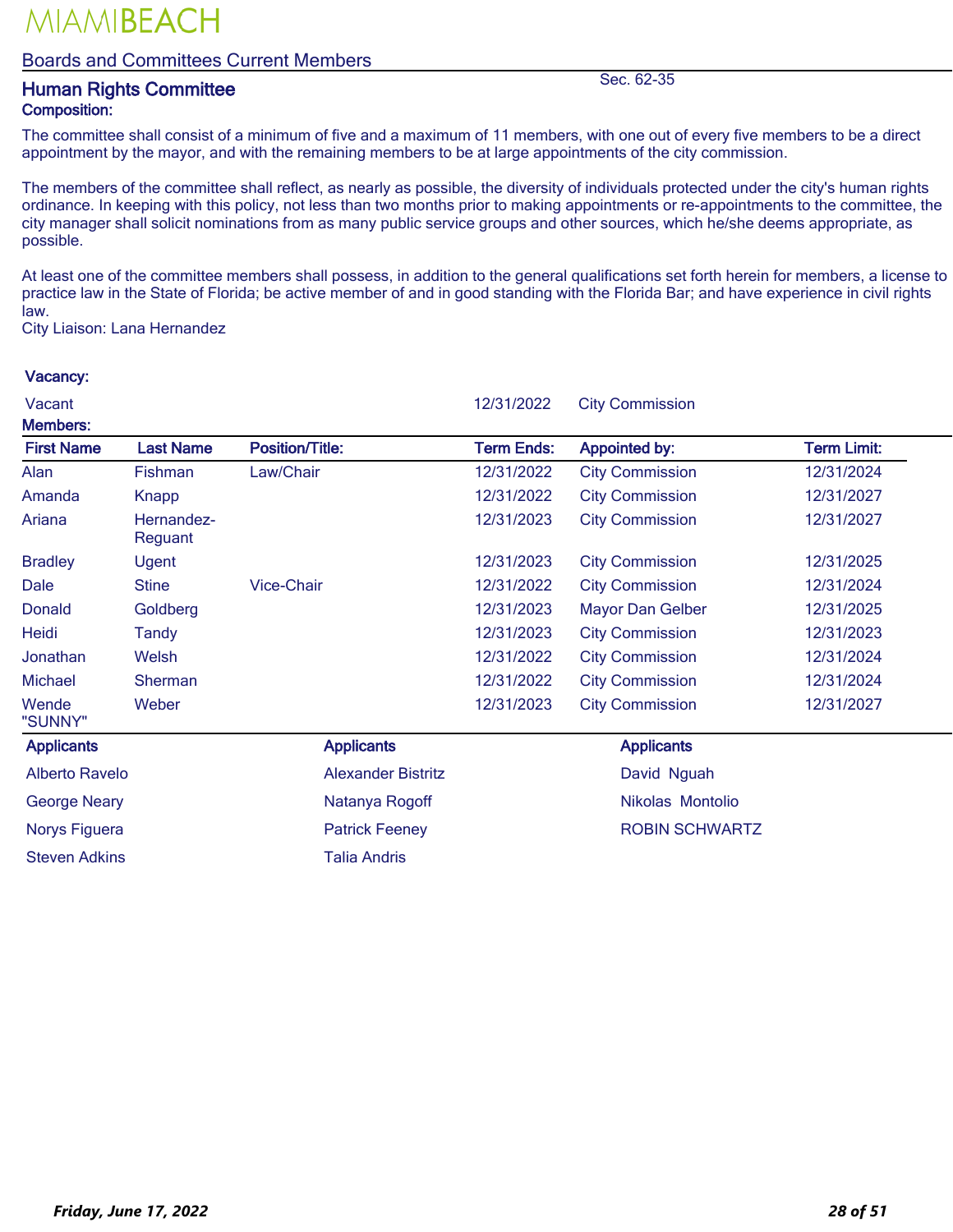### Boards and Committees Current Members

## LGBTQIA+ Advisory Committee Sec. 2-190.144 Composition:

The Committee shall consist of fifteen (15) voting members, with three (3) members to be directly appointed by the Mayor, and two (2) members to be directly appointed by each City Commissioner. Notwithstanding the preceding sentence, the initial membership of the Committee shall be comprised of those current members of the Mayor's Gay Business Development Committee, choosing to serve on the Committee, with any additional members (as required to complete the total number of members of the Committee) to be appointed at-large by a majority vote of the City Commission.

City Liaison: Yale Herskowitz

| Vacancy:               |                  |                        |                        |                   |          |                                         |                    |  |
|------------------------|------------------|------------------------|------------------------|-------------------|----------|-----------------------------------------|--------------------|--|
| Vacant                 |                  |                        |                        | 12/31/2022        |          | <b>Mayor Dan Gelber</b>                 |                    |  |
| Vacant                 |                  |                        |                        | 12/31/2023        |          | <b>Mayor Dan Gelber</b>                 |                    |  |
| Vacant                 |                  |                        |                        | 12/31/2023        |          | <b>Mayor Dan Gelber</b>                 |                    |  |
| Vacant                 |                  |                        |                        | 12/31/2022        |          | <b>Commissioner Ricky Arriola</b>       |                    |  |
| <b>Members:</b>        |                  |                        |                        |                   |          |                                         |                    |  |
| <b>First Name</b>      | <b>Last Name</b> | <b>Position/Title:</b> |                        | <b>Term Ends:</b> |          | <b>Appointed by:</b>                    | <b>Term Limit:</b> |  |
| Anthony                | <b>Michael</b>   |                        |                        | 12/31/2022        |          | <b>Commissioner Ricky Arriola</b>       | 12/31/2028         |  |
| Cindy                  | <b>Brown</b>     |                        |                        | 12/31/2022        |          | Commissioner Mark Samuelian 12/31/2025  |                    |  |
| <b>Daniel</b>          | <b>Diaz</b>      |                        |                        | 12/31/2023        |          | <b>Commissioner Steven Meiner</b>       | 12/31/2027         |  |
| <b>Edward</b>          | <b>Kring</b>     | Chair                  |                        | 12/31/2023        |          | <b>Commissioner David</b><br>Richardson | 12/31/2028         |  |
| Heriberto (Herb)Sosa   |                  |                        |                        | 12/31/2023        |          | <b>Commissioner Alex Fernandez</b>      | 12/31/2024         |  |
| Laura                  | Cadorette        |                        |                        | 12/31/2022        | Gonzalez | <b>Commissioner Kristen Rosen</b>       | 12/31/2029         |  |
| Lauren                 | Foster           |                        |                        | 12/31/2022        |          | <b>Commissioner Alex Fernandez</b>      | 12/31/2029         |  |
| Laurence               | <b>Moser</b>     |                        |                        | 12/31/2023        |          | <b>Commissioner David</b><br>Richardson | 12/31/2029         |  |
| Michael                | <b>Bath</b>      | <b>Vice-Chair</b>      |                        | 12/31/2023        | Gonzalez | <b>Commissioner Kristen Rosen</b>       | 12/31/2027         |  |
| Paul                   | Thomas           |                        |                        | 12/31/2023        |          | <b>Commissioner Steven Meiner</b>       | 12/31/2026         |  |
| William                | Schachte         |                        |                        | 12/31/2022        |          | Commissioner Mark Samuelian 12/31/2029  |                    |  |
| <b>Applicants</b>      |                  |                        | <b>Applicants</b>      |                   |          | <b>Applicants</b>                       |                    |  |
| Aaron Bos-Lun          |                  |                        | Alec Jimenez           |                   |          | Amy Johnson                             |                    |  |
| Dan Royles             |                  |                        | <b>Daniel Quinones</b> |                   |          | <b>Edward Pascoe</b>                    |                    |  |
| James Rodgers          |                  |                        | Jamie Guirola          |                   |          | <b>Jane Castro</b>                      |                    |  |
| Joe Saunders           |                  |                        | Jonathan Welsh         |                   |          | <b>Matthew Moran</b>                    |                    |  |
| <b>Michael Sherman</b> |                  |                        | Michele Lucisano       |                   |          | Nikolas Montolio                        |                    |  |
| <b>Oscar Llorente</b>  |                  |                        | <b>Patrick Feeney</b>  |                   |          | <b>Paul Thomas</b>                      |                    |  |
| <b>Riki Wilchins</b>   |                  |                        | <b>ROBIN SCHWARTZ</b>  |                   |          | <b>Steven Adkins</b>                    |                    |  |
| <b>Talia Andris</b>    |                  |                        | <b>Tom Donall</b>      |                   |          | Wende "SUNNY" Weber                     |                    |  |
|                        |                  |                        |                        |                   |          |                                         |                    |  |

Yoshuan Pastrana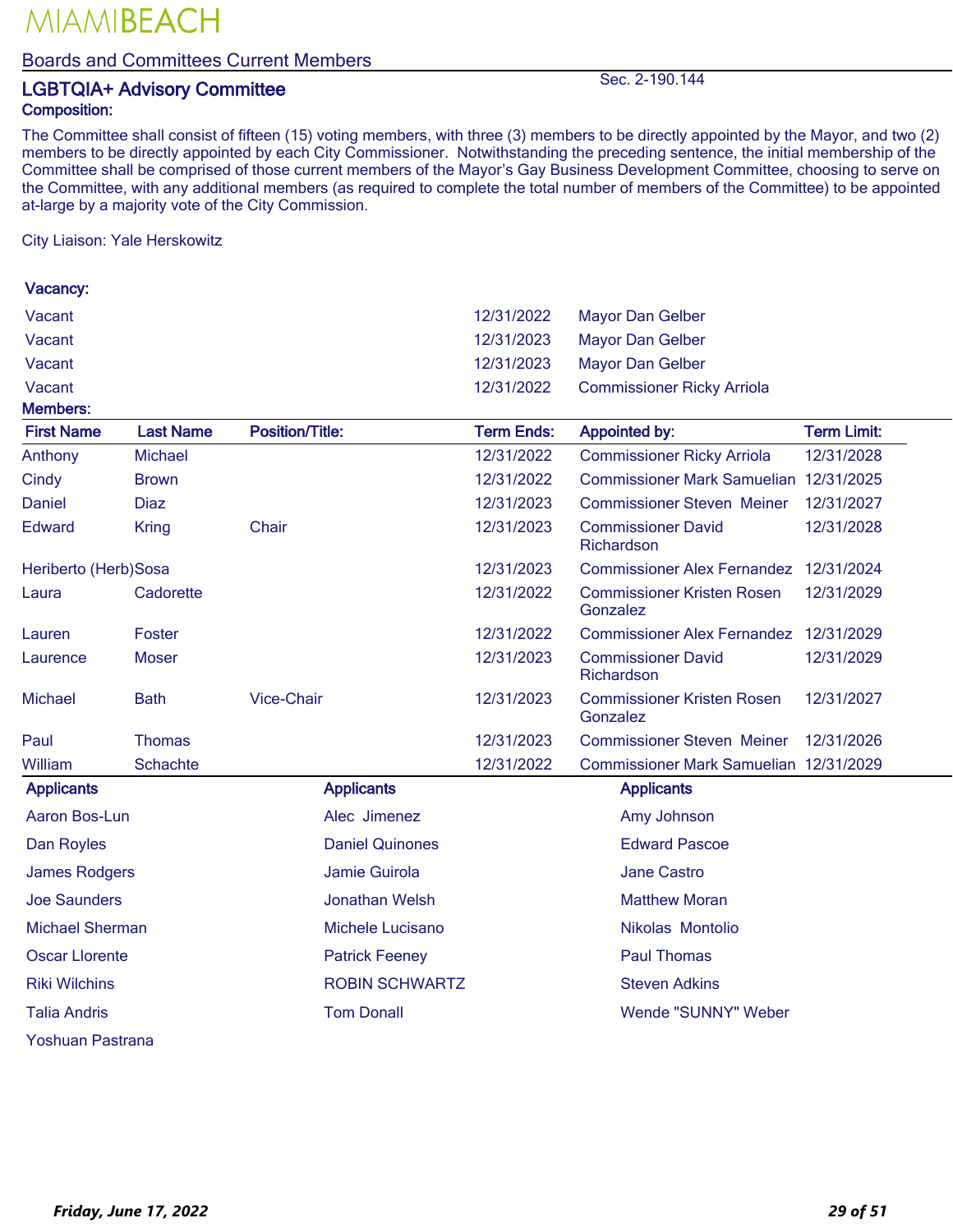### Boards and Committees Current Members

## Marine and Waterfront Protection Authority Sec. 2-190.46

### Composition:

The Marine and Waterfront Protection Authority shall consist of fourteen (14) voting members, who shall be direct appointments with the Mayor and City Commissioners, each having two (2) direct appointments.

Appointments to the Authority shall consist of a combination of individuals who have had previous experience in:

1. The operation or inspection of marine facilities, including experience in various types of marine vessels and boating activities; and/or 2. Who have an interest in preservation of the City's beaches and waterfronts.

The members of the Authority shall have the right and duty to consult with any member of the City Administration for technical or other information pertaining to the matters before them.

City Liaison: Tasha Byars

Members:

| <b>Members:</b>        |                   |                             |                   |                                               |                    |
|------------------------|-------------------|-----------------------------|-------------------|-----------------------------------------------|--------------------|
| <b>First Name</b>      | <b>Last Name</b>  | <b>Position/Title:</b>      | <b>Term Ends:</b> | <b>Appointed by:</b>                          | <b>Term Limit:</b> |
| Amy                    | Litos             |                             | 12/31/2023        | Commissioner Alex Fernandez 12/31/2029        |                    |
| Benjamin               | <b>Mostkoff</b>   |                             | 12/31/2023        | Commissioner Mark Samuelian 12/31/2026        |                    |
| Daniel                 | <b>Robles</b>     |                             | 12/31/2022        | <b>Mayor Dan Gelber</b>                       | 12/31/2029         |
| David                  | <b>Doebler</b>    |                             | 12/31/2022        | <b>Commissioner Alex Fernandez</b>            | 12/31/2029         |
| Elaine                 | Roden             | <b>Vice-Chair</b>           | 12/31/2022        | <b>Commissioner Kristen Rosen</b><br>Gonzalez | 12/31/2029         |
| <b>Jack</b>            | <b>Benveniste</b> |                             | 12/31/2023        | <b>Commissioner Steven Meiner</b>             | 12/31/2026         |
| John                   | Lee               | Chair                       | 12/31/2023        | <b>Commissioner David</b><br>Richardson       | 12/31/2023         |
| Julio                  | <b>Magrisso</b>   |                             | 12/31/2023        | <b>Commissioner Kristen Rosen</b><br>Gonzalez | 12/31/2028         |
| Lourdes                | Oroza             |                             | 12/31/2023        | <b>Commissioner Steven Meiner</b>             | 12/31/2023         |
| <b>Mike</b>            | Gibaldi           |                             | 12/31/2022        | <b>Commissioner Ricky Arriola</b>             | 12/31/2029         |
| Perry                  | Weitz             |                             | 12/31/2022        | <b>Mayor Dan Gelber</b>                       | 12/31/2028         |
| Robert                 | <b>Schwartz</b>   |                             | 12/31/2022        | <b>Commissioner Ricky Arriola</b>             | 12/31/2026         |
| Ronald                 | Issenberg         |                             | 12/31/2023        | <b>Commissioner David</b><br>Richardson       | 12/31/2026         |
| Tim                    | Carr              |                             | 12/31/2022        | Commissioner Mark Samuelian 12/31/2028        |                    |
| Sgt. Luis              | Sanchez           | ex-officio MB Marine Patrol |                   |                                               |                    |
| <b>Applicants</b>      |                   | <b>Applicants</b>           |                   | <b>Applicants</b>                             |                    |
| <b>Alex David</b>      |                   | <b>Carl Linder</b>          |                   | <b>David Suarez</b>                           |                    |
| <b>Donald Goldberg</b> |                   | <b>Frances Martinez</b>     |                   | <b>Francisco Diez-Rivas</b>                   |                    |
| <b>Jack Benveniste</b> |                   | Lourdes Oroza               |                   | <b>Manuel Perez-Leiva</b>                     |                    |
| Margarita Kruyff       |                   | pierre elmaleh              |                   | <b>Rachel Unger</b>                           |                    |
| <b>Susan Askew</b>     |                   | Zoe Sepsenwol               |                   |                                               |                    |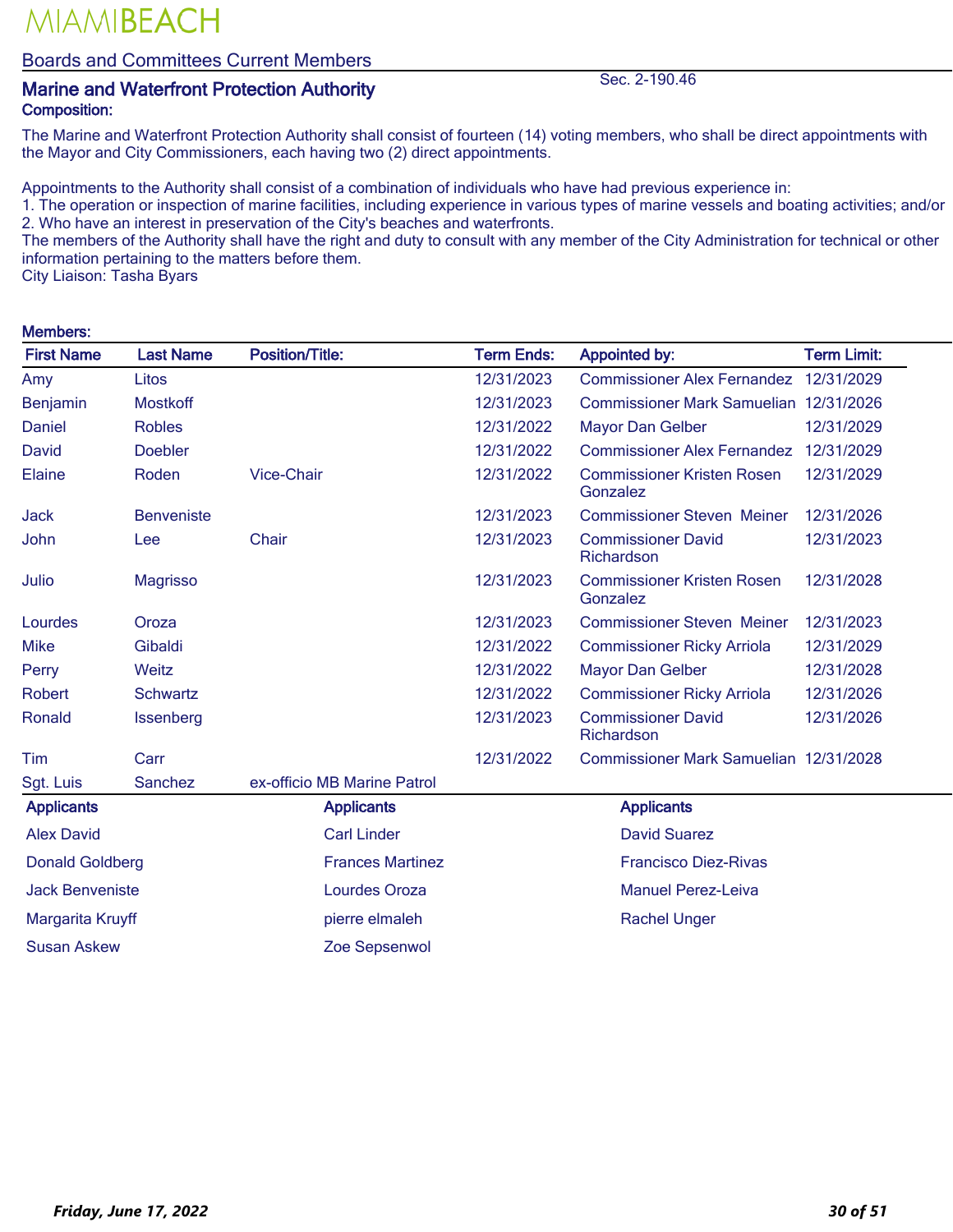#### Boards and Committees Current Members

### Mayor's 41st Street Committee Memo# 1448 Composition:

The Mayor's 41st Street Committee ("Committee") is created pursuant to the Mayor's authority to establish Mayor's boards or committees under Section 2-27(b)(2) of the City Code. The purpose of the Committee is to study and make recommendations as to how to improve the experience for residents and visitors on 41st Street, which is one of the major gateways to Miami Beach.

The Committee shall consist of no more than ten (10) members, all of whom shall be appointed by the Mayor to serve for a term of no more than one (1) year.

The Committee shall:

- Report directly to the Mayor;
- Conduct publicly noticed meetings, as needed;
- Have authority to meet directly with City staff, as required;
- Consult with and obtain legal services from the City Attorney's Office;
- Provide a final written report to the Mayor and City Commission by June 1, 2018 (via placement in the City Commission meeting agenda materials), detailing the Committee's activities and recommendations; and
- Recommend changes to the City Code and Land Development Regulations.

City Liaison: Diana Fontani

#### Members:

| <b>First Name</b> | <b>Last Name</b> | <b>Position/Title:</b>   | <b>Term Ends:</b> | <b>Appointed by:</b>    | <b>Term Limit:</b> |
|-------------------|------------------|--------------------------|-------------------|-------------------------|--------------------|
| <b>Betty</b>      | <b>Behar</b>     |                          | 04/30/2023        | <b>Mayor Dan Gelber</b> | 04/30/2023         |
| <b>Bonnie</b>     | Crabtree         | <b>Vice-Chair</b>        | 04/30/2023        | <b>Mayor Dan Gelber</b> | 04/30/2023         |
| Eric              | <b>Hankin</b>    |                          | 04/30/2023        | <b>Mayor Dan Gelber</b> | 04/30/2023         |
| Jeremy            | Wachtel          |                          | 04/30/2023        | <b>Mayor Dan Gelber</b> | 04/30/2023         |
| Jerry             | <b>Bassuk</b>    |                          | 04/30/2023        | <b>Mayor Dan Gelber</b> | 04/30/2023         |
| <b>Marcella</b>   | <b>Novela</b>    |                          | 04/30/2023        | <b>Mayor Dan Gelber</b> | 04/30/2023         |
| <b>Michael</b>    | <b>Burnstine</b> |                          | 04/30/2023        | <b>Mayor Dan Gelber</b> | 04/30/2023         |
| Robin             | <b>Jacobs</b>    |                          | 04/30/2023        | <b>Mayor Dan Gelber</b> | 04/30/2023         |
| <b>Seth</b>       | Gadinsky         |                          | 04/30/2023        | <b>Mayor Dan Gelber</b> | 04/30/2023         |
| Yechiel           | Ciment           | Chair                    | 04/30/2023        | <b>Mayor Dan Gelber</b> | 04/30/2023         |
| <b>Applicants</b> |                  | <b>Applicants</b>        |                   | <b>Applicants</b>       |                    |
| Christina Carlini |                  | <b>Elizabeth Resnick</b> |                   | Evan Rubensteen         |                    |

Joelle Gringarten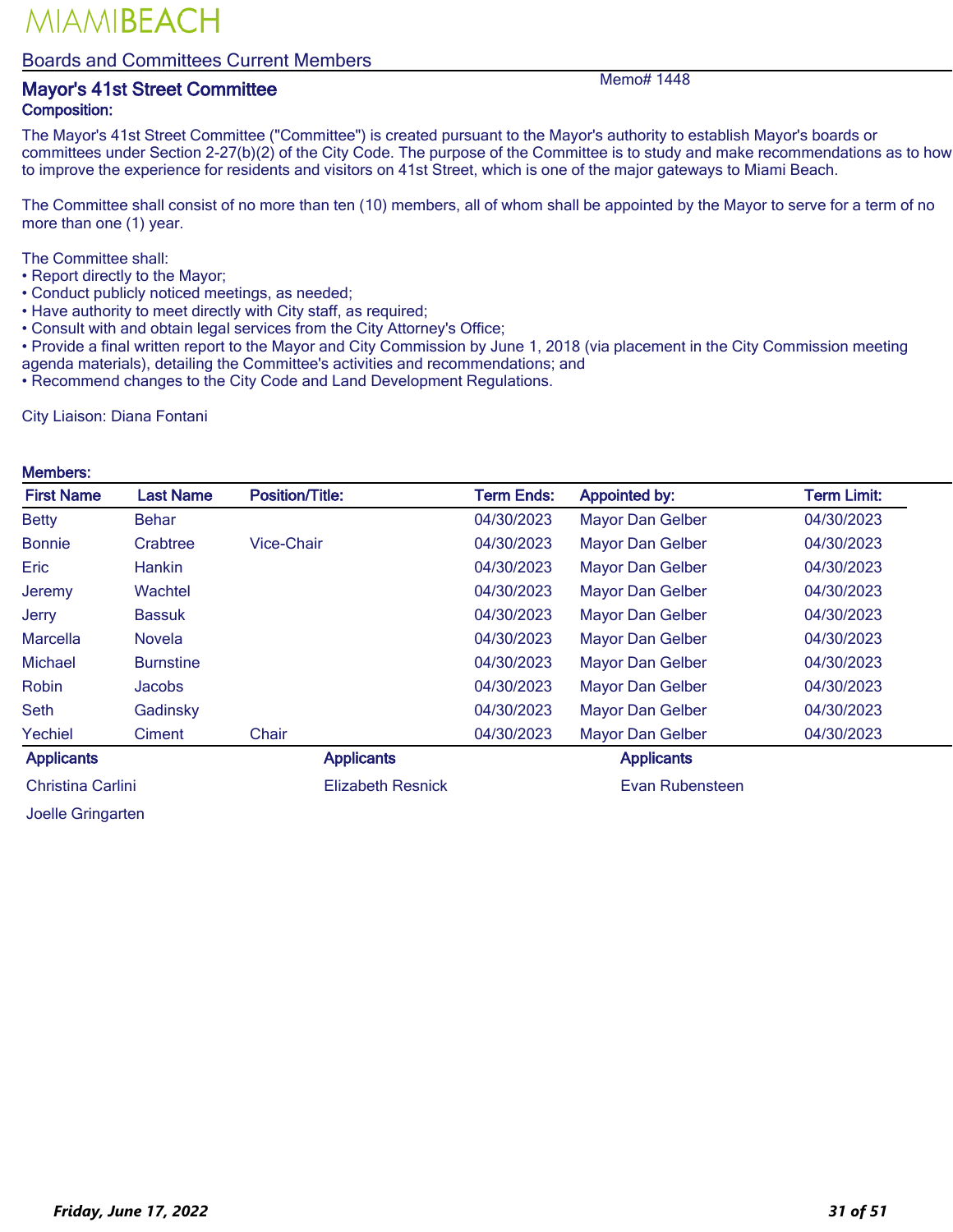Boards and Committees Current Members

### Miami Beach Commission For Women Sec. 2-190.1 Composition:

Twenty-one (21) members.

Each of the seven (7) members of the City Commission shall appoint three (3) members. City Liaison: Monica Matteo-Salinas

| Vacant<br><b>Members:</b> |                    |                           | 12/31/2022        | <b>Commissioner Mark Samuelian</b>            |                    |
|---------------------------|--------------------|---------------------------|-------------------|-----------------------------------------------|--------------------|
| <b>First Name</b>         | <b>Last Name</b>   | <b>Position/Title:</b>    | <b>Term Ends:</b> | <b>Appointed by:</b>                          | <b>Term Limit:</b> |
| Amani                     | Ayers              |                           | 12/31/2023        | <b>Mayor Dan Gelber</b>                       | 12/31/2029         |
| <b>Barbara</b>            | Kaufman            |                           | 12/31/2022        | <b>Commissioner Ricky Arriola</b>             | 12/31/2023         |
| Charlotte                 | Libov              |                           | 12/31/2023        | <b>Commissioner David</b><br>Richardson       | 12/31/2027         |
| Debra                     | <b>Schwartz</b>    |                           | 12/31/2022        | <b>Mayor Dan Gelber</b>                       | 12/31/2029         |
| Elizabeth                 | <b>Resnick</b>     |                           | 12/31/2023        | <b>Commissioner Steven Meiner</b>             | 12/31/2029         |
| Faye                      | Goldin             |                           | 12/31/2022        | <b>Commissioner Ricky Arriola</b>             | 12/31/2024         |
| Francinelee               | Hand               |                           | 12/31/2022        | Commissioner Mark Samuelian 12/31/2026        |                    |
| Janis                     | Good               |                           | 12/31/2023        | <b>Commissioner David</b><br>Richardson       | 12/31/2029         |
| Jill                      | <b>Shockett TL</b> | Chair                     | 12/31/2022        | <b>Commissioner Steven Meiner</b>             | 12/31/2022         |
| Josephine                 | Manning            |                           | 12/31/2023        | <b>Commissioner Alex Fernandez</b>            | 12/31/2029         |
| Liliam                    | Lopez              |                           | 12/31/2023        | <b>Commissioner Kristen Rosen</b><br>Gonzalez | 12/31/2026         |
| Lizette                   | Lopez              |                           | 12/31/2023        | <b>Commissioner Alex Fernandez</b>            | 12/31/2029         |
| Louise                    | De Podesta         |                           | 12/31/2023        | <b>Commissioner Kristen Rosen</b><br>Gonzalez | 12/31/2029         |
| Lynette                   | Long               | <b>Vice-Chair</b>         | 12/31/2022        | <b>Commissioner Kristen Rosen</b><br>Gonzalez | 12/31/2029         |
| Marjorie                  | York               |                           | 12/31/2022        | <b>Mayor Dan Gelber</b>                       | 12/31/2028         |
| <b>Melissa</b>            | <b>Beattie</b>     |                           | 12/31/2023        | Commissioner Mark Samuelian 12/31/2029        |                    |
| Pam                       | <b>Rogers</b>      |                           | 12/31/2022        | <b>Commissioner Steven Meiner</b>             | 12/31/2028         |
| Robyn                     | <b>Malek</b>       |                           | 12/31/2023        | <b>Commissioner Alex Fernandez</b>            | 12/31/2029         |
| Sandra                    | <b>Martin</b>      |                           | 12/31/2023        | <b>Commissioner David</b><br>Richardson       | 12/31/2027         |
| <b>Trisha</b>             | <b>Sindler</b>     |                           | 12/31/2022        | <b>Commissioner Ricky Arriola</b>             | 12/31/2024         |
| <b>Applicants</b>         |                    | <b>Applicants</b>         |                   | <b>Applicants</b>                             |                    |
| Amy Rabin                 |                    | Amy Johnson               |                   | Angie Chirino                                 |                    |
| <b>Betty Behar</b>        |                    | <b>Cameron McLain</b>     |                   | <b>Carmen Datorre</b>                         |                    |
| Carol Antequera           |                    | <b>Charlotte Tomic</b>    |                   | Coralia Fonseca                               |                    |
| cynthia esquivel          |                    | <b>Diane Klein</b>        |                   | Eda Valero-Figueira                           |                    |
| <b>Elizabeth Pellici</b>  |                    | <b>Fran Gordon</b>        |                   | <b>Honey Bernstein</b>                        |                    |
| Jacquelynn Powers         |                    | Jane Castro               |                   | Kathryn Bond                                  |                    |
| Linda Arama               |                    | <b>Lindsay McAllister</b> |                   | Mari (Mari Beth) Wise                         |                    |
| Melissa Sheppard-Broad    |                    | Melissa Rosko             |                   | <b>Mercedes Carlson</b>                       |                    |
| Natanya Rogoff            |                    | Nickeisha Roberts         |                   | <b>Nicole Bostick</b>                         |                    |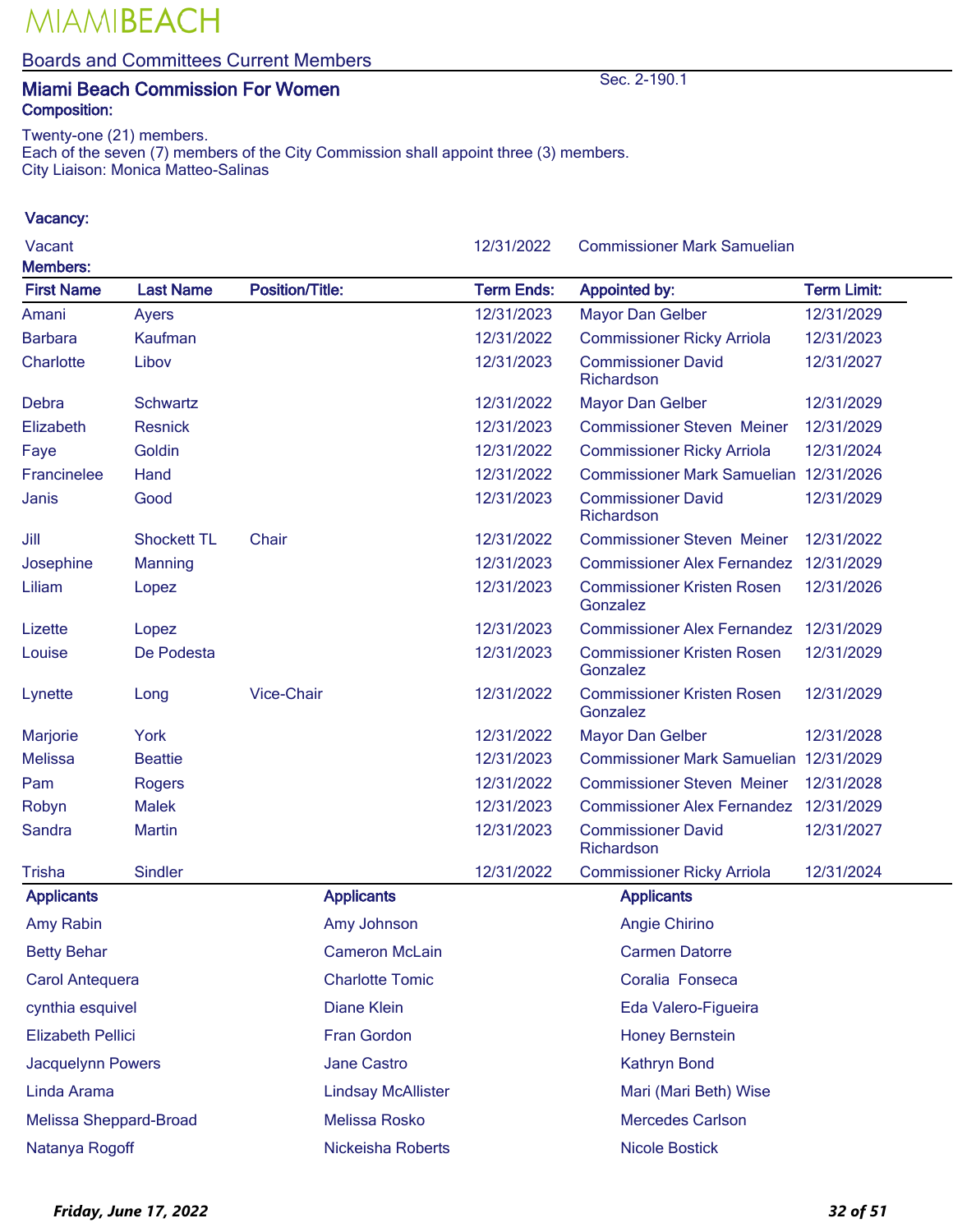Sharon Samuels **Susan Askew** Susan Askew Teresa Cesario Valerie Crawford **Zaymar Vargas** 

Norys Figuera **Rina Bass** Rina Bass ROBIN SCHWARTZ Roger Goldblatt Sandra Otero Shannon Koonin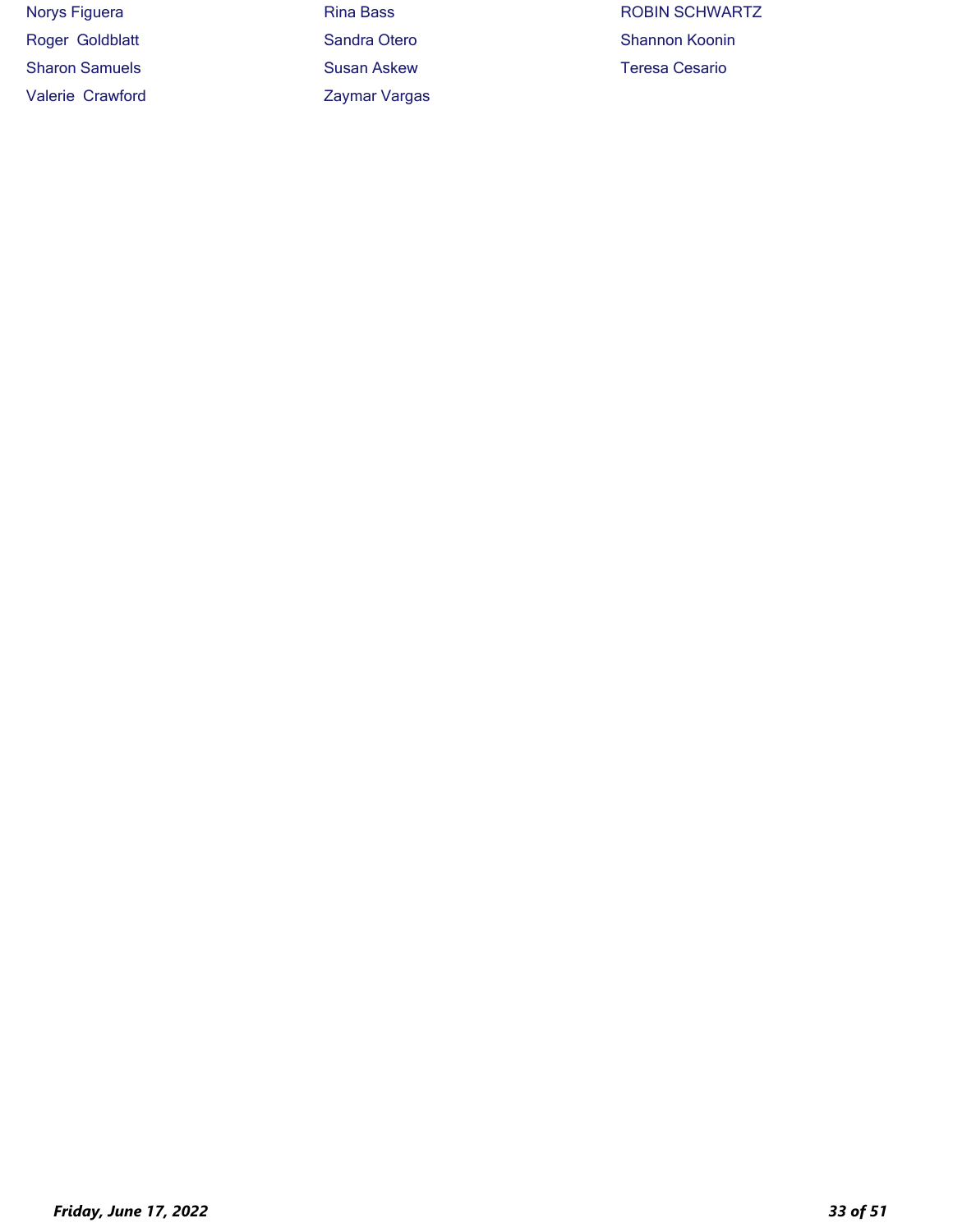#### Boards and Committees Current Members

### Next Generation Council and the section of the Sec 2-176, et seq. Composition:

(a) The Next Generation Council shall be composed of eleven (11) voting members.

(b) Members must be eighteen (18) years through thirty-six (36) years of age at the time of appointment, must have proven involvement in Miami Beach or South Florida community-based organizations, and must demonstrate a high degree of interest in or have a background in community-based activity in one of the following areas: transportation, sea level rise, affordable housing, entrepreneurship, or technology. Council members shall be selected as follows:

1. Seven (7) at-large appointments shall be made by the Mayor and City Commission.

2. Three (3) additional at-large appointments shall be made by the Mayor and City Commission as follows:

- (a) One member must be a business owner in the City;
- (b) One member must be licensed and actively practicing in the field of real estate;
- (c) One member must be licensed and actively practicing in the field of architecture or engineering;

3. A member of the Millennial Action Council of the Miami Beach Chamber of Commerce shall be selected by the Chamber's Executive Board of Governors.

(c) The term of office for each member shall be one (1) year. Members may be appointed for one (1) subsequent one-year term; provided, however, that no member shall serve on or after his/her thirty-seventh (37th) birthday. In addition, board member terms shall automatically expire upon the latter of December 31 of the year the appointing City Commission member leaves office or upon the appointment/election of the successor City Commission member.

The supporting department for the Next Gen Council shall be the Office of the Mayor and City Commission.

Term: 1-year Term limit: 2 years City Liaison: Erick Chiroles

#### Vacancy:

| Vacant | <b>Business Owner</b>       |            | 12/31/2022 City Commission              |
|--------|-----------------------------|------------|-----------------------------------------|
| Vacant | Architecture or Engineering | 12/31/2023 | <b>City Commission</b>                  |
| Vacant |                             | 12/31/2022 | <b>Commissioner Alex Fernandez</b>      |
| Vacant |                             | 12/31/2022 | <b>Commissioner David</b><br>Richardson |

Vacant 12/31/2022 Mayor Dan Gelber

| <b>Members:</b>        |                  |                                                        |                   |                                               |                    |  |
|------------------------|------------------|--------------------------------------------------------|-------------------|-----------------------------------------------|--------------------|--|
| <b>First Name</b>      | <b>Last Name</b> | <b>Position/Title:</b>                                 | <b>Term Ends:</b> | <b>Appointed by:</b>                          | <b>Term Limit:</b> |  |
| Cameron                | <b>McLain TL</b> |                                                        | 12/31/2022        | <b>Commissioner Steven Meiner</b>             | 12/31/2022         |  |
| Evan                   | Salzberg TL      | Real Estate/Chair (B)                                  | 12/31/2022        | <b>City Commission</b>                        | 12/31/2022         |  |
| Gabriella              | Kalmanowicz      | <b>Millennial Action Council</b><br><b>MBCC Member</b> | 12/31/2022        | <b>City Commission</b>                        | 12/31/2023         |  |
| Joshua                 | <b>Robins TL</b> |                                                        | 12/31/2022        | Commissioner Mark Samuelian                   | 12/31/2022         |  |
| <b>Michael</b>         | <b>Zilber</b>    | <b>Vice-Chair</b>                                      | 12/31/2022        | <b>Commissioner Ricky Arriola</b>             | 12/31/2023         |  |
| Steffany               | Lancett          |                                                        | 12/31/2022        | <b>Commissioner Kristen Rosen</b><br>Gonzalez | 12/31/2023         |  |
| <b>Applicants</b>      |                  | <b>Applicants</b>                                      |                   | <b>Applicants</b>                             |                    |  |
| <b>Blake Hotz</b>      |                  | Adrian Feliciano Silva                                 |                   | Alec Jimenez                                  |                    |  |
| <b>Carol Antequera</b> |                  | <b>Daniel Quinones</b>                                 |                   | Daniel Diaz                                   |                    |  |
| <b>Daniel Robles</b>   |                  | Diane Klein                                            |                   | <b>Elisabeth Rabin</b>                        |                    |  |
| Jamie Maniscalco       |                  | <b>Jared Rogoff</b>                                    |                   | Jefferson Brackin                             |                    |  |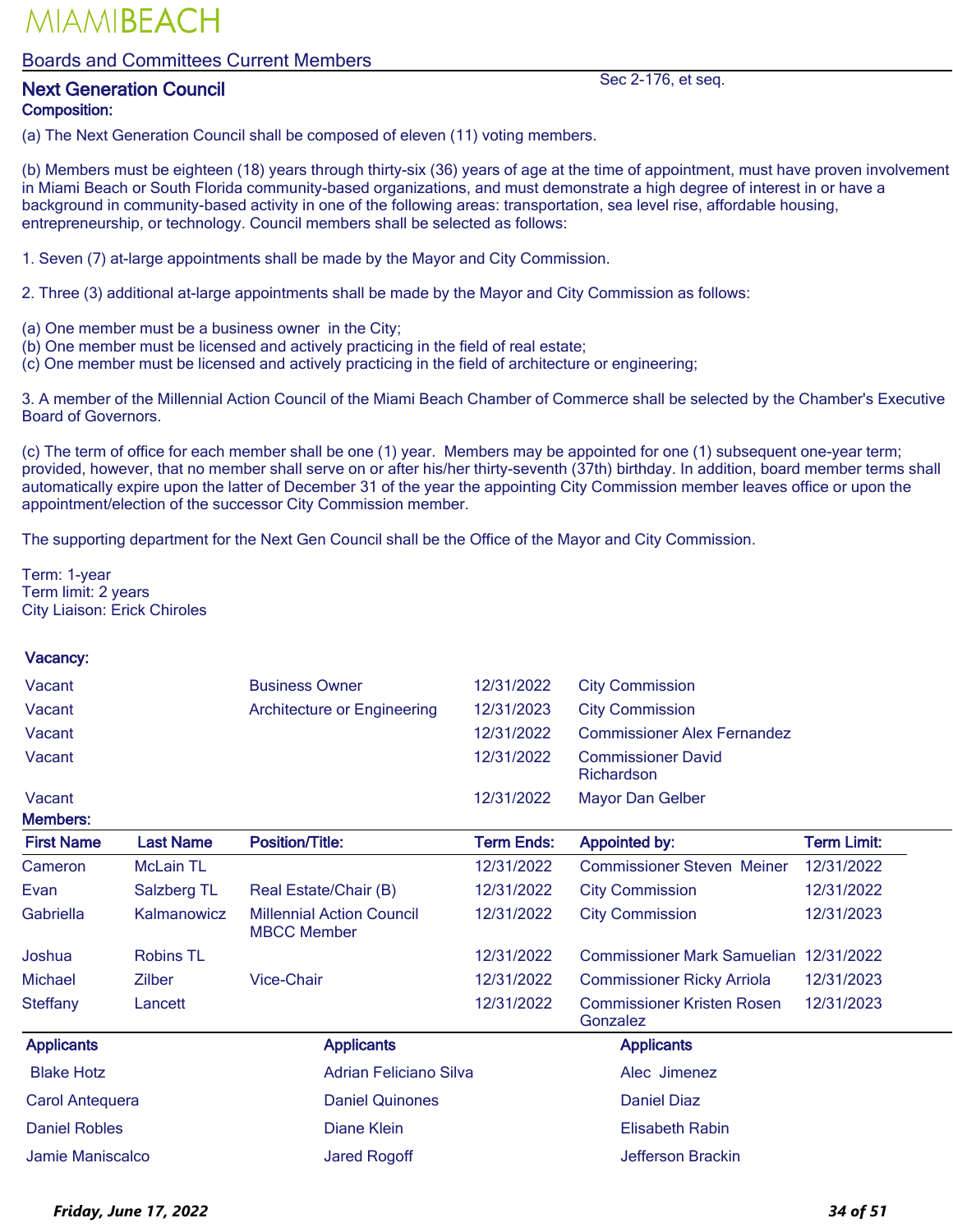| Jessica Shraybman           | <b>Kyle Reeder</b>       | <b>Lucas Hernandez</b> |
|-----------------------------|--------------------------|------------------------|
| <b>Matthew Moran</b>        | <b>Matthew Deblinger</b> | Melissa Rosko          |
| <b>Nicholas Sergentanis</b> | <b>Nicolas Cuetara</b>   | Nikolai O'Connor       |
| <b>Robert Fetell</b>        | <b>Seth Cassel</b>       | <b>Simeon Dubois</b>   |
| <b>Stephen McCloskey</b>    | <b>Steve Berke</b>       | <b>Wesley Kean</b>     |

Yoshuan Pastrana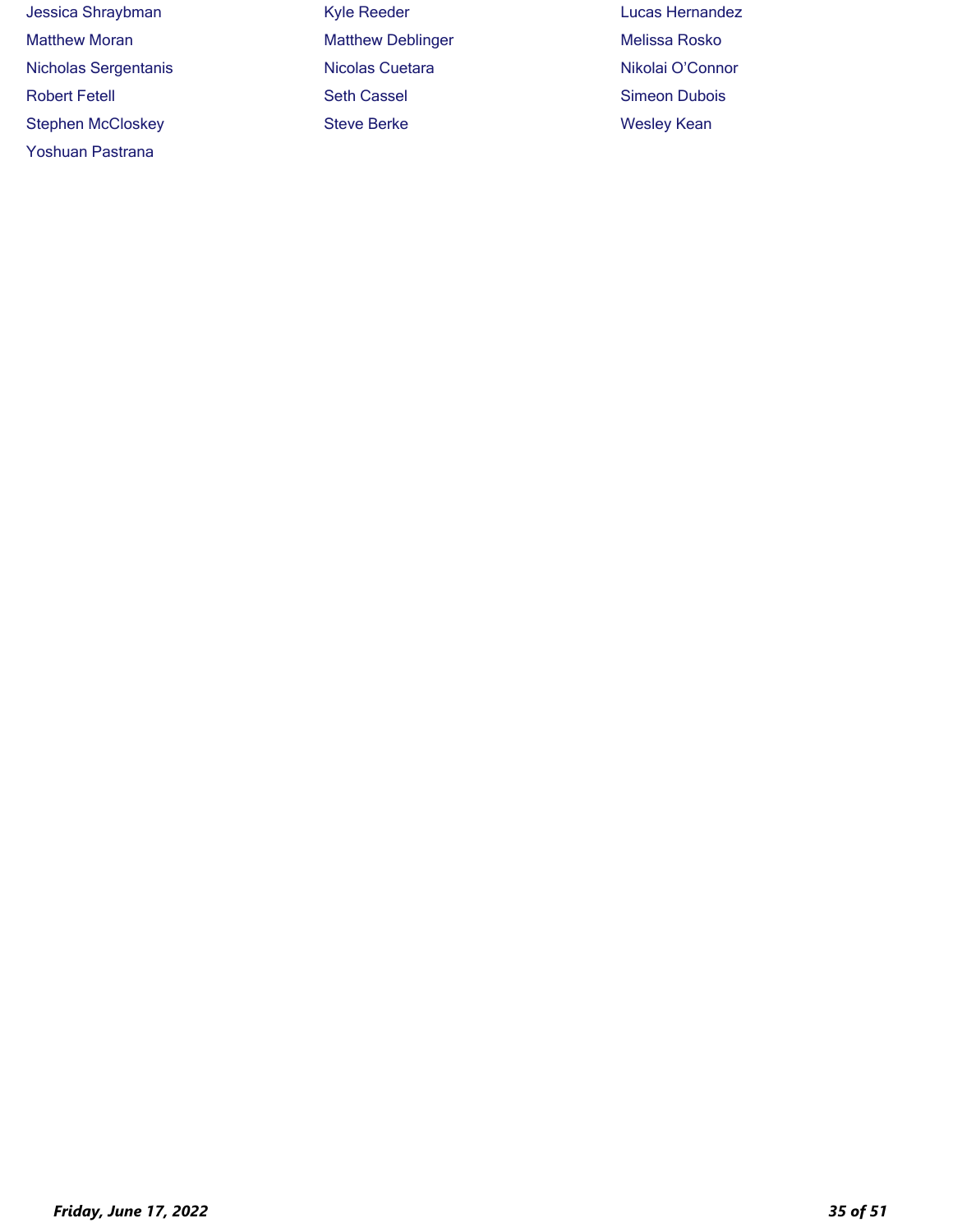#### Boards and Committees Current Members

### Normandy Shores Local Government Neighborhood Improvement Sec 34-204/ Resolution No. 97-22449 Composition:

The Advisory Council shall be appointed by the Board of Directors (City Commission) and composed of three members of the Executive Committee of the Normandy Shores Homeowners Association. On behalf of the Board of Directors, the City Clerk shall solicit from the Executive Committee the eligibility list of its members for appointment consideration. The Advisory Council shall be composed of three (3) members of the Executive Committee of the Normandy Shores Homeowners Association, as per Resolution No. 97-22449 adopted July 2, 1997.

City Liaison: Tameka Otto Stewart

#### Members:

| <b>First Name</b>       | Last Name    | <b>Position/Title:</b> | <b>Term Ends:</b> | <b>Appointed by:</b>   | Term Limit: |
|-------------------------|--------------|------------------------|-------------------|------------------------|-------------|
| Carolyn                 | <b>Berg</b>  | Vice-Chair             | 12/31/2022        | <b>City Commission</b> | 12/31/2026  |
| <b>Diane</b>            | <b>Klein</b> | Chair                  | 12/31/2022        | <b>City Commission</b> | 12/31/2024  |
| <b>Susanne</b>          | Demmerle     |                        | 12/31/2022        | <b>City Commission</b> | 12/31/2024  |
| <b>Applicants</b>       |              | <b>Applicants</b>      |                   | <b>Applicants</b>      |             |
| <b>Deborah Quinones</b> |              | Lourdes Oroza          |                   | <b>Nicole Valdes</b>   |             |
| ________                |              |                        |                   |                        |             |

Ronald Issenberg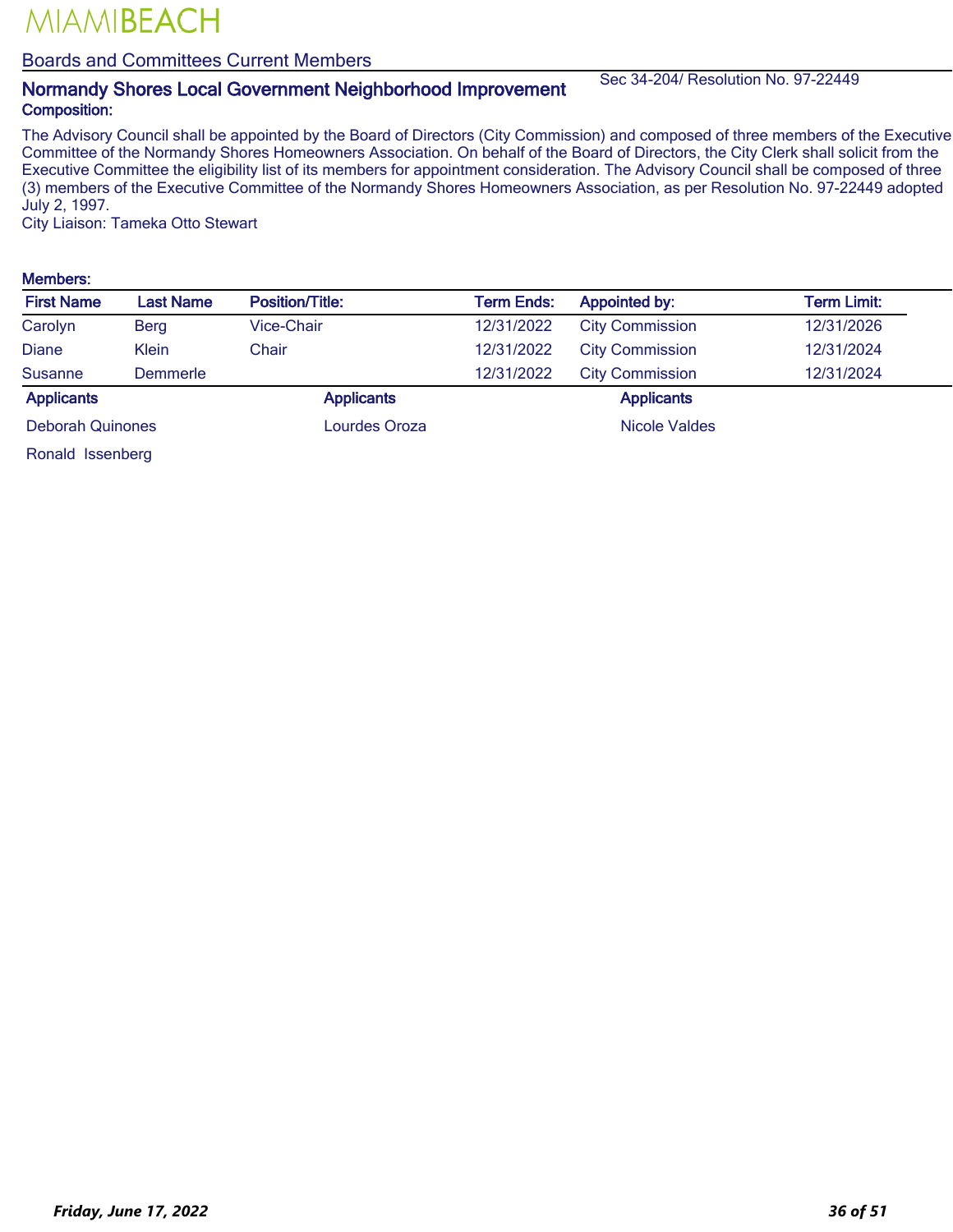Boards and Committees Current Members

## Composition:

The Parks and Recreational Facilities Board shall be comprised of nine (11) voting members:

Seven (7) direct appointments made by the Mayor and each Commissioner.

- Two (4) At-Large appointments as follows:
- One (1) member who has demonstrated a high degree of interest, participation and/or expertise in the sport of golf; and
- One (1) member who has demonstrated a high degree of interest, participation and/or expertise in the sport of tennis.
- Two (2) members who have demonstrated a high degree of Interest, participation, and/or expertise in youth recreational programs.

Members of the board shall demonstrate interest in the City's parks and recreational facilities and programs through their own participation or the participation of a member of their immediate family. Consideration should also be given to individuals who have special knowledge or background related to the field of parks and recreation. City Liaison: Cynthia Casanova

| Vacant                   |                  | <b>Tennis</b>                               | 12/31/2023        | <b>City Commission</b>                        |                    |
|--------------------------|------------------|---------------------------------------------|-------------------|-----------------------------------------------|--------------------|
| Vacant                   |                  | Golf                                        | 12/31/2023        | <b>City Commission</b>                        |                    |
| <b>Members:</b>          |                  |                                             |                   |                                               |                    |
| <b>First Name</b>        | <b>Last Name</b> | <b>Position/Title:</b>                      | <b>Term Ends:</b> | <b>Appointed by:</b>                          | <b>Term Limit:</b> |
| Carolina                 | Jones            |                                             | 12/31/2022        | <b>Mayor Dan Gelber</b>                       | 12/31/2023         |
| David                    | <b>Nguah</b>     |                                             | 12/31/2022        | <b>Commissioner Ricky Arriola</b>             | 12/31/2026         |
| David                    | <b>Berger</b>    | <b>Vice-Chair</b>                           | 12/31/2023        | <b>Commissioner Alex Fernandez</b>            | 12/31/2025         |
| Janie                    | <b>Hayes</b>     |                                             | 12/31/2022        | <b>Commissioner Kristen Rosen</b><br>Gonzalez | 12/31/2029         |
| Joelle                   | Gringarten       |                                             | 12/31/2022        | <b>Commissioner Steven Meiner</b>             | 12/31/2029         |
| Jonathan                 | Fryd             |                                             | 12/31/2023        | <b>Commissioner Mark Samuelian</b>            | 12/31/2025         |
| Jose (Joseph)            | Hernandez        |                                             | 12/31/2023        | <b>Commissioner David</b><br>Richardson       | 12/31/2027         |
| Sean                     | <b>Smith</b>     | <b>Youth Recreational</b><br>Programs/Chair | 12/31/2023        | <b>City Commission</b>                        | 12/31/2025         |
| Shannon                  | Koonin           | <b>Youth Recreational Programs</b>          | 12/31/2023        | <b>City Commission</b>                        | 12/31/2025         |
| <b>Applicants</b>        |                  | <b>Applicants</b>                           |                   | <b>Applicants</b>                             |                    |
| <b>Allyson Fonte</b>     |                  | <b>Cody Patrick</b>                         |                   | <b>Danica Milinovic</b>                       |                    |
| Darin Feldman            |                  | <b>David Mandel</b>                         |                   | <b>David Suarez</b>                           |                    |
| <b>Elizabeth Resnick</b> |                  | <b>Elizabeth Pellici</b>                    |                   | Lee Zimmerman                                 |                    |
| <b>Lizette Lopez</b>     |                  | <b>Thomas Richerson</b>                     |                   | Tommaso Figari                                |                    |
| <b>Zoran Mihajlovic</b>  |                  |                                             |                   |                                               |                    |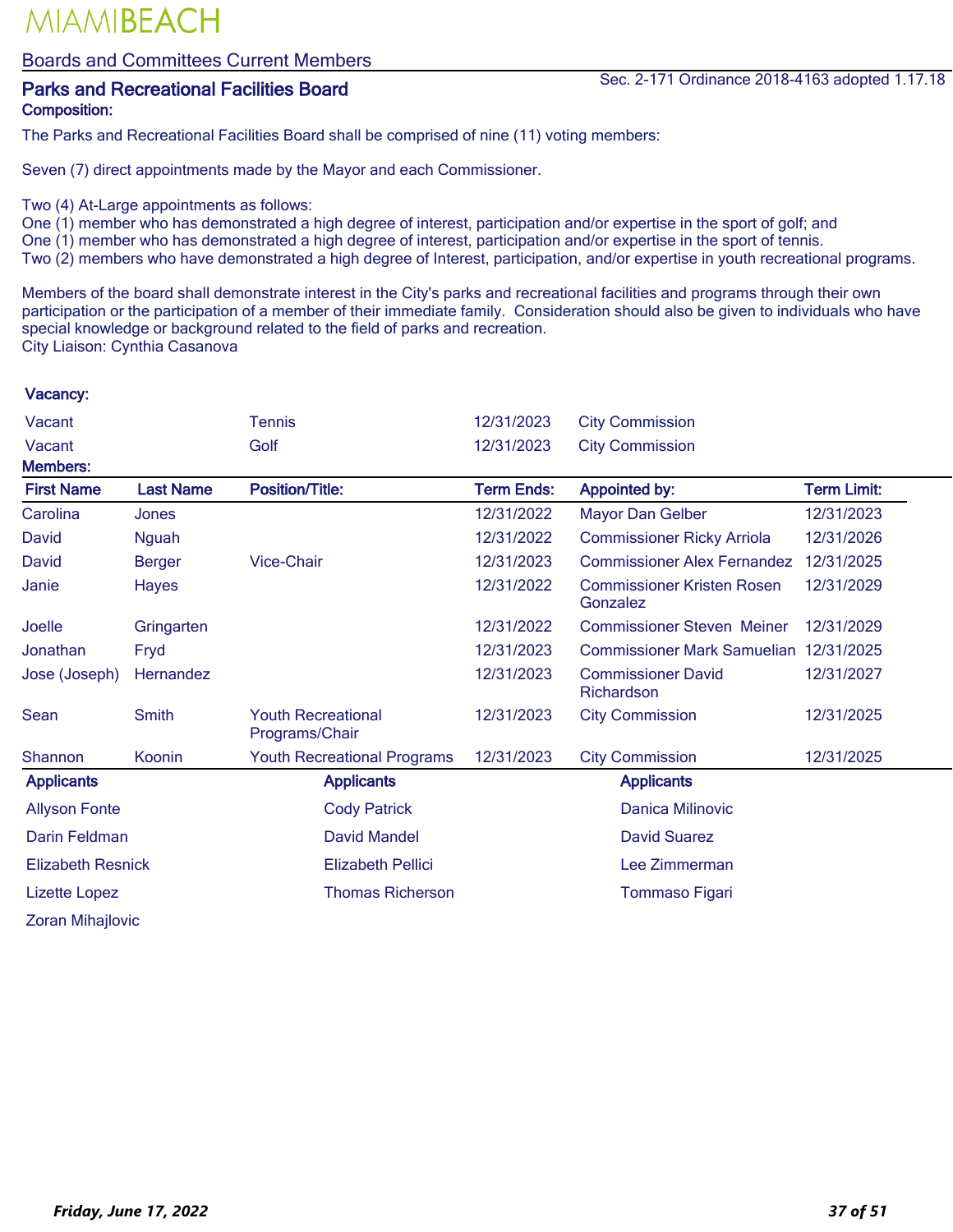### Boards and Committees Current Members

### Personnel Board Sec. 2-190.66 Composition:

MIAMIBEACH

Ten (10) members appointed by a 5/7th vote:

1. Six (6) of which shall be citizens of Miami Beach not in the employment of the City, each having a different vocation;

2. Three (3) regular employees of the City of Miami Beach, to be elected by the probationary and regular employees of the City and who shall be elected from the employees of regular status in the respective groups:

Group I shall consist of the employees of the Police Department, Fire Department and Beach Patrol Department;

Group II shall consist of employees who are in clerical and executive positions;

Group III shall consist of all other employees,

The Personnel Director is a non-voting member.

City Liaison: Marla Alpizar

#### Vacancy:

| Vacant                   |                  | At-Large                                         | 12/31/2023 | <b>City Commission</b> |                    |
|--------------------------|------------------|--------------------------------------------------|------------|------------------------|--------------------|
| <b>Members:</b>          |                  |                                                  |            |                        |                    |
| <b>First Name</b>        | <b>Last Name</b> | <b>Position/Title:</b>                           | Term Ends: | <b>Appointed by:</b>   | <b>Term Limit:</b> |
| Aaron                    | Bos-Lun          | <b>Executive Director/Political</b><br>Party     | 12/31/2023 | <b>City Commission</b> | 12/31/2027         |
| <b>Evette</b>            | <b>Phillips</b>  | <b>Group III</b>                                 | 07/31/2024 |                        |                    |
| Gail                     | Harris TL        | Psychotherapist/Vice-Chair                       | 12/31/2022 | <b>City Commission</b> | 12/31/2022         |
| Raquel                   | Pacheco          | <b>Translator/Chair</b>                          | 12/31/2022 | <b>City Commission</b> | 12/31/2024         |
| Ricardo                  | <b>Barboza</b>   | <b>International Sales</b><br>Manager/Consultant | 12/31/2022 | <b>City Commission</b> | 12/31/2026         |
| Roger                    | Abramson         | <b>Concert Producer/Impresario</b>               | 12/31/2023 | <b>City Commission</b> | 12/31/2025         |
| <b>Marla</b>             | Alpizar          | <b>Human Resources Director</b>                  |            |                        |                    |
| Alex                     | <b>Bello</b>     | Group I                                          | 07/31/2023 |                        |                    |
| Eduardo                  | Carranza         | <b>Group II</b>                                  | 07/31/2022 |                        |                    |
| <b>Applicants</b>        |                  | <b>Applicants</b>                                |            | <b>Applicants</b>      |                    |
| <b>Christina Carlini</b> |                  | <b>Clifford Friedman</b>                         |            | <b>Glendon Hall</b>    |                    |
| Jamie Laufer             |                  | Jose Obando                                      |            | <b>Kevin Cottingim</b> |                    |
| <b>Mercedes Carlson</b>  |                  | <b>Rachel Unger</b>                              |            | Raquel Pacheco         |                    |

*Friday, June 17, 2022 38 of 51*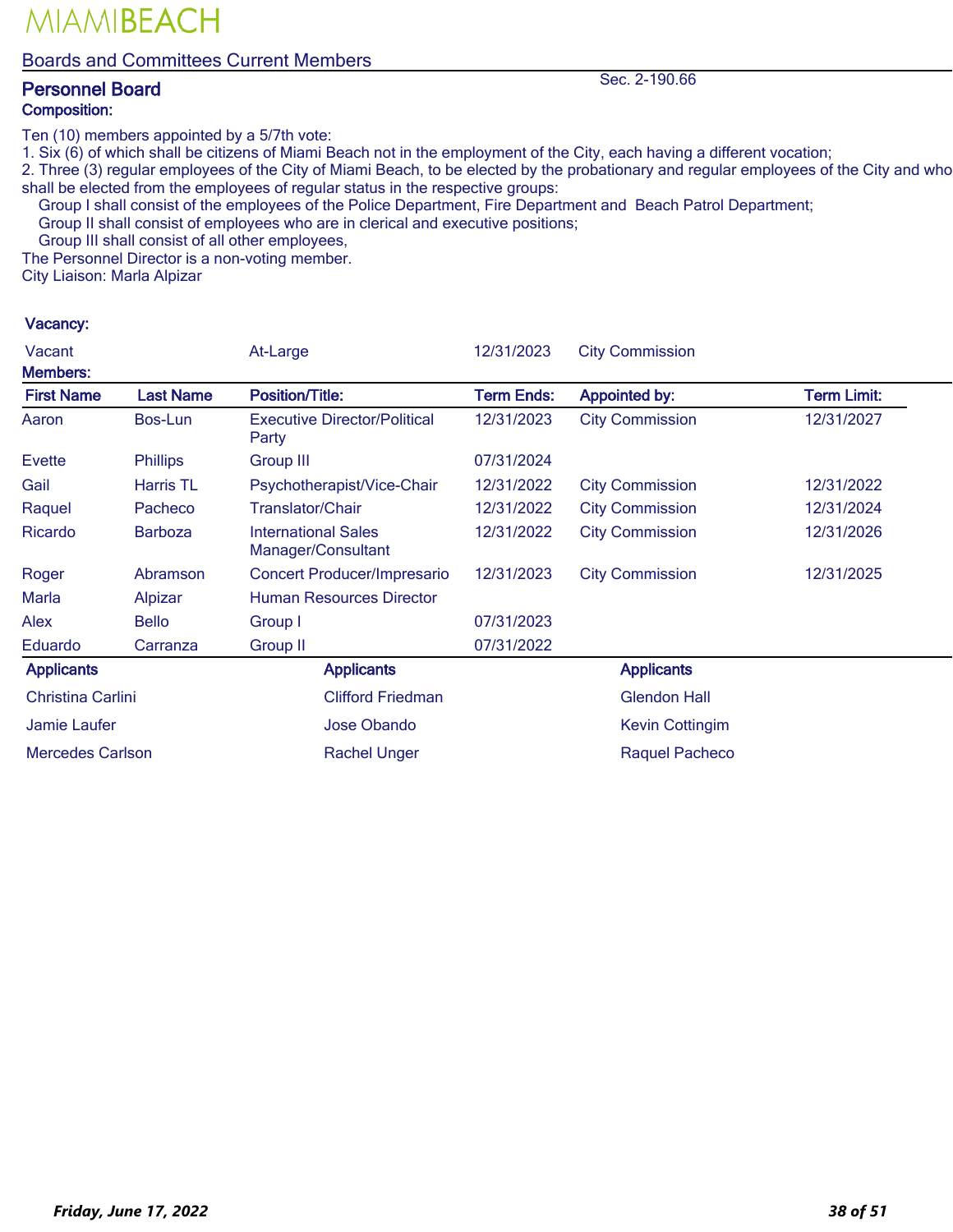### Boards and Committees Current Members

Planning Board 2021-4408, Sec. 118-53

## Composition:

(a) The Planning Board shall be composed of seven regular voting members. Each regular member shall be appointed with the concurrence of at least four members of the city commission. Each regular voting member shall serve for a term of two years. The planning director or designee, and the city attorney or designee, shall serve in an advisory capacity.

(b) All regular voting members of the board shall have considerable experience in general business, land development practices or land use issues; however, the board shall at a minimum be comprised of:

1. One architect registered in the State of Florida; or a member of the faculty of a school of architecture in the state, with practical or academic expertise in the field of design, planning, historic preservation or the history of architecture; or a landscape architect registered in the state of Florida; or a professional practicing in the fields of architectural or urban design, or urban planning; 2. One developer who has experience in developing real property; or an attorney in good standing licensed to practice law within the United States;

3. One attorney licensed to practice law in the State of Florida who has considerable experience in land use and zoning issues; 4. One person who has education and/or experience in historic preservation issues. For purposes of this section, the term "education

and/or experience in historic preservation issues" shall be a person who meets one or more of the following criteria:

a. Has earned a college degree in historic preservation;

b. Is responsible for the preservation, revitalization or adaptive reuse of historic buildings; or

c. Is recognized by the city commission for contributions to historic preservation, education or planning;

5. Two (2) persons who are residents at-large and who currently reside in the city and have resided in the city for at least (3) three consecutive years at the time of appointment or reappointment. Additionally, strong preference shall be given to individuals who have previously served on a Miami Beach board or committee and/or completed the Miami Beach Leadership Academy course, and to individuals not currently working in the fields of real estate development, real estate brokerage/sales, real estate law, or architecture; and

6. (i) A licensed professional engineer, licensed professional architect, or licensed professional landscape architect with expertise in water resources; (ii) a person licensed by the State of Florida in hydrology, water or wastewater treatment; (iii) a person with a degree from an accredited college or university in a field of study related to water resources; or (iv) a floodplain manager or a principal community administrator responsible for the daily implementation of flood loss reduction activities including enforcing a community's flood damage prevention ordinance, updating flood maps, plans, and policies of the community, and any of the activities related to administration of the National Flood Insurance Program (NFIP) (a "water management expert").

(c) Except as provided in subsection (b)(5) no person except a resident of the City, who has resided in the City for at least one year, shall be eligible for appointment to the Planning Board. The residency requirement in this subsection (c) shall not apply to the water management expert appointed to the planning board pursuant to subsection (b)(6).

(d) The City Commission may waive the residency requirements by a 5/7ths vote in the event a person not meeting these requirements is available to serve on the Board and is exceptionally qualified by training and/or experience.

City Liaison: Rogelio Madan

#### First Name Last Name Position/Title: Term Ends: Appointed by: Term Limit: Brian Elias Attorney (3) 12/31/2023 City Commission 12/31/2027 Gayle **Durham** Water Management Expert (6) 12/31/2023 City Commission 12/31/2027 Jonathan Freidin Attorney (2) 12/31/2023 City Commission 12/31/2027 Kareem Brantley Resident At-Large/Chair (5) 12/31/2022 City Commission 12/31/2023 Nicholas Gelpi TL Faculty of a School of Architecture/Vice-Chair (1) 12/31/2022 City Commission 12/31/2022 Tanya Bhatt Historic Preservation (4) 12/31/2022 City Commission 12/31/2026 Yechiel Ciment Resident At-Large/Resides in City 3 Consecutive Years (5) 12/31/2023 City Commission 12/31/2027 Applicants **Applicants** Applicants Applicants Applicants Applicants Applicants Applicants Alex David Andres Asion Ayssa Di Pietro Ayssa Di Pietro **Barry Klein** Barry Klein **Benjamin Mostkoff** Danica Milinovic David Suarez Diana Castillo Gregory Branch **HARDEEP ANAND** Honey Bernstein

#### Members: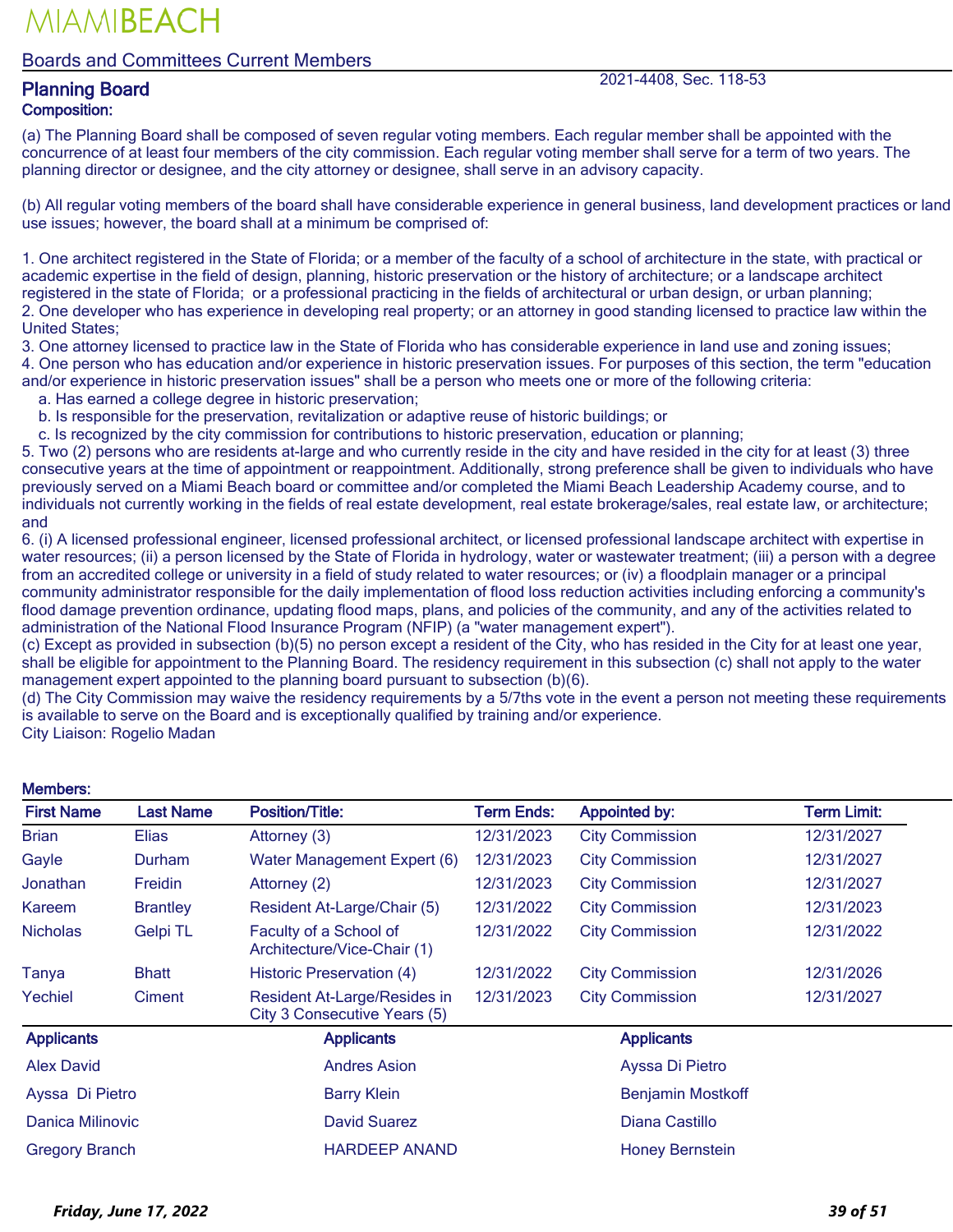| <b>James Silvers</b>     | Jayantha Obeysekera         | Jeffrey Feldman            |
|--------------------------|-----------------------------|----------------------------|
| Jonathan Welsh           | Joshua Levy                 | <b>Kathryn Bond</b>        |
| Malakoff Joy             | <b>Manuel Perez-Leiva</b>   | <b>Michael Sukop</b>       |
| <b>Michael DeFilippi</b> | <b>Michael Gongora</b>      | <b>Rafael Suarez-Rivas</b> |
| <b>Ray Breslin</b>       | <b>Robert Schwartz</b>      | Sandra Scidmore            |
| <b>Seth Heller</b>       | Shanique Juliana Touma Saba | <b>Stephen McCloskey</b>   |
| <b>Stuart Reed</b>       |                             |                            |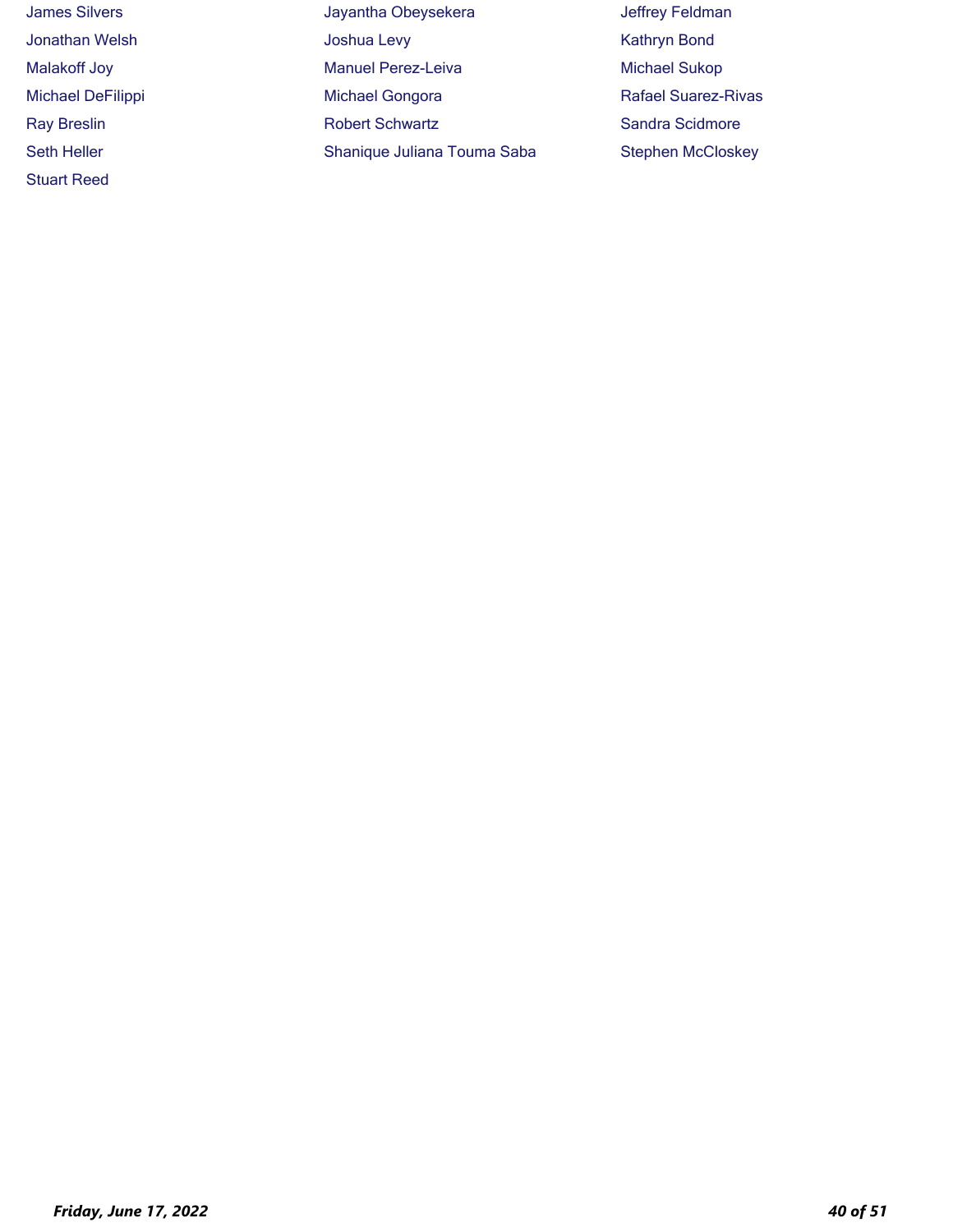### Boards and Committees Current Members

### Police/Citizens Relations Committee Sec. 2-190.36 Composition:

The Committee shall consist of fourteen (14) voting members. The members shall be direct appointments with the Mayor and City Commissioners each making two (2) individual appointments.

As per Sec. 2-190.40, the voting members of the Committee shall have knowledge of and interest in Police Community Relations and their impact on the City of Miami Beach. Recommendation for appointment to all voting and nonvoting membership selected by the Mayor and Commission shall be encouraged to be obtained from the Spanish-American League Against Discrimination (S.A.L.A.D.); the League of United Latin American Citizens (L.U.L.A.C.); the Anti-Defamation League (A.D.L.); the Dade Action Pact; the National Association for the Advancement of Colored People (N.A.A.C.P.); the League of Women Voters and the other organizations deemed appropriate.

City Liaison: Chief Rick Clements

#### Members:

| <b>First Name</b>           | <b>Last Name</b>  | <b>Position/Title:</b> |                            | <b>Term Ends:</b> | <b>Appointed by:</b>                          | <b>Term Limit:</b> |
|-----------------------------|-------------------|------------------------|----------------------------|-------------------|-----------------------------------------------|--------------------|
| Adam                        | <b>Kravitz TL</b> |                        |                            | 12/31/2022        | <b>Commissioner Ricky Arriola</b>             | 12/31/2022         |
| Alexander                   | Fryd              |                        |                            | 12/31/2023        | <b>Commissioner David</b><br>Richardson       | 12/31/2027         |
| <b>Christine</b>            | Klingspor         |                        |                            | 12/31/2023        | <b>Commissioner David</b><br>Richardson       | 12/31/2025         |
| Curtis                      | Slipman           |                        |                            | 12/31/2022        | Commissioner Mark Samuelian 12/31/2028        |                    |
| <b>Daniel</b>               | Aronson           |                        |                            | 12/31/2023        | <b>Mayor Dan Gelber</b>                       | 12/31/2023         |
| Joanna-Rose                 | Kravitz           |                        |                            | 12/31/2022        | <b>Commissioner Kristen Rosen</b><br>Gonzalez | 12/31/2029         |
| Julian                      | Linares           |                        |                            | 12/31/2023        | <b>Commissioner Alex Fernandez</b>            | 12/31/2025         |
| Lisa                        | Cole              |                        |                            | 12/31/2022        | <b>Commissioner Kristen Rosen</b><br>Gonzalez | 12/31/2029         |
| <b>Moshe</b>                | Rothman           |                        |                            | 12/31/2023        | <b>Commissioner Steven Meiner</b>             | 12/31/2027         |
| Pamela                      | <b>Brumer TL</b>  |                        |                            | 12/31/2022        | <b>Commissioner Ricky Arriola</b>             | 12/31/2022         |
| Rafael                      | Velasquez         |                        |                            | 12/31/2023        | <b>Commissioner Steven Meiner</b>             | 12/31/2027         |
| Samuel                      | Rabin             |                        |                            | 12/31/2022        | Mayor Dan Gelber                              | 12/31/2028         |
| <b>Seth</b>                 | Feuer             | <b>Chair</b>           |                            | 12/31/2022        | Commissioner Mark Samuelian 12/31/2025        |                    |
| Valerie                     | <b>Navarrete</b>  | Vice-Chair             |                            | 12/31/2023        | Commissioner Alex Fernandez 12/31/2028        |                    |
| <b>Applicants</b>           |                   |                        | <b>Applicants</b>          |                   | <b>Applicants</b>                             |                    |
| <b>Alexander Bistritz</b>   |                   |                        | Angie Chirino              |                   | <b>ARCE DAVID</b>                             |                    |
| <b>Carmen Datorre</b>       |                   |                        | <b>Christine Klingspor</b> |                   | David Nguah                                   |                    |
| <b>Dorrie Foster</b>        |                   |                        | <b>Fabian Basabe</b>       |                   | Jonathan Spindel                              |                    |
| Jose (Joseph) Hernandez     |                   |                        | <b>Joshua Robins</b>       |                   | <b>Kyle Reeder</b>                            |                    |
| <b>Larry Colin</b>          |                   |                        | <b>Lizette Lopez</b>       |                   | <b>Melissa Sheppard-Broad</b>                 |                    |
| <b>Michael Sherman</b>      |                   |                        | <b>Milton Raijman</b>      |                   | <b>Mitchell Korus</b>                         |                    |
| <b>Nicholas Sergentanis</b> |                   |                        | <b>Paul Thomas</b>         |                   | <b>Paul Thomas</b>                            |                    |

Prakash Kumar **Steffany Lancett** Susanne Demmerle

Tim Johnson Yechiel Ciment Yosef Bernstein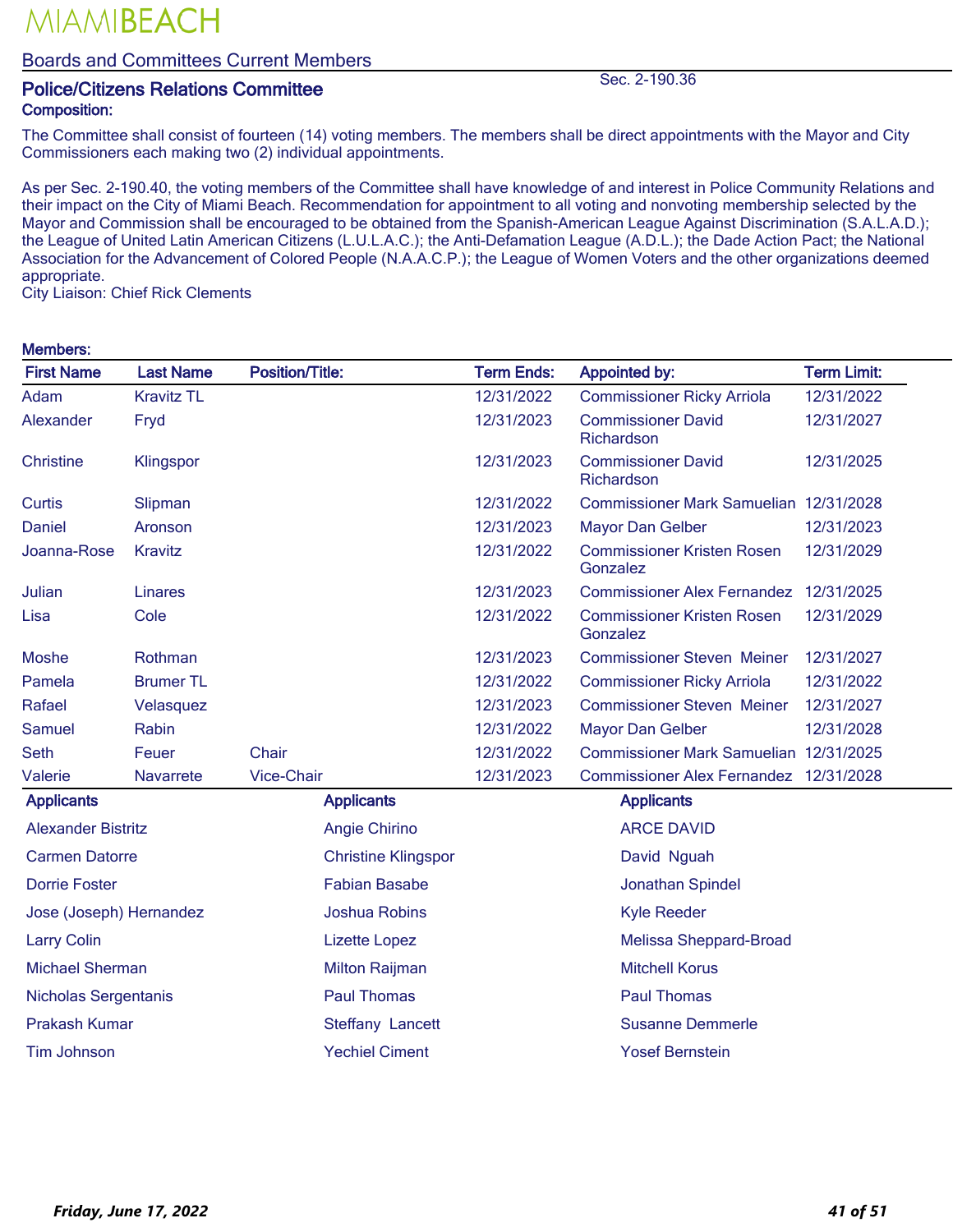### Boards and Committees Current Members

## **Production Industry Council** Sec. 2-71 Composition:

The Council shall consist of seven (7) voting members. The Mayor and each Commissioner shall make one direct appointment. All regular members shall have knowledge of the fashion, film, news media, production, television and or recording industries of the City.

Each of the six (6) industries shall be represented by at least one member, but no more than three (3) members, who are directly involved with that industry.

City Liaison: Veronica Hennig

#### Members:

| <b>First Name</b>     | <b>Last Name</b> | Position/Title:        | Term Ends: | <b>Appointed by:</b>                          | <b>Term Limit:</b> |
|-----------------------|------------------|------------------------|------------|-----------------------------------------------|--------------------|
| <b>Barbara</b>        | Goicoechea       | Production/Television  | 12/31/2023 | <b>Commissioner Alex Fernandez</b>            | 12/31/2028         |
| <b>Charles</b>        | Madison          | <b>News Media</b>      | 12/31/2022 | <b>Commissioner Mark Samuelian</b>            | 12/31/2028         |
| Christina             | LaBuzetta        | Production             | 12/31/2023 | <b>Commissioner Kristen Rosen</b><br>Gonzalez | 12/31/2025         |
| Davron                | <b>Banks</b>     | <b>TV/Film</b>         | 12/31/2022 | <b>Commissioner David</b><br>Richardson       | 12/31/2029         |
| Igor                  | Shteyrenberg     | Production             | 12/31/2023 | <b>Commissioner Steven Meiner</b>             | 12/31/2029         |
| <b>Nicole</b>         | Allison          | Fashion                | 12/31/2023 | <b>Commissioner Ricky Arriola</b>             | 12/31/2027         |
| Randi                 | Freedman         | Production             | 12/31/2022 | <b>Mayor Dan Gelber</b>                       | 12/31/2029         |
| <b>Applicants</b>     |                  | <b>Applicants</b>      |            | <b>Applicants</b>                             |                    |
| Aleksandar Stojanovic |                  | <b>Arnel San Pedro</b> |            | Sean Smith                                    |                    |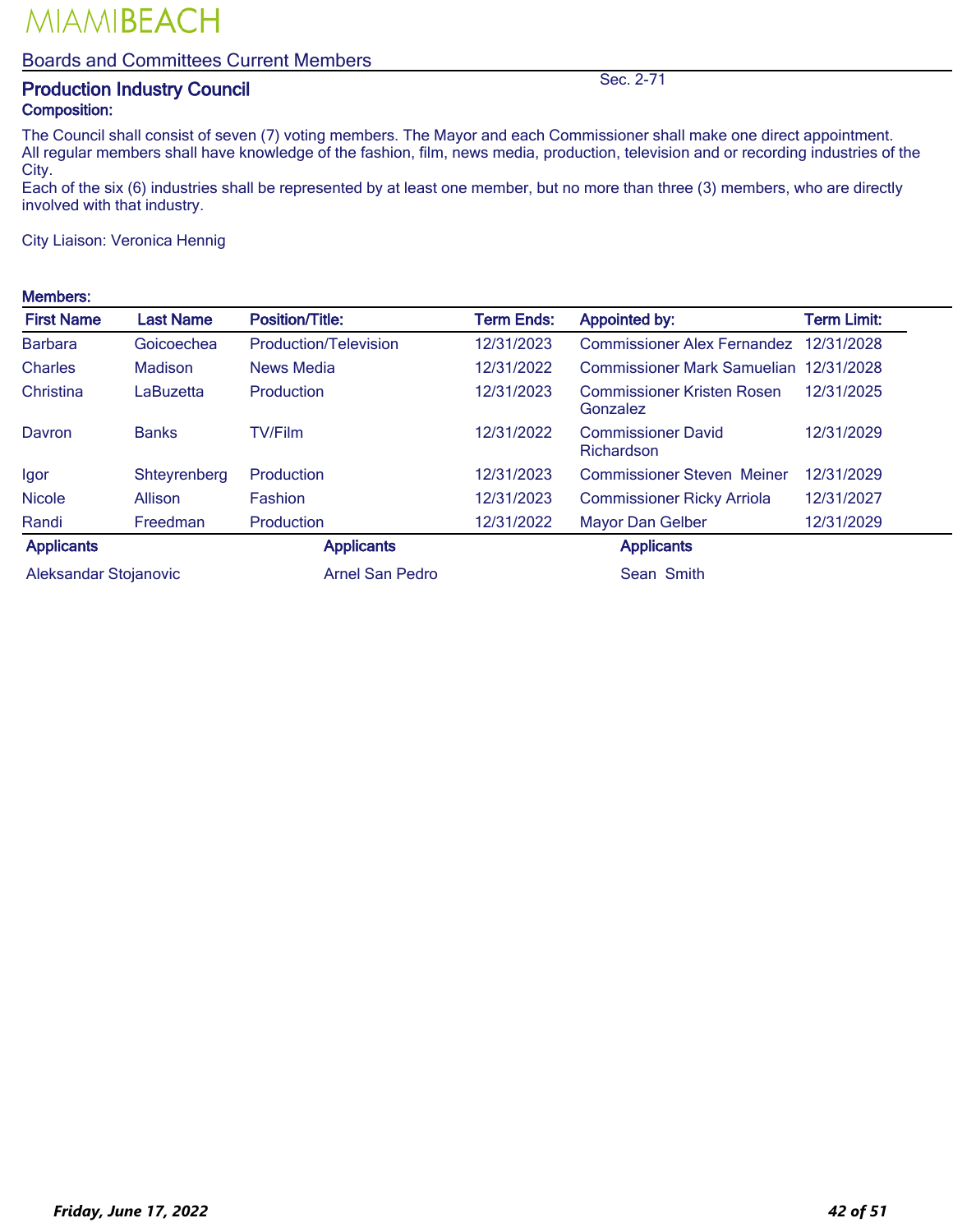#### Boards and Committees Current Members

### **Program for Public Information (PPI) Committee Resolution No. 2021-31936** Composition:

The goals of the Federal Emergency Management Agency's ("FEMA") National Flood Insurance Program ("NFIP") are to provide flood insurance to property owners, to encourage flood loss reduction activities by communities, and to save taxpayers' money.

The City of Miami Beach participates in the NFIP and the Community Rating System ("CRS"), a voluntary program that provides both incentives and tools to further these goals.

Participation in the CRS saves residents money by reducing flood insurance premiums.

The Program for Public Information ("PPI") provides activity points to improve the City's CRS score, which in turn helps to reduce flood insurance premiums.

An ad hoc advisory Resiliency Communications Committee was first created per Resolution No. 2016-29585 to serve as a PPI Committee from October 1, 2016 through October 1, 2017.

A second PPI Committee was created pursuant to Resolution No. 2017-30104 to serve from January 1, 2018 through December 31, 2018.

A third PPI Committee was created pursuant to Resolution 2018-30658 to serve from January 1, 2019 through December 31, 2019.

A fourth PPI Committee was created pursuant to Resolution 2019-31083, to serve from January 1, 2020 through December 31, 2020.

A fifth PPI Committee was created, pursuant to Resolution 2020-31527, and will expire on December 31, 2021; therefore, a new PPI Committee would need to be created in order for the City to continue to participate in the CRS.

A Program for Public Information was developed by the initial ad hoc PPI Committee according to a seven-step planning and public involvement process defined by the Community Rating System Program, and the PPI was adopted by the City Commission per Resolution 2017-29771.

Membership criteria for a PPI Committee is specified by the Community Rating System and must include: real estate agent(s), insurance agent(s), banking industry representative(s), the City's Floodplain Manager, and a Communications Department representative, and at least half of the Committee's members must be from outside the local government.

An evaluation report is prepared annually by a PPI Committee and submitted to the City Commission.

On November 5, 2021, the PPI Committee, that was created per Resolution No. 2020-31527, approved the Annual Update and Evaluation Report to be transmitted to the City Commission.

The members of the new ad hoc advisory PPI Committee (the "Committee") shall be as follows: the City's Communication Director; the City's Floodplain Manager, Scott Diffenderfer; a real estate agent, Carlos Gutierrez; a real estate agent, Alex Carrasco; a local bank representative; and John Lee, a local insurance agent.

The powers and duties of the committee will be to serve as a PPI Committee in accordance with NFIP requirements for credit under the Community Rating System to implement, monitor and evaluate the PPI, and to submit an annual evaluation report of the PPI to the City Commission.

The terms of membership on the new ad hoc committee shall commence on January 1, 2022, and expire on December 31, 2022, subject to earlier or later sunset by the City Commission. City Liaison: Amy Knowles

#### Members:

| <b>First Name</b> | <b>Last Name</b>    | <b>Position/Title:</b>                   | <b>Term Ends:</b> | <b>Appointed by:</b>    | Term Limit: |
|-------------------|---------------------|------------------------------------------|-------------------|-------------------------|-------------|
| Mohsen            | Jarahpour TL        | <b>Floodplain Manager</b>                | 12/31/2022        | <b>Mayor Dan Gelber</b> | 12/31/2022  |
| <b>Melissa</b>    | <b>Berthier TL</b>  | Communications Director/Chair 12/31/2022 |                   | <b>Mayor Dan Gelber</b> | 12/31/2022  |
| Alexander         | Carrasco TL         | <b>Local Bank Represenattive</b>         | 12/31/2022        | <b>Mayor Dan Gelber</b> | 12/31/2022  |
| Carlos            | <b>Gutierrez TL</b> | <b>Real Estate Agent</b>                 | 12/31/2022        | <b>Mayor Dan Gelber</b> | 12/31/2022  |
| John              | Lee TL              | Local Insurance Agent/Vice-<br>Chair     | 12/31/2022        | <b>Mayor Dan Gelber</b> | 12/31/2022  |

#### *Friday, June 17, 2022 43 of 51*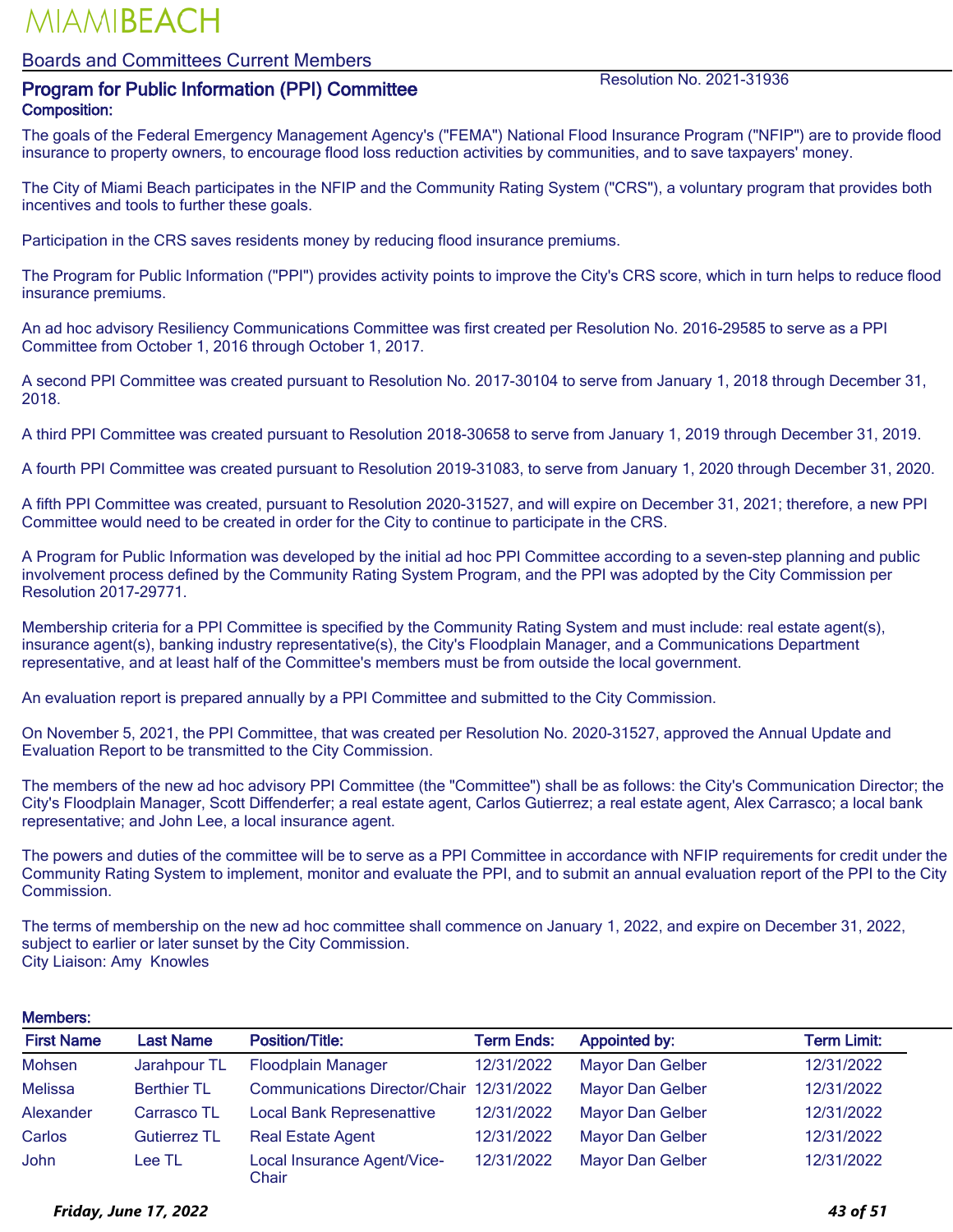| <b>First Name</b> | <b>Last Name</b> | <b>Position/Title:</b>            | <b>Term Ends:</b> Appointed by: |                   | <b>Term Limit:</b> |
|-------------------|------------------|-----------------------------------|---------------------------------|-------------------|--------------------|
| Scott             |                  | Diffenderfer TL Real Estate Agent | 12/31/2022                      | Mayor Dan Gelber  | 12/31/2022         |
| <b>Applicants</b> |                  | <b>Applicants</b>                 |                                 | <b>Applicants</b> |                    |

Tonya Daniels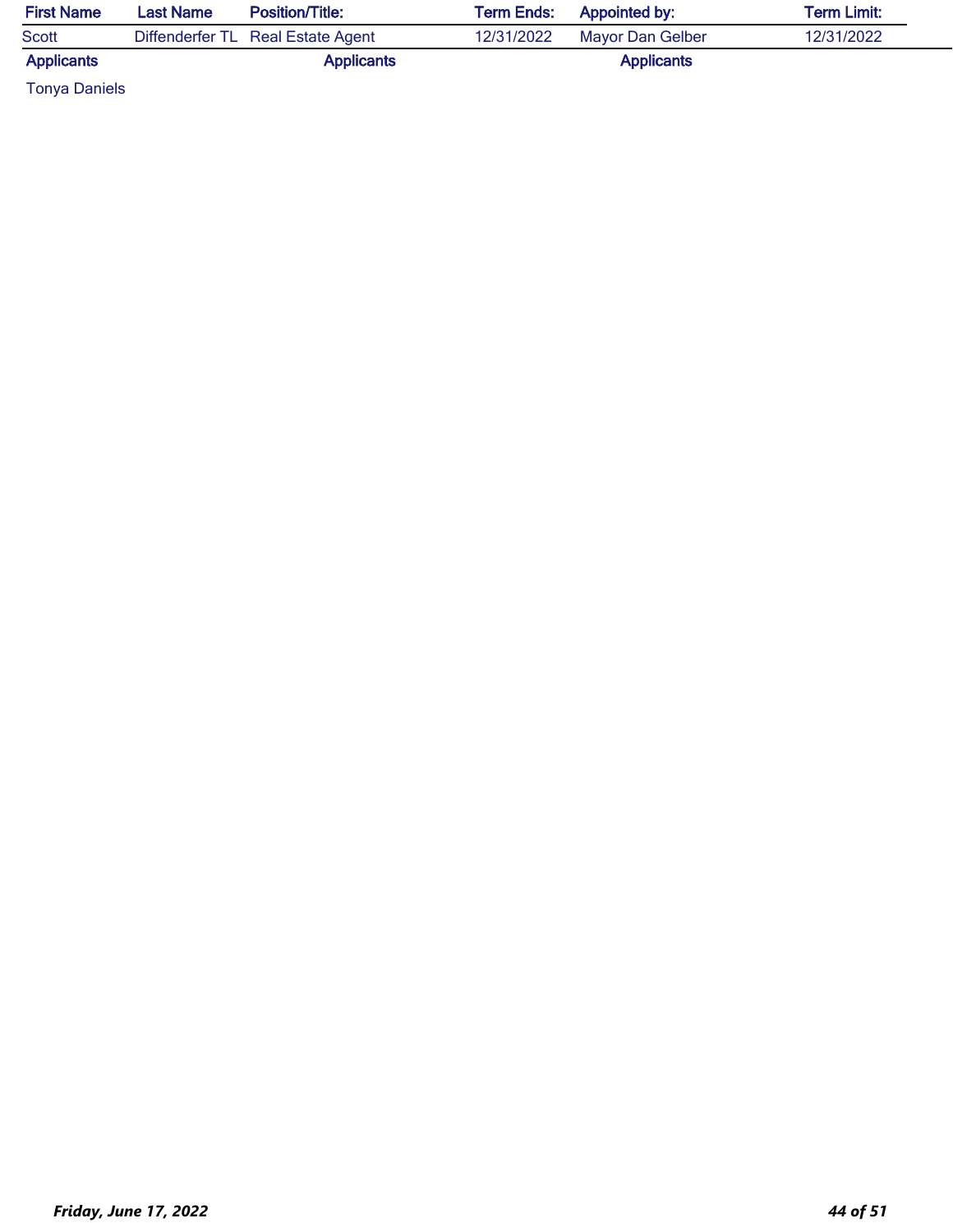#### Boards and Committees Current Members

## Composition:

The senior affairs committee shall be composed of 13 voting members as follows:

(a) Two at-large appointments by the city commission.

(b) Eleven members shall be appointed as follows:

(1) An individual selected by the board of directors of Jewish Community Services of South Florida.

(2) An administrator selected by the board of trustees for Mount Sinai Medical Center who is not the chief executive officer of Mount Sinai Medical Center.

(3) A resident of the Four Freedoms House who shall be recommended by the residents of the Four Freedoms House and ratified by the city commission.

(4) A resident of the Blackstone Apartments who shall be recommended by the residents of the Blackstone Apartments and ratified by the city commission.

(5) A resident of Stella Maris House selected by the board of directors of Stella Maris House.

(6) A resident of Rebecca Towers selected by the board of commissioners of the Miami Beach Housing Authority.

(7) A resident of Council Towers North who shall be recommended by the residents of Council Towers North and ratified by the city commission.

(8) A resident of Council Towers South who shall be recommended by the residents of Council Towers South and ratified by the city commission.

(9) A resident of Federation Towers who shall be recommended by the residents of Federation Towers and ratified by the city commission.

(10) An individual selected by the board of directors of UNIDAD of Miami Beach.

(11) The chairperson of the Hispanic Affairs Committee, or the chairperson's designee.

The members referenced in subsection (a) above shall be 55 years of age or older or have a demonstrated interest and involvement in senior citizen services, issues, activities, or facilities at the time of appointment. City Liaison: Luis Callejas

| Vacant            |                  | <b>Resident of Rebecca Towers</b><br>(6)               | 12/31/2023        | <b>City Commission</b> |             |
|-------------------|------------------|--------------------------------------------------------|-------------------|------------------------|-------------|
| <b>Members:</b>   |                  |                                                        |                   |                        |             |
| <b>First Name</b> | <b>Last Name</b> | <b>Position/Title:</b>                                 | <b>Term Ends:</b> | <b>Appointed by:</b>   | Term Limit: |
| Carolina          | <b>Cuadros</b>   | At-Large                                               | 12/31/2023        | <b>City Commission</b> | 12/31/2025  |
| Debra (Debie)     | Quade            | Chair/At-Large                                         | 12/31/2023        | <b>City Commission</b> | 12/31/2025  |
| Enilda            | Thomas           | <b>Resident of Four Freedoms</b><br>House $(3)$        | 12/31/2022        | <b>City Commission</b> | 12/31/2023  |
| Gabriel           | Paez             | <b>Hispanic Affairs Committee</b><br><b>Chair (11)</b> | 12/31/2023        |                        | 12/31/2025  |
| Gaby              | <b>Baglietto</b> | <b>Resident of Stella Maris House</b><br>(5)           | 12/31/2022        | <b>City Commission</b> | 12/31/2024  |
| Gladys            | <b>Navarro</b>   | <b>Resident of Council Towers</b><br>North (7)         | 12/31/2023        | <b>City Commission</b> | 12/31/2027  |
| Larissa           | Caijao           | Board of Directors- UNIDAD of<br>Miami Beach (10)      | 12/31/2022        | <b>City Commission</b> | 12/31/2026  |
| Magui             | <b>Benitez</b>   | <b>Resident of Federation Towers</b><br>(9)            | 12/31/2023        | <b>City Commission</b> | 12/31/2026  |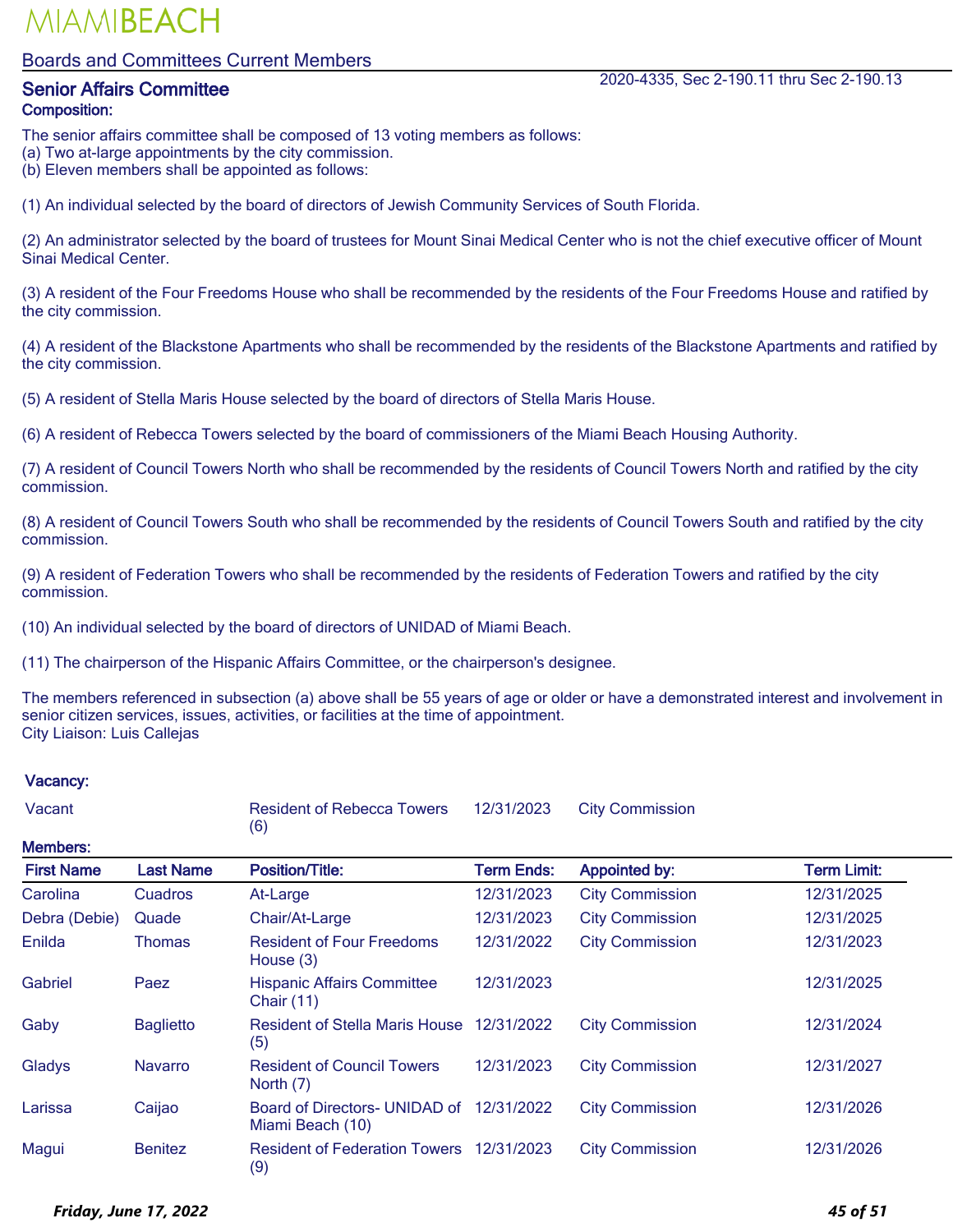| <b>First Name</b> | <b>Last Name</b> | <b>Position/Title:</b>                                                                 | <b>Term Ends:</b> | <b>Appointed by:</b>   | <b>Term Limit:</b> |
|-------------------|------------------|----------------------------------------------------------------------------------------|-------------------|------------------------|--------------------|
| <b>Maria</b>      | <b>Marrero</b>   | <b>Resident of Blackstone</b><br>Apartments (4)                                        | 12/31/2022        | <b>City Commission</b> | 12/31/2027         |
| <b>Natacha</b>    | Fernandez        | <b>Resident of Council Towers</b><br>South (8)                                         | 12/31/2023        | <b>City Commission</b> | 12/31/2023         |
| Oscar             | Llorente         | Board of Trustees- Mount Sinai 12/31/2022<br>Medical Center/Vice-Chair (2)             |                   | <b>City Commission</b> | 12/31/2023         |
| Sandra            | Ala              | <b>Board of Directors- Jewish</b><br><b>Community Services of South</b><br>Florida (1) | 12/31/2022        | <b>City Commission</b> | 12/31/2026         |
| <b>Applicants</b> |                  | <b>Applicants</b>                                                                      |                   | <b>Applicants</b>      |                    |
| Ana Rabelo        |                  | Carolina Cuadros                                                                       |                   | Diana Castillo         |                    |
| <b>Frank Mena</b> |                  | <b>Helen Swartz</b>                                                                    |                   | Joelle Gringarten      |                    |
| Linda Arama       |                  | <b>Lindsay McAllister</b>                                                              |                   | Maria Cajiao           |                    |
| Pamela Mayer      |                  | <b>Rolando Behar</b>                                                                   |                   |                        |                    |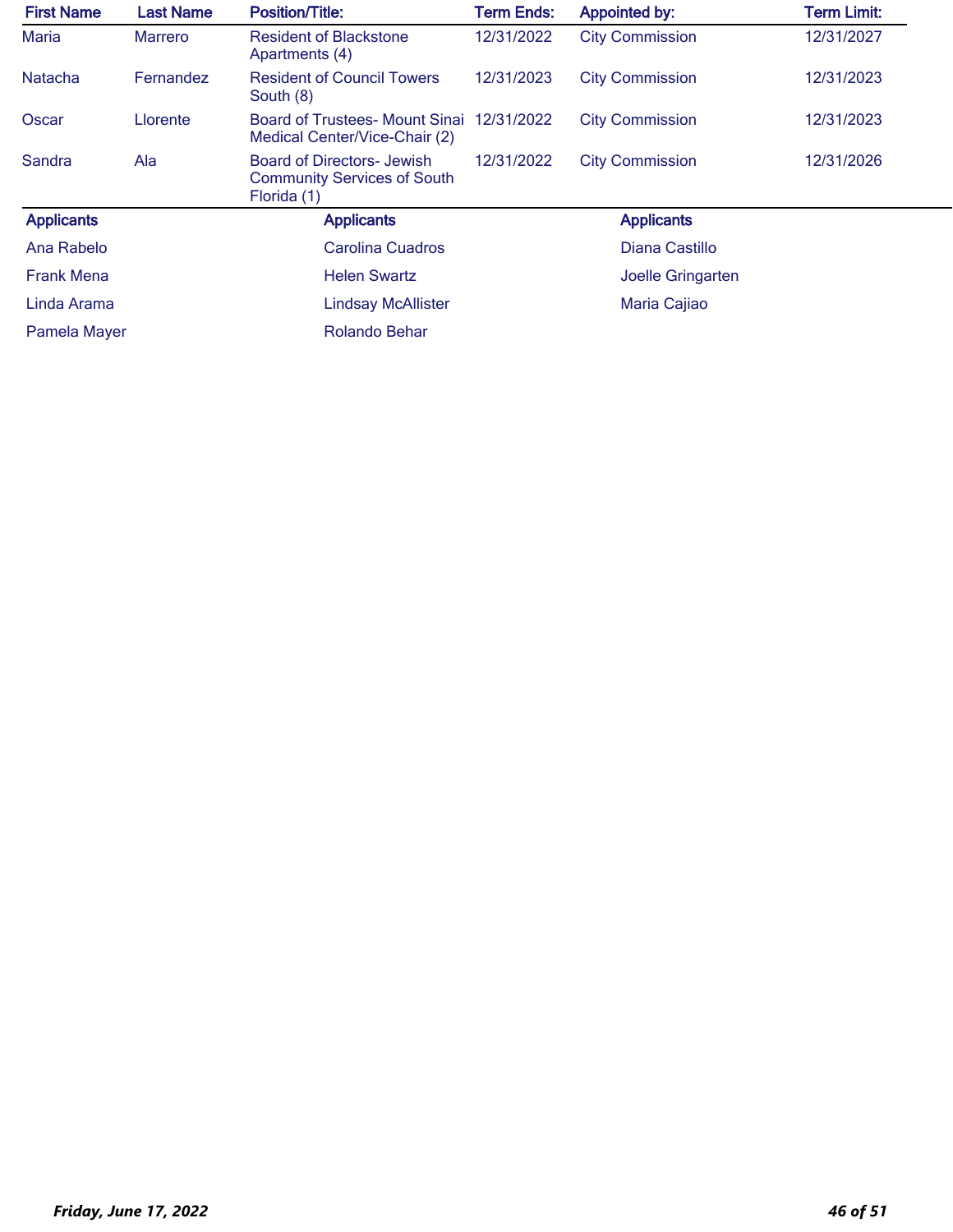#### Boards and Committees Current Members

## external states of the Sustainability Committee Sustainability Committee Sec. 2-190.144 Composition:

Vacancy:

The Committee shall consist of seven (7) voting members, one each to be directly appointed by the Mayor and each City Commissioner.

The purpose of the Committee is to provide guidance and advice with regard to the City's efforts to provide and promote general environmental improvement trends, or "Green Initiatives," and "Sustainable Development," which is herein defined as a pattern of resource use that aims to meet community needs while preserving the environment so that these needs can be met, not only in the present, but in the indefinite future.

The Committee shall make advisory recommendations to the City Commission and the City Manager to promote Citywide Green Initiatives and to promote and provide plans for Sustainable Development in the City of Miami Beach. City Liaison: Alyssia Berthoumieux

### Vacant 12/31/2022 Commissioner Ricky Arriola Members: First Name Last Name Position/Title: Term Ends: Appointed by: Term Limit: Jason Koslowe 12/31/2023 Commissioner Steven Meiner 12/31/2027 Johann Moore 12/31/2022 Commissioner Mark Samuelian 12/31/2029 Margarita Kruyff Chair 12/31/2022 Mayor Dan Gelber 12/31/2028 Maria Algarra 12/31/2023 Commissioner Alex Fernandez 12/31/2029 Michael DeFilippi 12/31/2023 Commissioner Kristen Rosen Gonzalez 12/31/2029 Sara Kott Vice-Chair 12/31/2022 Commissioner David **Richardson** 12/31/2027 Applicants **Applicants** Applicants **Applicants** Applicants **Applicants** Alan Nieder Alexander Fryd Amy Rabin Benjamin Mostkoff **Brigitte "Bibi" Andrade** Chris Duggan Christine Klingspor Danica Milinovic Daniel Robles David Grieser **Diego Machado Elizabeth Wheaton** Diego Machado **Elizabeth Wheaton** ELIZABETH CAMARGO **Glottmann** Jack Glottmann Jefferson Brackin Jeremy Waks **Max Litt Joshua Robins** Max Litt Mike Gibaldi **Mohammed Islam** Mohammed Islam Nicholas Sergentanis Raquel Pacheco Susan Askew Susan Askew Victor Pulido Victor Pulido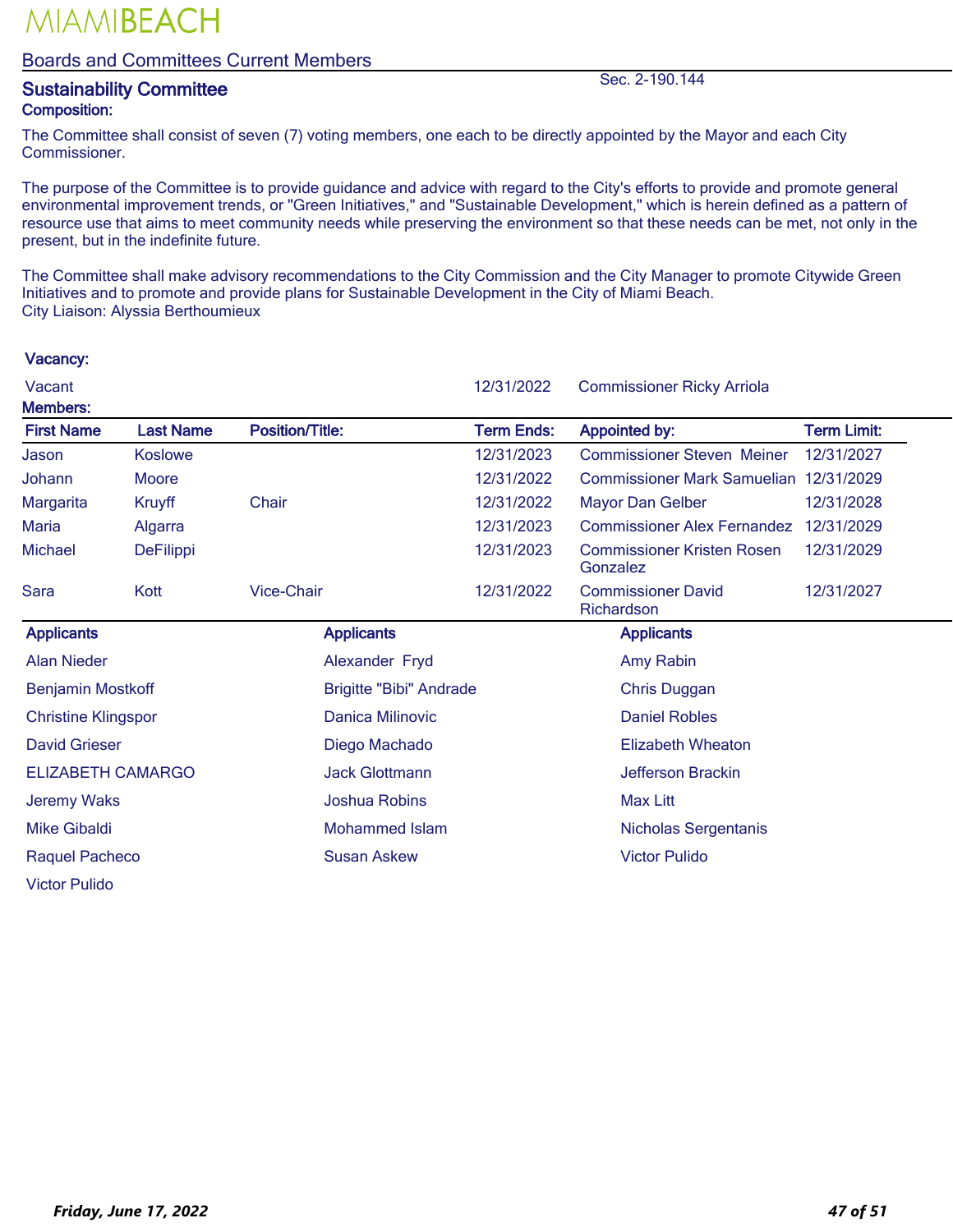### Boards and Committees Current Members

### Transportation, Parking and Bicycle-Pedestrian Facilities Committee Sec. 2-190.91 thru 2-190.98/ 2021-4432 Composition:

The Committee shall consist of 14 voting members. The Mayor and City Commissioners shall each make one direct appointment, with the other seven members of the Committee to be comprised of either City Business owners or members from the following community organizations, each of whom shall be appointed by majority vote of the City Commission:

- (1) Miami Beach Chamber of Commerce's Transportation and Parking Committee;
- (2) A South Beach neighborhood association;
- (3) A South Beach business owner or a South Beach business association;
- (4) A Mid-Beach neighborhood association;
- (5) A Mid-Beach business owner or a Mid-Beach business association;
- (6) North Beach neighborhood association; and
- (7) A North Beach business owner or a North Beach business association.

For the purposes of this section, terms set forth below shall have the following meaning:

South Beach: boundaries south of 23rd Street; Mid-Beach: boundaries between 23rd Street and 63rd Street; North Beach: boundaries north of 63rd Street

City Business Owner: an individual with an ownership or interest for a minimum of six months in a business established in the city for a minimum of six months. Ownership Interest shall mean the ownership of ten percent (10%) or more (including the ownership of 10% or more of the outstanding capital stock) in a business. Business shall mean any sole proprietorship, sponsorship, corporation, limited liability company, or other entity or business association.

On an annual basis, the members of the committee shall elect a chairperson and such other officers as may be deemed necessary or desirable, who shall serve at the will of the committee. Seven members shall consist of a quorum of the committee and shall be necessary in order to take any action. City Liaison: Monica Beltran

| Vacant<br><b>Members:</b> |                  |                                                                                    | 12/31/2023        | <b>Commissioner Alex Fernandez</b>            |                    |
|---------------------------|------------------|------------------------------------------------------------------------------------|-------------------|-----------------------------------------------|--------------------|
| <b>First Name</b>         | <b>Last Name</b> | <b>Position/Title:</b>                                                             | <b>Term Ends:</b> | <b>Appointed by:</b>                          | <b>Term Limit:</b> |
| Al                        | Feola            | <b>South Beach Business</b><br><b>Owner/Business Association</b><br>(3)/Vice-Chair | 12/31/2022        | <b>City Commission</b>                        | 12/31/2023         |
| Amy                       | Rabin            |                                                                                    | 12/31/2023        | <b>Commissioner Steven Meiner</b>             | 12/31/2027         |
| Carolina                  | <b>Bolado</b>    |                                                                                    | 12/31/2022        | <b>Commissioner Ricky Arriola</b>             | 12/31/2028         |
| Cynthia                   | <b>Esquivel</b>  |                                                                                    | 12/31/2022        | <b>Mayor Dan Gelber</b>                       | 12/31/2025         |
| Dean                      | Campbell         | North Beach Neighborhood<br>Association (6)                                        | 12/31/2022        | <b>City Commission</b>                        | 12/31/2026         |
| Esteban                   | Porcelli         | Mid-Beach Neighborhood<br>Association (4)                                          | 12/31/2022        | <b>City Commission</b>                        | 12/31/2024         |
| <b>Kathleen</b>           | <b>Drohan</b>    | South Beach Neighborhood<br>Association (2)                                        | 12/31/2023        | <b>City Commission</b>                        | 12/31/2027         |
| Linda                     | Kolko            | <b>Mid-Beach Business</b><br><b>Owner/Business Association</b><br>(5)              | 12/31/2022        | <b>City Commission</b>                        | 12/31/2027         |
| Linsey                    | Lovell           | MBCC(1)                                                                            | 12/31/2022        | <b>City Commission</b>                        | 12/31/2024         |
| <b>Marc</b>               | Edelstein        | Chair                                                                              | 12/31/2023        | <b>Commissioner David</b><br>Richardson       | 12/31/2023         |
| <b>Matthew</b>            | Gultanoff        |                                                                                    | 12/31/2023        | <b>Commissioner Kristen Rosen</b><br>Gonzalez | 12/31/2029         |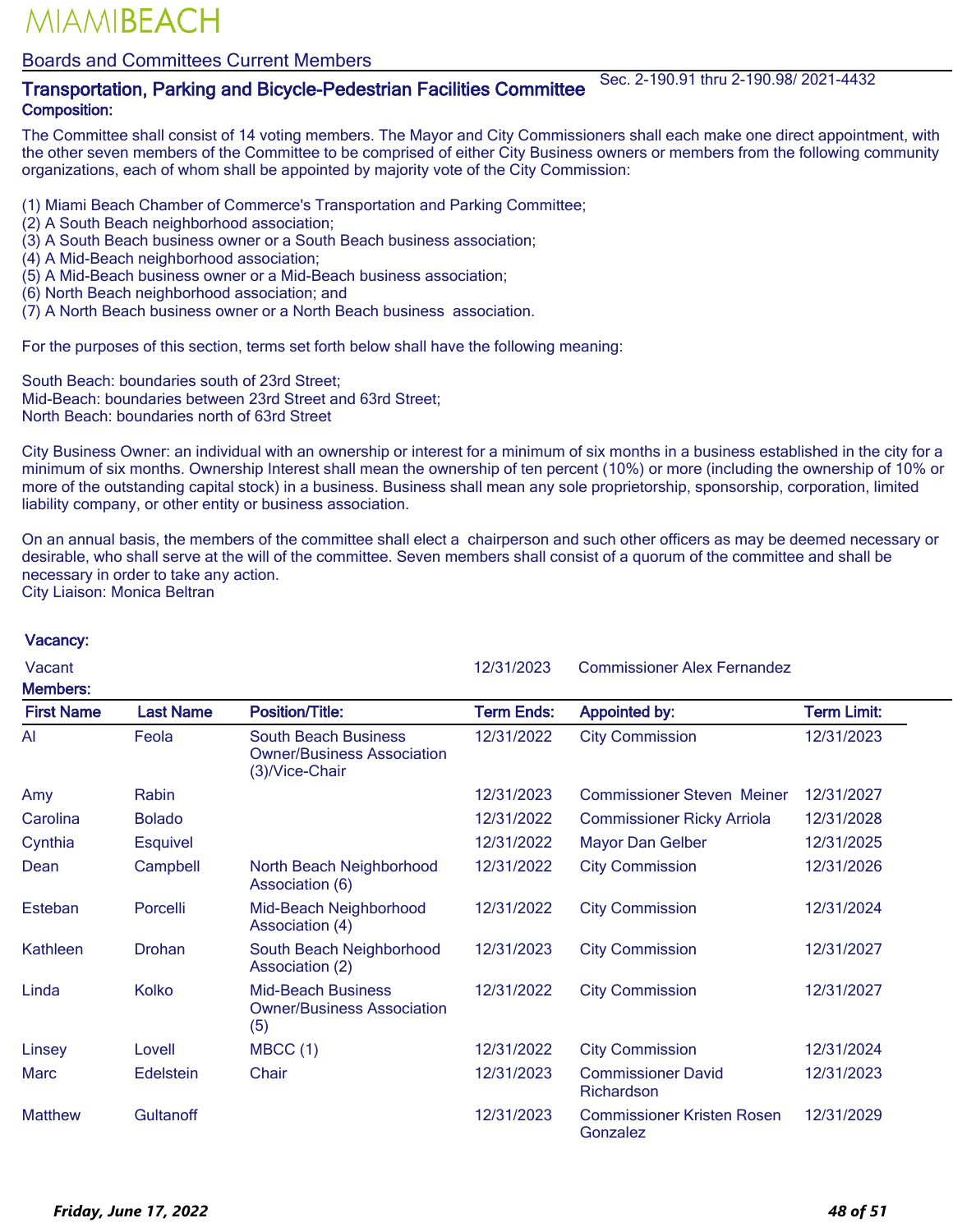| <b>First Name</b>         | <b>Last Name</b>         | <b>Position/Title:</b>                                                  | <b>Term Ends:</b> | <b>Appointed by:</b>                   | <b>Term Limit:</b> |
|---------------------------|--------------------------|-------------------------------------------------------------------------|-------------------|----------------------------------------|--------------------|
| Patricia                  | Henao-van<br><b>Beek</b> | <b>North Beach Business</b><br><b>Owner/Business Association</b><br>(7) | 12/31/2022        | <b>City Commission</b>                 | 12/31/2026         |
| Robin                     | Jacobs                   |                                                                         | 12/31/2023        | Commissioner Mark Samuelian 12/31/2029 |                    |
| <b>Applicants</b>         |                          | <b>Applicants</b>                                                       |                   | <b>Applicants</b>                      |                    |
| Alec Jimenez              |                          | Amy Rabin                                                               |                   | <b>Amy Litos</b>                       |                    |
| Antonio Hernandez Jr      |                          | <b>Charles Smith</b>                                                    |                   | <b>Chris Duggan</b>                    |                    |
| cynthia esquivel          |                          | Daniel Nobel                                                            |                   | Daniel Nobel                           |                    |
| David Alschuler           |                          | Esteban Porcelli                                                        |                   | <b>Francisco Diez-Rivas</b>            |                    |
| James Orlowsky            |                          | <b>Jared Rogoff</b>                                                     |                   | Margarita Kruyff                       |                    |
| Michelle Salem            |                          | <b>Nicole Valdes</b>                                                    |                   | <b>Ray Breslin</b>                     |                    |
| <b>Sorangely Menjivar</b> |                          | <b>Tommaso Figari</b>                                                   |                   | Vanessa Ressler                        |                    |
| Wende "SUNNY" Weber       |                          |                                                                         |                   |                                        |                    |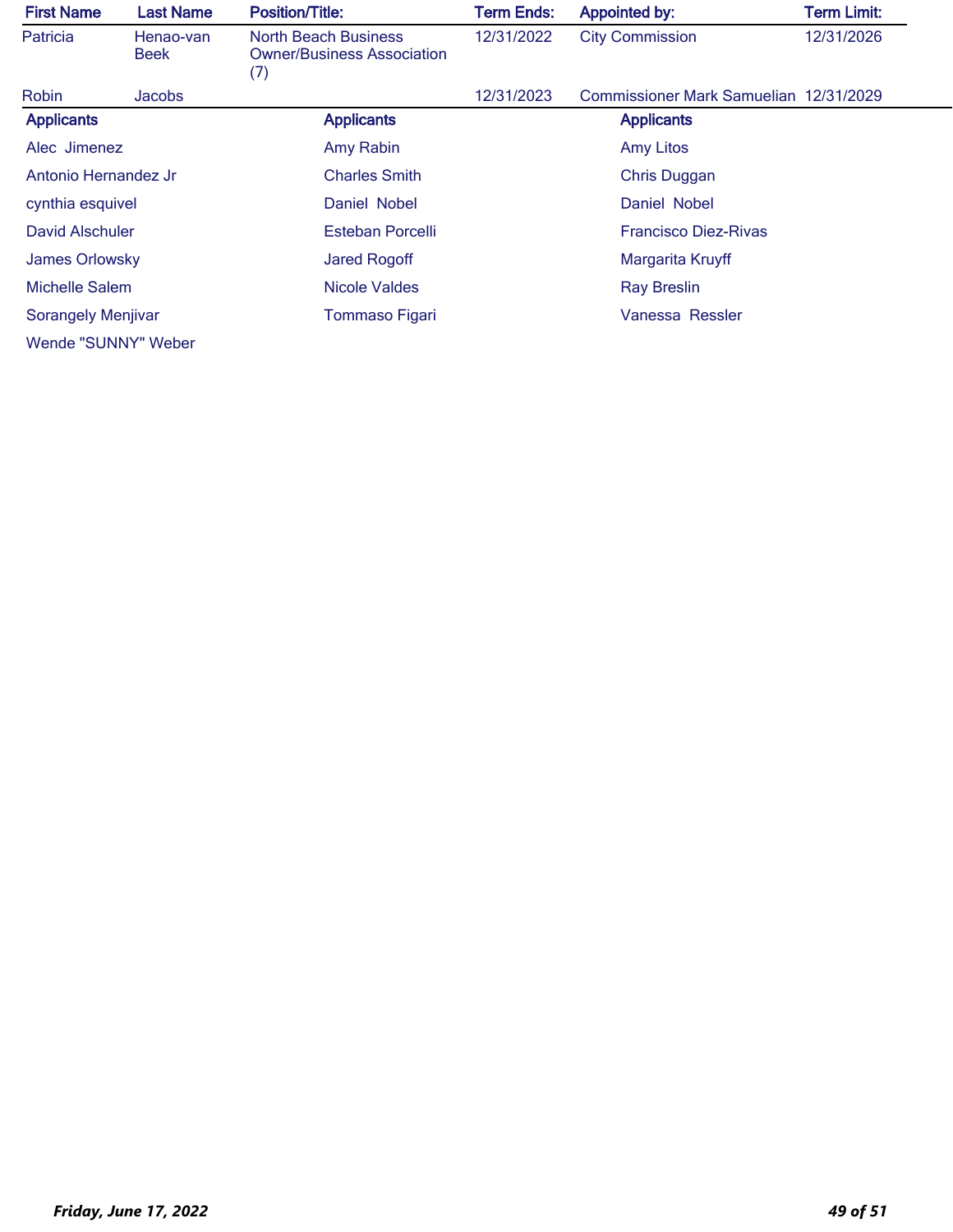Boards and Committees Current Members

### Visitor and Convention Authority Sec. 102-246 Composition:

Two (2) year term appointed by a minimum of four (4) votes.

Seven (7) members who shall be permanent residents of Miami-Dade County.

The seven (7) members of the authority shall be representative of the community as follows:

1. Not less than two (2) nor more than three (3) members shall be representative of the hotel industry;

2. The remaining members, none of whom shall be representative of the hotel industry, shall represent the community at-large. Any member of the Authority or employee thereof violating or failing to comply with provisions of this article shall be deemed to have vacated his office or position.

City Liaison: Grisette Roque

MIAMIBEACH

#### Members:

| <b>First Name</b>    | <b>Last Name</b> | <b>Position/Title:</b>    | <b>Term Ends:</b> | <b>Appointed by:</b>   | <b>Term Limit:</b> |
|----------------------|------------------|---------------------------|-------------------|------------------------|--------------------|
| Christopher          | <b>Rollins</b>   | Hotel Industry/Vice-Chair | 12/31/2022        | <b>City Commission</b> | 12/31/2023         |
| Cori                 | Rice             | At-Large                  | 12/31/2023        | <b>City Commission</b> | 12/31/2027         |
| David                | <b>Suarez</b>    | At-Large                  | 12/31/2022        | <b>City Commission</b> | 12/31/2027         |
| George               | <b>Neary</b>     | At-Large                  | 12/31/2023        | <b>City Commission</b> | 12/31/2025         |
| Margaret<br>(Peggy)  | <b>Benua</b>     | <b>Hotel Industry</b>     | 12/31/2023        | <b>City Commission</b> | 12/31/2025         |
| <b>Steven</b>        | <b>Adkins TL</b> | Chair/At-Large            | 12/31/2022        | <b>City Commission</b> | 12/31/2022         |
| <b>Steven</b>        | Haas             | At-Large                  | 12/31/2023        | <b>City Commission</b> | 12/31/2025         |
| <b>Applicants</b>    |                  | <b>Applicants</b>         |                   | <b>Applicants</b>      |                    |
| <b>Blake Hotz</b>    |                  | <b>Aaron Resnick</b>      |                   | <b>Arnel San Pedro</b> |                    |
| cynthia esquivel     |                  | <b>David Mandel</b>       |                   | <b>Donald Goldberg</b> |                    |
| Hagai Gringarten     |                  | <b>James Rodgers</b>      |                   | <b>Jeff Lehman</b>     |                    |
| <b>Lisa Cole</b>     |                  | <b>Margaret Benua</b>     |                   | <b>Mary Rogers</b>     |                    |
| <b>Matthew Moran</b> |                  | <b>Michael Tulloch</b>    |                   | Norys Figuera          |                    |
| Rafael Velasquez     |                  | <b>Sharon Samuels</b>     |                   | <b>Steven Adkins</b>   |                    |
| Tim Johnson          |                  |                           |                   |                        |                    |